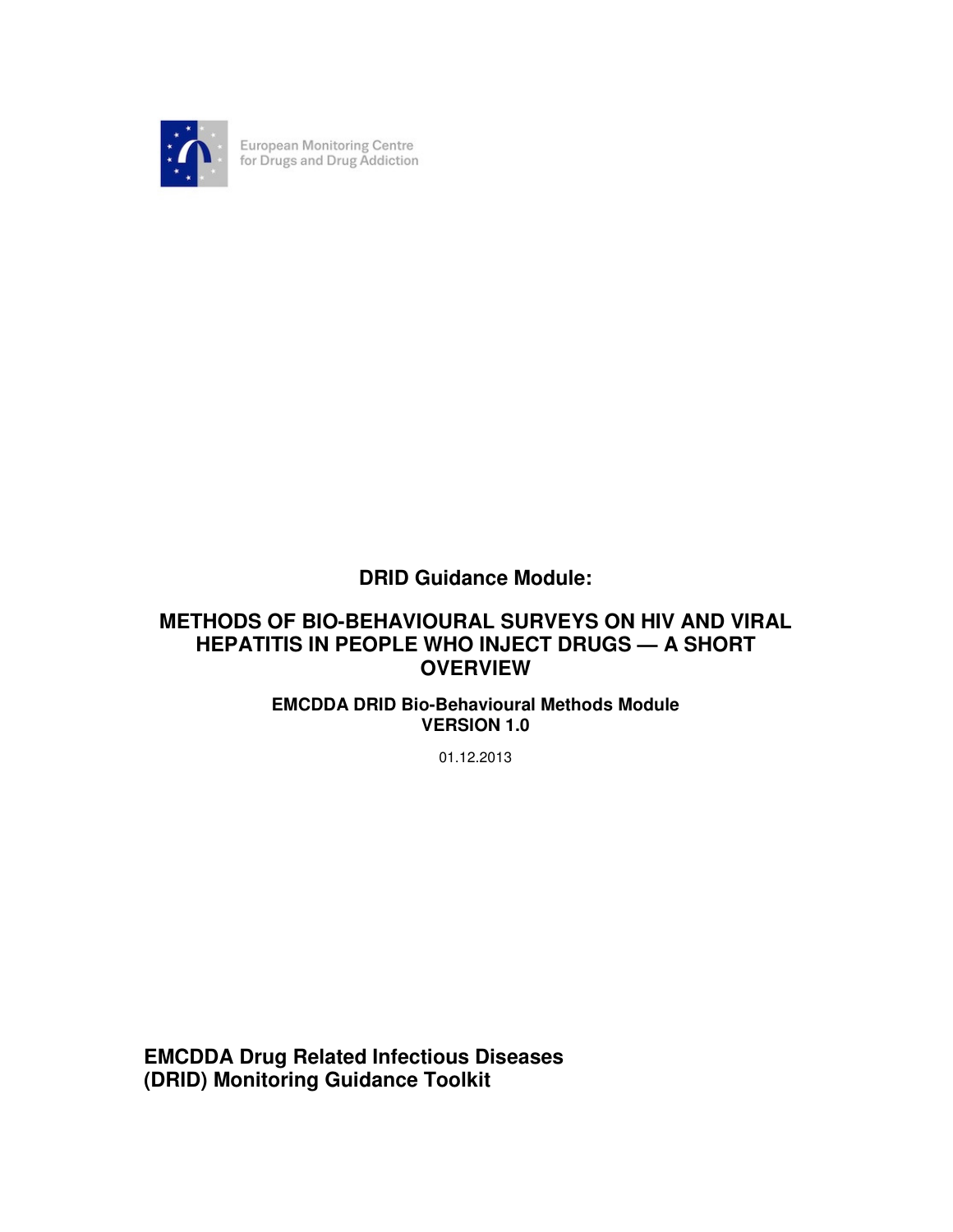# **Contents**

| 48 |
|----|
|    |
|    |
|    |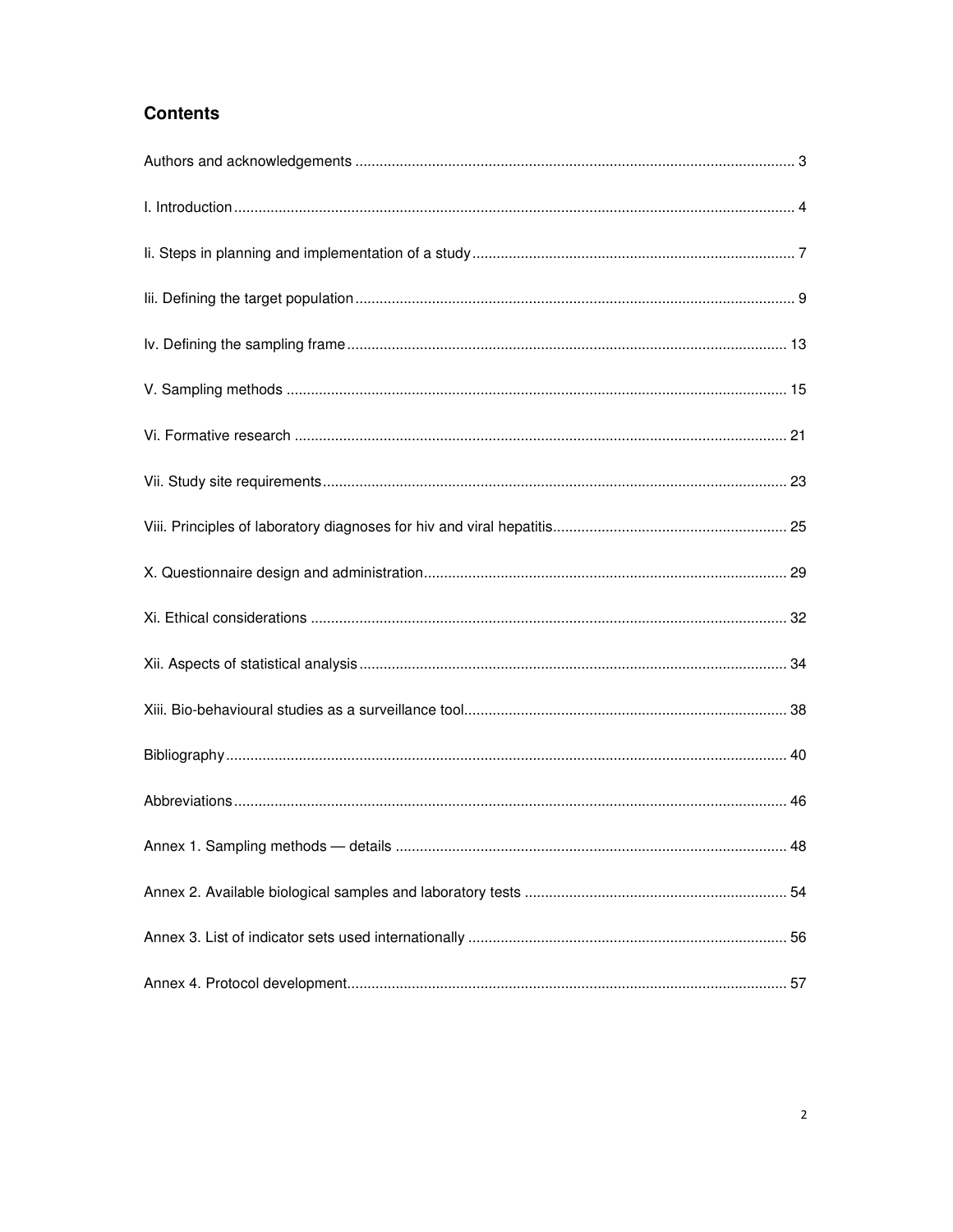# **Authors and acknowledgements**

Authors: Magdalena Rosińska (NIZP-PZH) and Lucas Wiessing (EMCDDA).

Acknowledgements:

Substantial input was given by:

Kaatje Bollaerts, OD Public Health and Surveillance Surveys, Lifestyle and Chronic Diseases

Brussels

Hans Blystad, Norwegian Institute of Public Health, Department of infectious Diseases Epidemiology, Oslo

Maria Jose Bravo, Centro Nacional de Epidemiología, Instituto de Salud Carlos III, CIBERESP, Madrid

Victor Mravcik, Head of the Czech National Focal Point for Drugs and Drug Addiction Office of the Government of the Czech Republic

Jesus Maria Garcia Calleia, WHO Geneva

Thanks to other participants of the Advisory Group meeting of 9 October 2012:

Andre Noor, EMCDDA

Catharina Mathei, ACHG, KULeuven, Leuven

Julien Vicente, EMCDDA

Paul Griffiths, EMCDDA

Vivian Hope, HIV/STI Department — Centre for Infections, Health Protection Agency, London

Anastasios Fotiou, University Mental Health Research Institute (UMHRI), Athens

We also thank the participants of the DRID meeting 10–11 October 2012 for their valuable contributions.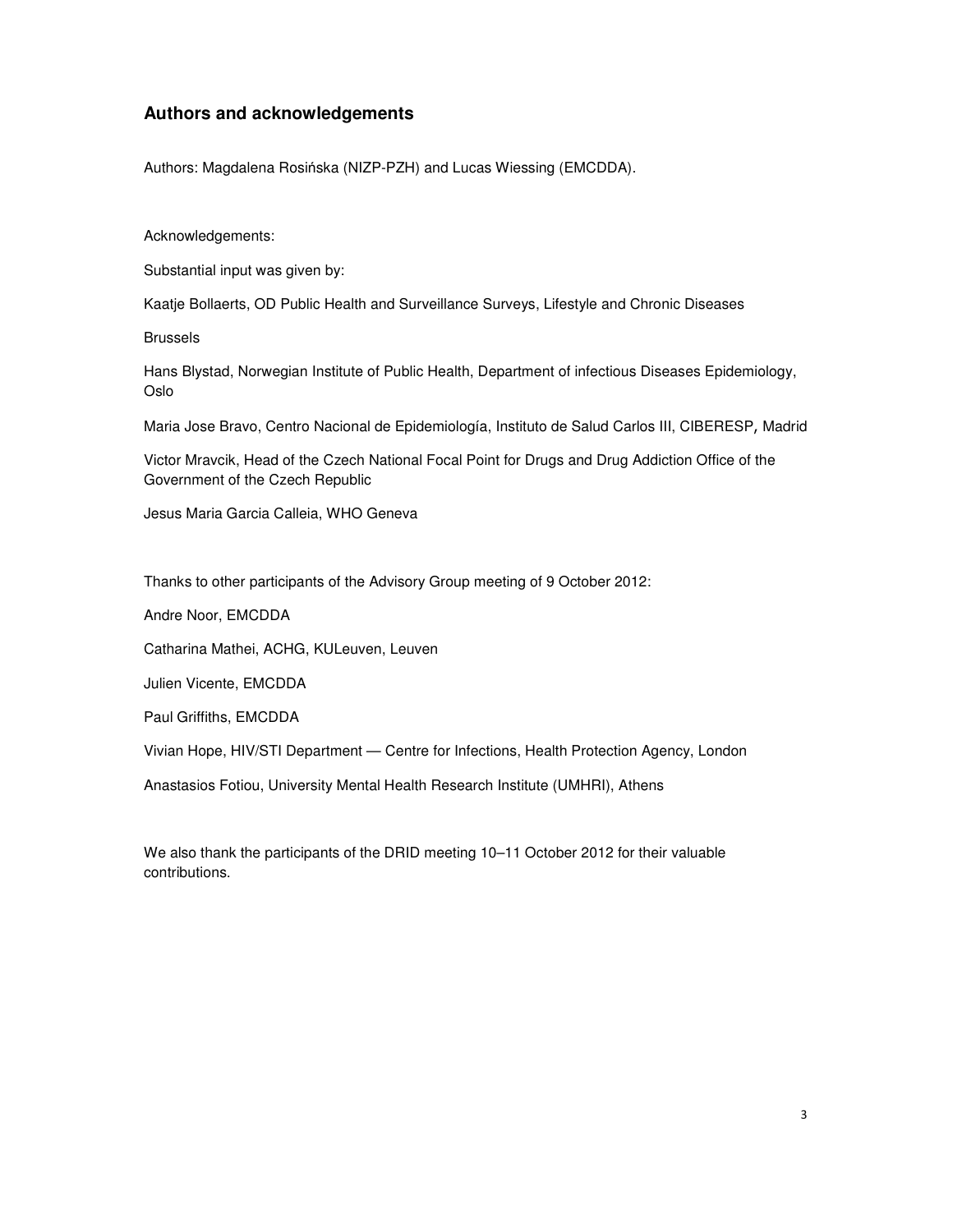### **I. Introduction**

• Harmonising second generation surveillance among IDUs in Europe

The aim of this module is to provide guidance in implementation and use of biological and behavioural studies among people who inject drugs (injecting drug users/IDUs) as a tool in routine surveillance at the country and European level.

This could be considered a step towards harmonising and improving the quality of the second generation surveillance among IDUs in Europe. Second generation surveillance for human immunodeficiency virus/ acquired immune deficiency syndrome (HIV/AIDS) is defined as 'the regular, systematic collection, analysis and interpretation of information for use in tracking and describing changes in the HIV/AIDS epidemic over time. Second generation surveillance for HIV/AIDS also gathers information on risk behaviours, using them to warn of or explain changes in levels of infection'  $(1)$ . For considerations on the framework

#### In this module:

Introducing methods for running biobehavioural surveys among IDUs

Bringing together existing guidelines highlighting IDU specific information

Discussing preferred methods in view to harmonise second generation surveillance of IDUs in Europe

for second generation surveillance among IDUs in Europe please see the European Monitoring Centre for Drugs and Drug Addiction (EMCDDA)'s DRID protocol for the implementation of key indicators on drug related infectious diseases (DRIDs)  $(^2)$ . The background will be further explained in a future introduction module of this Toolkit. Information on biological and behavioural indicators can be obtained through pooling and analysis of data collected for other purposes (secondary data sources) or through specifically designed studies. For guidelines on possible sources and utilisation of secondary data please refer to the EMCDDA's Draft protocol  $(^2)$ . The topic will be covered also in a future module on prevalence and behavioural data from diagnostic testing, TDI and other registries.

The present module covers studies that are specifically designed to obtain information on seroprevalence of HIV/hepatitis C virus/hepatitis B virus infection in IDUs and/or specific behaviours that are important in the context of these diseases. Whilst acknowledging the role of qualitative studies in understanding behaviours and behavioural changes, this module focuses mainly on quantitative measurements.

### • Existing guidelines

There are existing documents providing step-by-step guidance on planning and implementation of biological, bio-behavioural and behavioural studies in the framework of second generation surveillance. Those guidelines present the second generation surveillance approaches from different angles, usually underlining their relevance in HIV surveillance, and are not specific for studies among IDUs. Furthermore, most of the guidelines have been designed to serve the needs of both developed and developing countries. In this module we summarise recommended practices that are the most relevant to studies of IDUs, putting them more specifically in a European context. Therefore this module, rather than providing prescriptive detailed guidance for developing a study protocol, aims to allow easy reference to particular topics in other guidelines that are useful in designing biological and behavioural studies among IDUs. The module further aims to provide updated information by including reference to

#### Key documents:

Draft protocol for the implementation of DRID, EMCDDA and Greek FP 2006 $(^2)$ 

Behavioural surveillance surveys, Family Health International, 2000 $(^3)$ 

Behavioural surveillance toolkit, ECDC, 2010  $(^4)$ 

Guidelines on surveillance among populations most at risk for HIV,  $W$ HO/UNAIDS, 2011 $(5)$ 

Surveillance of populations at high risk for HIV transmission, CDC/GAP, UCSF, 2010  $^{6}$ ).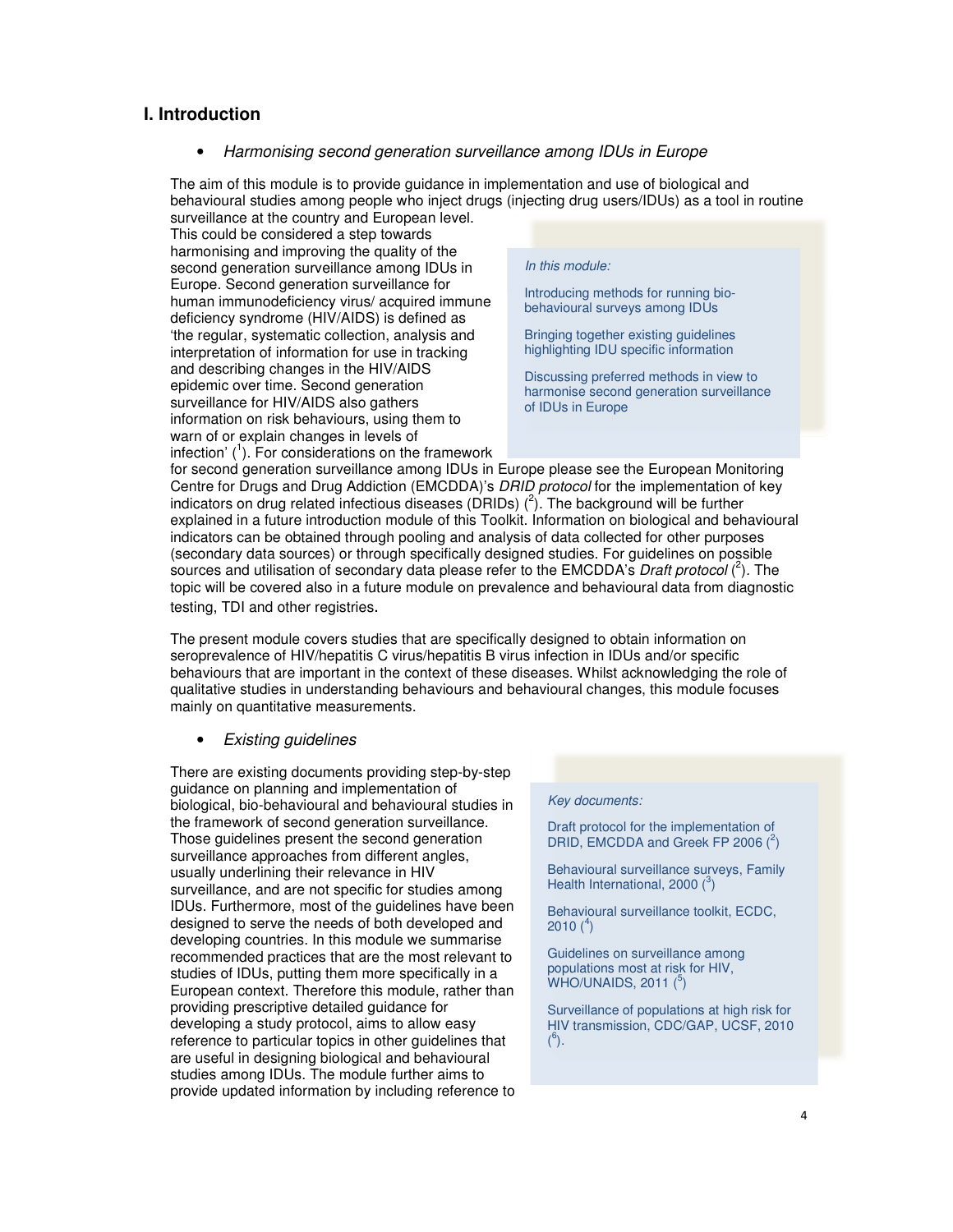and summaries of recent methodological developments, practical experience and criticisms on these methods. Moreover, the present module also covers other drug related infections than HIV — in particular hepatitis C virus (HCV) and hepatitis B virus (HBV) — which are not part of existing guidelines.

The references to the key existing documents are given in the box  $(2, 3, 4, 5, 6)$ . These documents are complemented by references to additional guideline documents for specific sections, the recent published literature on studies among IDUs and textbooks. Moreover, the Joint United Nations Programme on HIV/AIDS and the World Health Organization (UNAIDS/WHO) are updating several modules on second generation surveillance, which will be accessible at www.who.int/hiv/strategic/surveillance/en/.

#### • Overriding divisions and the use for surveillance purposes

For the purpose of surveillance, studies among IDUs can be classified as shown in Table 1. Unlinking studying biological markers and behavioural indicators has been recommended by Family Health International (FHA)  $(^3)$  in order to avoid participation bias in behavioural studies. The results are then linked at population level and presented together. In studies among IDUs there are not many options to run representative unlinked anonymous bio-surveys. Additionally, this could be regarded as missing an opportunity to provide testing and in consequence access to treatment. All existing surveillance guidelines focus on repeated cross-sectional surveys. However, in many European countries there exist cohort studies of drug users that provide important insight into infectious disease risk in this population.

Study settings have a fundamental impact on the study design, logistics and sustainability. It is also not always clear how representative the population accessible in different settings is for the whole drug using population.

#### Definitions:

Behavioural surveillance surveys – cross-sectional, quantitative studies collecting behavioural indicator data.

Biological surveillance surveys – cross-sectional studies in which biological samples are collected and tested. The term is sometimes used to describe case-based reporting of new diagnoses.

Bio-behavioural surveillance surveys — combine collecting biological samples and behavioural indicators from the same individuals

In the European context, in countries where coverage of services is high, sampling at services might be the method of choice  $(4)$ . Where service coverage is low, chain-referral studies (respondent-driven sampling) or other community-wide methods may result in more representative samples.

This document focuses on bio-behavioural cross-sectional studies, while the choice of settings will depend on the local situation and the aims of the study. Nevertheless, the results may be more likely to be generalisable if combining open service settings (low threshold facilities) with community recruitment.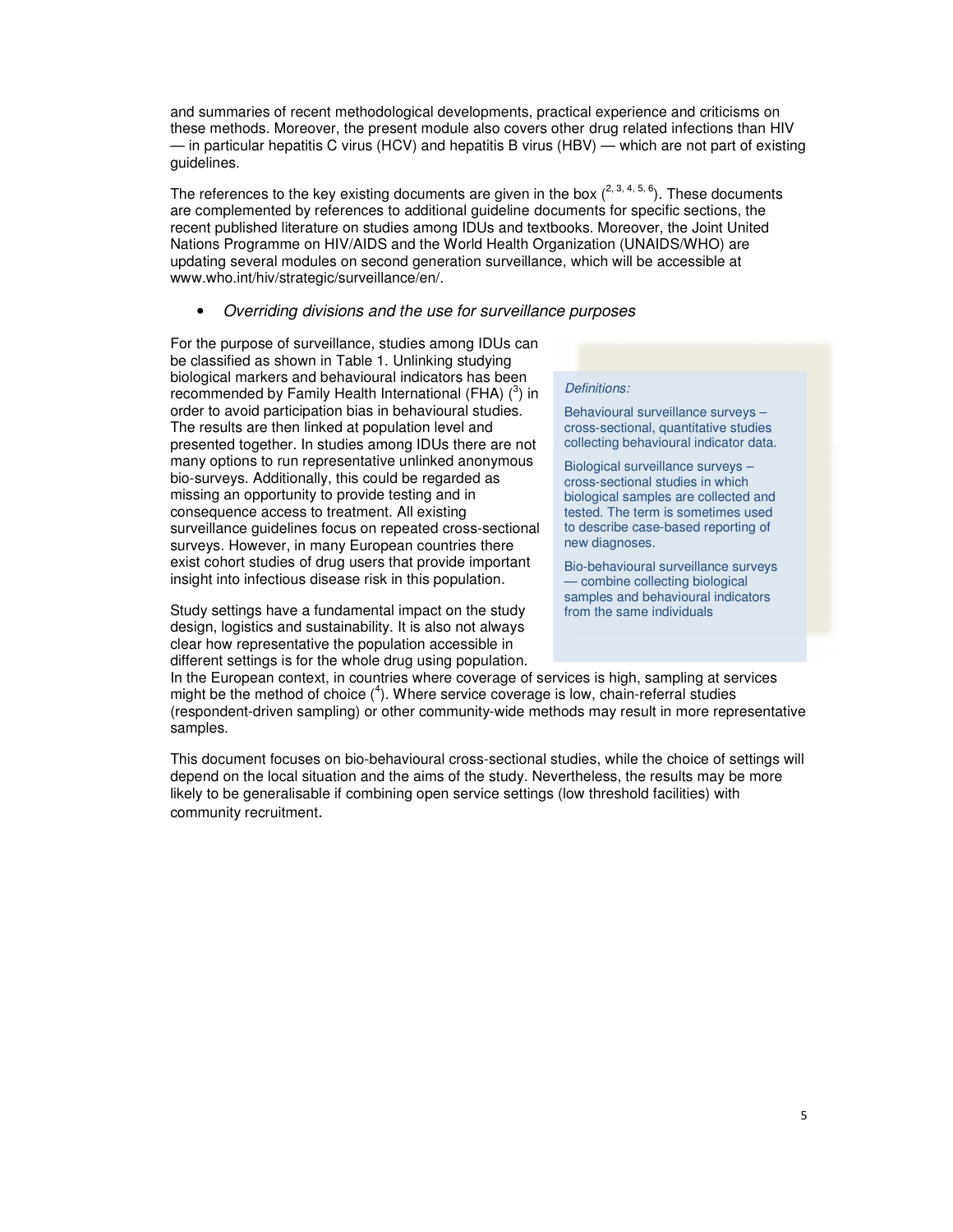| Table 1 — Overriding divisions of studies used in bio-behavioural surveillance. |
|---------------------------------------------------------------------------------|
|---------------------------------------------------------------------------------|

| <b>Categorisation</b>             |                                     | <b>Description</b>                                                                                                                                                          | <b>Comments on use</b>                                                                                                                          |
|-----------------------------------|-------------------------------------|-----------------------------------------------------------------------------------------------------------------------------------------------------------------------------|-------------------------------------------------------------------------------------------------------------------------------------------------|
| Type of information<br>collected  | Biological (e.g.<br>seroprevalence) | Collect biological markers of infections from target population                                                                                                             | Very unusual in IDUs without collecting interview<br>data.                                                                                      |
|                                   | Behavioural                         | Collect behavioural indicators from target population                                                                                                                       | More frequently done. Biological investigations<br>usually left out due to logistical and costs issues.                                         |
|                                   | Bio-behavioural                     | Collect linked biological markers and behavioural indicators from<br>target population                                                                                      | Frequently done, combines both types of<br>information.                                                                                         |
| Epidemiological<br>study type     | Cross-sectional                     | Information collected from a (representative) sample of target<br>population at a single point in time                                                                      | Frequently done due to relative simplicity.                                                                                                     |
|                                   | Cohort                              | Members of the target population are observed in time (followed up).<br>Typically outcome (e.g. incidence of disease) is compared among<br>exposed and non-exposed groups.  | Infrequently done, despite strong design, due to<br>complexity/costs of following up IDUs over time.                                            |
|                                   | Case-control                        | Odds of exposure are compared among cases (e.g. infected) and<br>controls (typically uninfected).                                                                           | Not very frequent, analysis is relatively similar to<br>cross-sectional.                                                                        |
|                                   | Ecological                          | Average level of exposure and a measure of frequency of outcome<br>are correlated across units such as counties or schools.                                                 | Not very frequent due to problems in interpreting<br>results (weaker design). However, may be useful<br>to study population level factors.      |
| Study settings/<br>sampling frame | Community                           | Respondents are recruited directly from the community of drug users,<br>either by researcher visiting places where drug users congregate or<br>via other community members. | Frequently done. Provides relatively<br>generalisable data, but at relatively high costs.                                                       |
|                                   | Services (outpatient)               | Respondents are recruited from clients/patients of various services for<br>drug users, where they come for specific service but are not expected<br>to stay a full day.     | Frequently done due to ease of recruitment. May<br>be less generalisable if services have low<br>coverage.                                      |
|                                   | Closed settings                     | Respondents are recruited from settings where they spend at least<br>one full day, such as detoxification wards, stationary rehabilitation<br>centres or prisons.           | Frequently done, easier logistics, ethical issues<br>are even more important. May be difficult to<br>generalise to IDUs outside these settings. |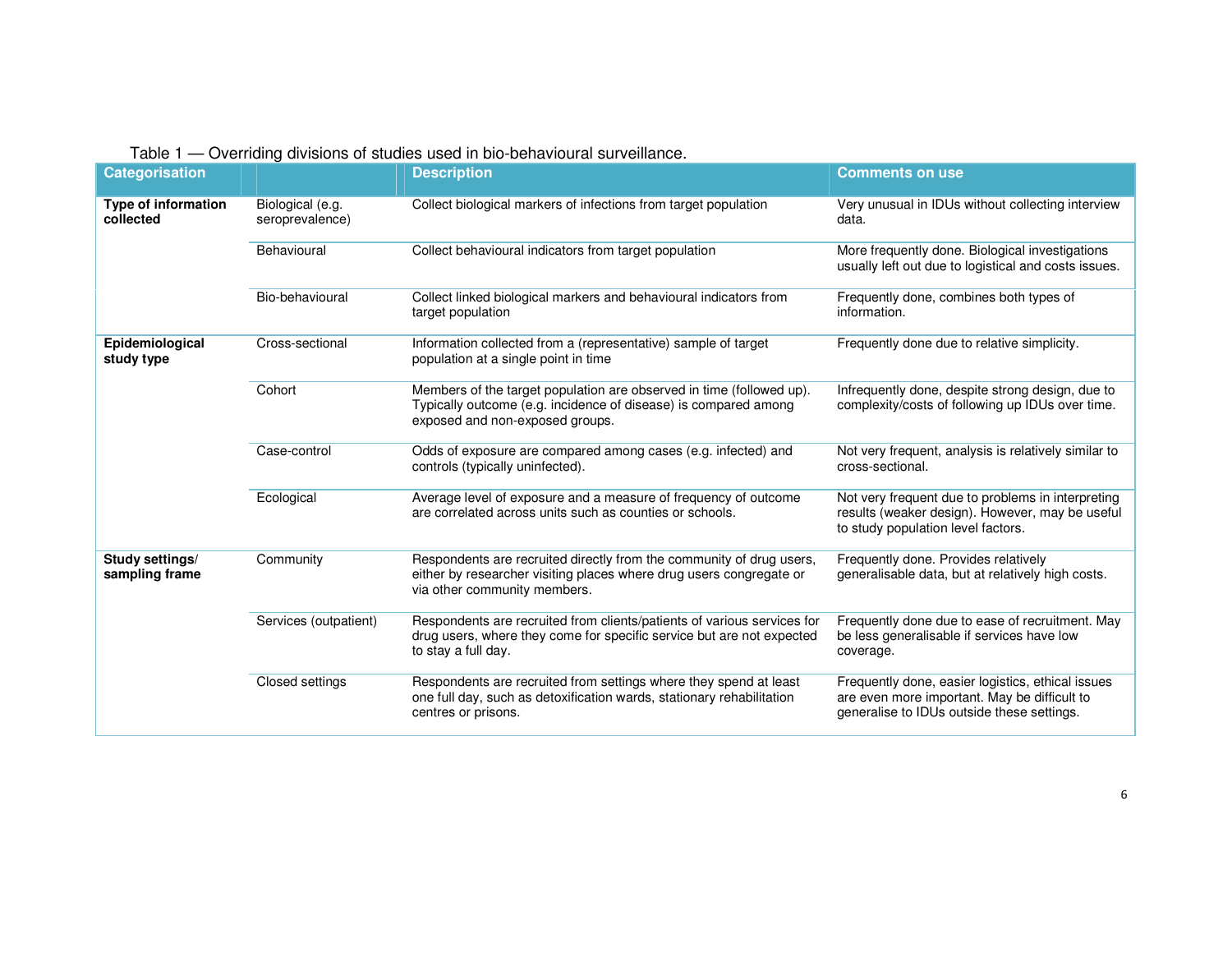# **II. Steps in planning and implementation of a study**

When setting up bio-behavioural, biological or behavioural surveys among IDUs with an objective of serving immediate public health purposes, a number of steps will be relevant prior to research activities in order to ensure proper use of the information generated later on. The steps to be considered are outlined in (3) or (5). They include:

- 1. Building partnerships:
	- Ensure that the plans are in line with the main stakeholder's needs. It is useful to take advantage of existing knowledge and experience. The possible structures that could be contacted include those that will use the results of survey(s), those who potentially could be involved, and those who can help through their expertise or mandate.
	- The best collaborations and strongest support for a study can often be obtained when involving stakeholders at a very early stage and allowing them to provide comments and ideas for the study when these can still be easily integrated in the plans (allowing them 'shared ownership').
	- Depending on the local situation, these could include governmental agencies, local government, resource planning structures, surveillance structures, infectious disease (HIV, hepatitis) prevention programmes, monitoring and evaluation programmes, clinical services (infectious disease, drug treatment), low threshold services for drug users, local police departments, universities, and also NGOs and community members.
	- An agreement should be set up between the stakeholders including the rules of publicising the results, ownership of the data and financial responsibilities of the parties.
- 2. Assessing the existing evidence on drug using population and infectious disease among drug users:
	- The existing information should be reviewed, such as results of surveillance and other monitoring systems (e.g. treatment provision, mortality), on-going public health interventions, police data, previous studies. Qualitative research or rapid assessment  $\binom{7}{1}$  might be also useful to get an idea about the organisation of the local drug scene, norms and behaviours.
	- Ideally these data will help identify geographical areas where the study should be implemented (e.g. high incidence sites), approximate prevalence of injecting drug use, as well as information determining the choice of the study design and the study logistics, for example existence of an open drug scene, degree of networking among the drug users, coverage of services, etc.
	- The legal background should also be reviewed regarding drug use, biological sample collection, conducting studies, data protection and ethical approval.
- 3. Defining clear objectives:
	- Based on the preliminary information collected and public health needs there have to be clearly defined objectives and study questions beginning with fundamental decisions such as if the study is planned as a rapid assessment of the situation, an indepth analysis of specific problems or a part of a long term monitoring process.
	- It should also be clear what are the priorities for information and the main outcome measures/indicators: monitoring trends in disease occurrence (incidence, prevalence), monitor frequency of risk behaviours, monitoring programme coverage, monitoring programme targets or others.
	- Depending on the primary study question, consider whether the study should be specifically designed to provide information about any specific subpopulation (e.g. young drug users, female drug users, injecting/non-injecting populations, specific substance users) and if the study should target any specific area (the criteria to select such sites: incidence of infectious diseases, coverage of services, prevalence of injecting use).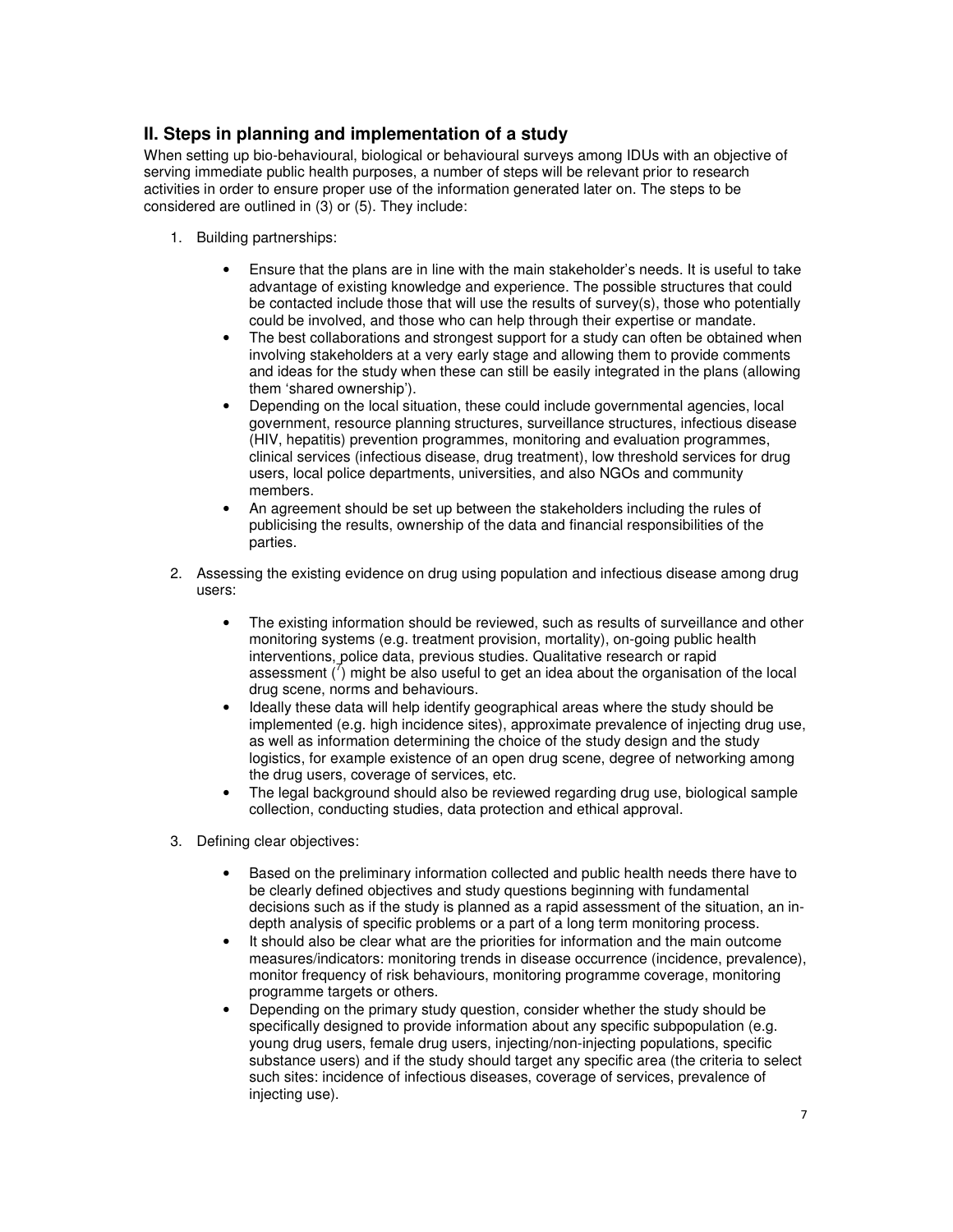- 4. Study planning and implementation (further developed in the specific sections):
	- a. Defining the target population.
	- b. Deciding sampling design, constructing sampling frame and calculating sample size.
	- c. Developing the survey protocol including study instruments (questionnaire).
	- d. Training interviewers and identifying pilot survey procedures and instruments.
	- e. Data collection and supervision.
	- f. Data management and analysis.
- 5. Using the data to improve prevention efforts against drug related infectious diseases:

As the main assumption of surveillance is that the data collected should be used, ways of publicising study results and the target audiences should be planned in advance. Besides the full report there should be appropriately presented information for the community and key messages for the stakeholders.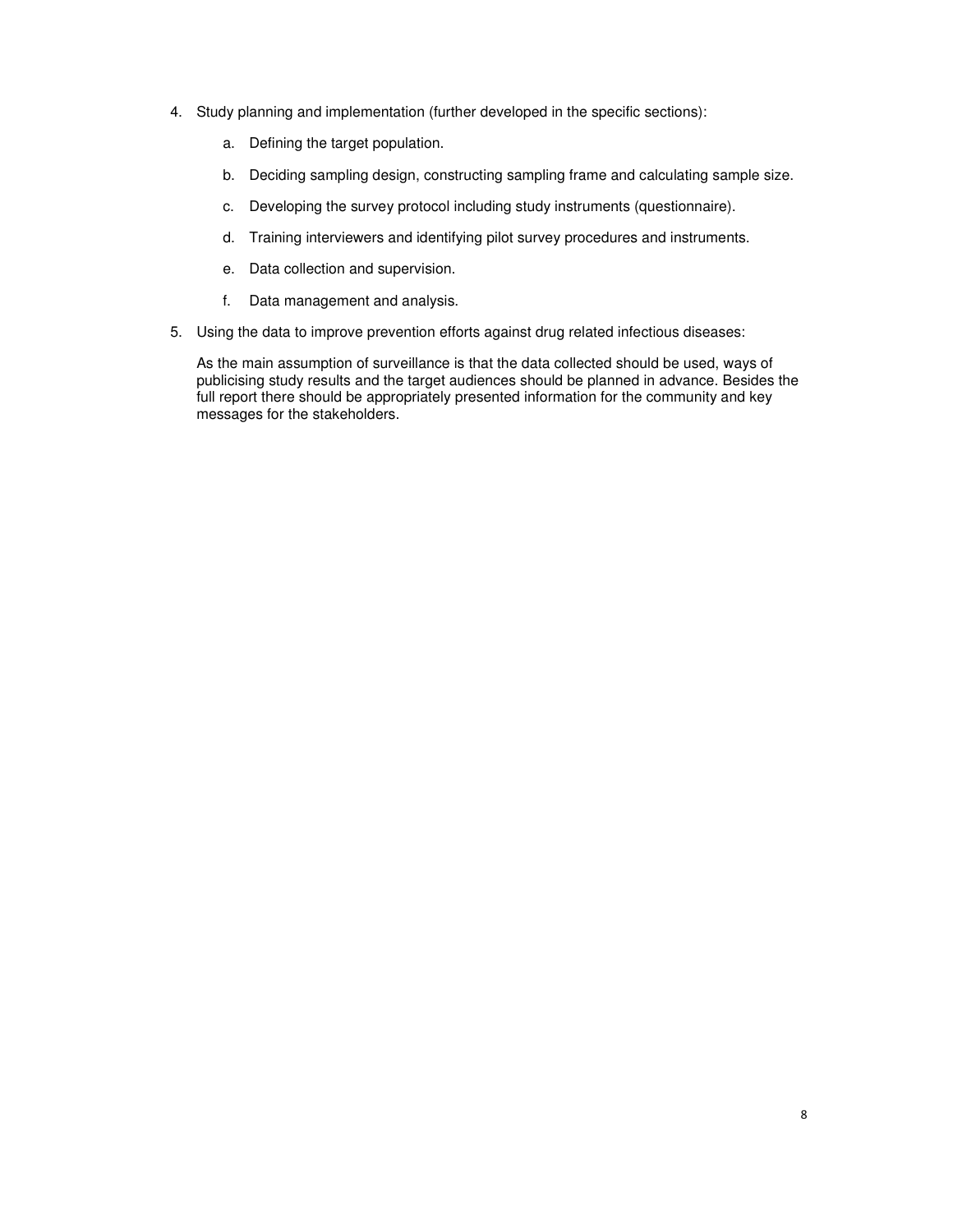# **III. Defining the target population**

The target population is the population that the researchers wish to study and refer their results to. Ideally, the recruited sample is representative for the target population and the results of the study can be generalised to the target population. For this reason it may be advisable to explicitly restrict the target population, excluding subgroups that are no longer accessible. For example, surveys among IDUs usually exclude ever-injectors who no longer take

drugs.

In the context of blood borne infectious diseases the highest risk is due to unsafe injections and therefore the focus of the surveillance studies usually remains on injecting drug users  $(2, 3, 4, 5, 6)$ . Therefore, if the survey includes non-injecting problem drug users then the results should always be presented separately for everinjectors and never-injectors. Generic definitions are provided in the box. However, the study should define specific inclusion criteria.

The EMCDDA *Draft Protocol*  $(^2)$  distinguishes the following target populations:

- a. Ever-IDUs who are also recent (last 12 months) problem drug users (PDUs).
- b. Recent/current/active (last 4 weeks) IDUs.
- c. Ever-IDUs in the general population (includes ever-IDUs who are not recent PDUs).

### Definitions:

#### **Injecting drug use (IDU)**

Injecting a psychoactive substance for non-medical purposes.

Includes intravenous injecting, intramuscular injecting or injecting under the skin ('skin popping').

#### **Problem drug use (PDU)**

Injecting drug use or longduration/regular use of opioids, cocaine and/or amphetamines.

d. Recent (last 12 months) PDUs — always distinguishing ever- and never-IDUs.

Most of the surveillance studies focus on ever-injectors or current injectors as their target group (but only those who still use drugs, i.e. who are still recent PDUs — groups a and b above). The local situation and study aims may justify selecting a subgroup of those based for example on age (e.g. young injectors aged <25 or <30), using specific substances (e.g. opioid injectors), or race/ethnicity/migration status. New injectors, even though an important group, are usually not targeted specifically but are distinguished in the analysis given that they are difficult to recruit separately and would often result in very small sample size.

Relatively less focus has been placed so far on non-injecting drug users (NIDUs). However, there is evidence of a higher prevalence of blood borne infections among NIDUs than among the general population, even if the prevalence will usually be much lower than among IDUs. This is attributed to an increased risk of sexual transmission (high risk sexual behaviours and/or bridging from IDUs), sharing of non-injection paraphernalia or other routes such as tattooing in non-professional settings (e.g. in prisons). A sufficient explanation of this increased prevalence among NIDUs is still to be identified, and to an unknown extent this group may include ever-injectors who do not wish to disclose their injection history  $({}^{8, 9})$ . This group may, however, be important subjects of study in situations where prevalence among IDUs is high and when it is suspected that transmission other than through injecting is important (e.g. sexual transmission for HIV or HBV).

For the purpose of surveillance of HIV, HBV, HCV it is usually recommended that studies concentrate on recent/active injectors if they are repeated frequently, in order to monitor change in the population. If the studies are infrequent and it is important to obtain a full picture of the burden of disease in the IDU population it might be better to include all ever-injectors in the drug using population. Including all ever-IDUs in the general population, although in theory ideal, is usually not practical as those who have stopped using drugs would be very difficult to recruit.

The EMCDDA collects prevalence data from ever-injectors; these may be either all ever-IDUs (both active and ex-IDUs) or be limited to the subgroup of active injectors. In terms of comparing prevalence estimates, the choice between ever-IDUs and active injectors often does not make much difference for the resulting prevalence, as in many European countries most active injectors are opioids injectors who have long injecting careers and remain actively injecting for many years. Similarly, when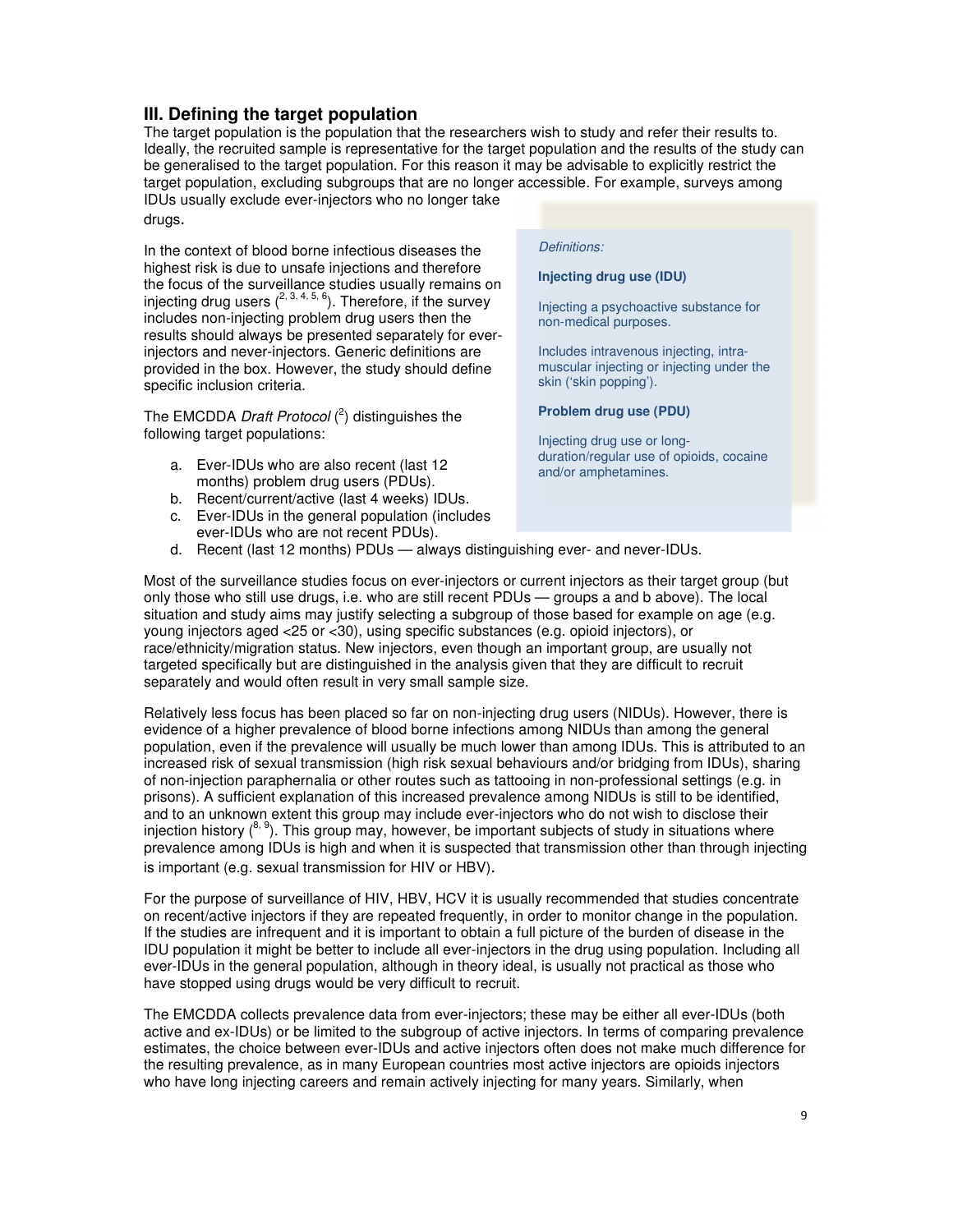comparing prevalence from studies that define active injectors as those injecting in the last 12 months, last 6 months or in the last 4 weeks, the resulting prevalence estimates are usually very similar in the case of opioid injectors. This is because opioids injectors are mostly long-term chronic injectors and thus most active injectors who have injected in the last 12 months will also have injected in the last 4 weeks.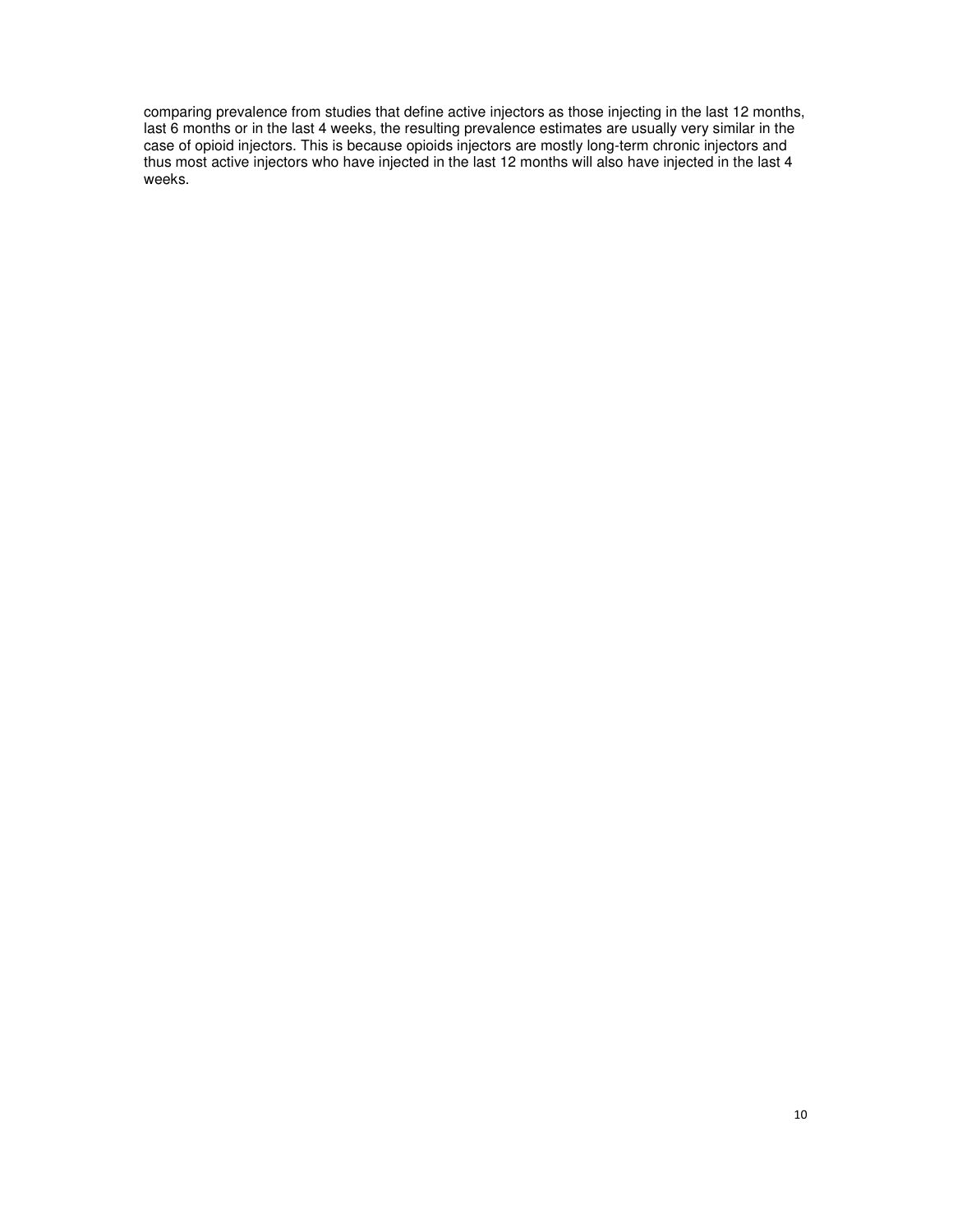# Table 2 — Variables commonly used to define target groups.

| <b>Subgroup (EMCDDA</b><br>definition)                                                  | <b>Description</b>                                                                                                                                                                                             | When to focus                                                                                                                             |
|-----------------------------------------------------------------------------------------|----------------------------------------------------------------------------------------------------------------------------------------------------------------------------------------------------------------|-------------------------------------------------------------------------------------------------------------------------------------------|
|                                                                                         |                                                                                                                                                                                                                |                                                                                                                                           |
|                                                                                         | Drug injecting status                                                                                                                                                                                          |                                                                                                                                           |
| Ever-injectors (having ever<br>injected in lifetime, even if                            | Ever-injectors are at risk of being infected with HIV/HCV. Infection could have occurred a<br>long time before the study. Depending on service coverage, a substantial proportion of                           | Not much known about prevalence of blood-<br>borne viruses among IDUs.                                                                    |
| only once)                                                                              | infections would be already diagnosed.<br>They might still use drugs and remain at increased risk through their sexual networks. They                                                                          | High undiagnosed fraction (to monitor efforts<br>to decrease it), burden of disease.                                                      |
|                                                                                         | might be a source of infection to others.                                                                                                                                                                      | Risk of sexual spread to non-IDUs when<br>prevalence is high in ever-IDUs.                                                                |
| Non-injecting PDU (having<br>never injected a psychoactive<br>substance, not even once) | Non-injectors are at risk of transition to injecting and they may have an increased proportion<br>of injectors in their social networks who can act as source.                                                 | Settings where injecting levels are low or<br>declining, especially if there is a high<br>prevalence in injectors due to prior epidemics. |
|                                                                                         | Duration of injecting history                                                                                                                                                                                  |                                                                                                                                           |
| New injectors (first injection<br>less than 2 years ago)                                | New injectors are at a very high risk for infections. The prevalence among new injectors may<br>form an indicator of incidence. The new injectors might not yet be covered by services.                        | Low prevalence settings. Settings with high<br>coverage of services.                                                                      |
|                                                                                         |                                                                                                                                                                                                                | Due to sample size considerations it may be<br>best to differentiate at the level of analysis.<br>e.g. sampling recent IDUs.              |
|                                                                                         | Recent injecting                                                                                                                                                                                               |                                                                                                                                           |
| Current/recent/active<br>injectors (having injected in<br>the last 4 weeks)             | Current/recent injectors form networks for the spread of blood-borne viruses. Their<br>behaviours and prevalence in this group will determine injection related spread.                                        | Monitoring of current risk. Impact of services.                                                                                           |
|                                                                                         | Age                                                                                                                                                                                                            |                                                                                                                                           |
| Young injectors (<25 years)                                                             | Not as good an indicator for incidence as prevalence in new IDUs, but still a group that<br>concentrates IDUs with shorter injecting careers, often higher risks and potentially less<br>coverage of services. | To study recent developments in the IDU<br>population, e.g. recent trends in new<br>substances.                                           |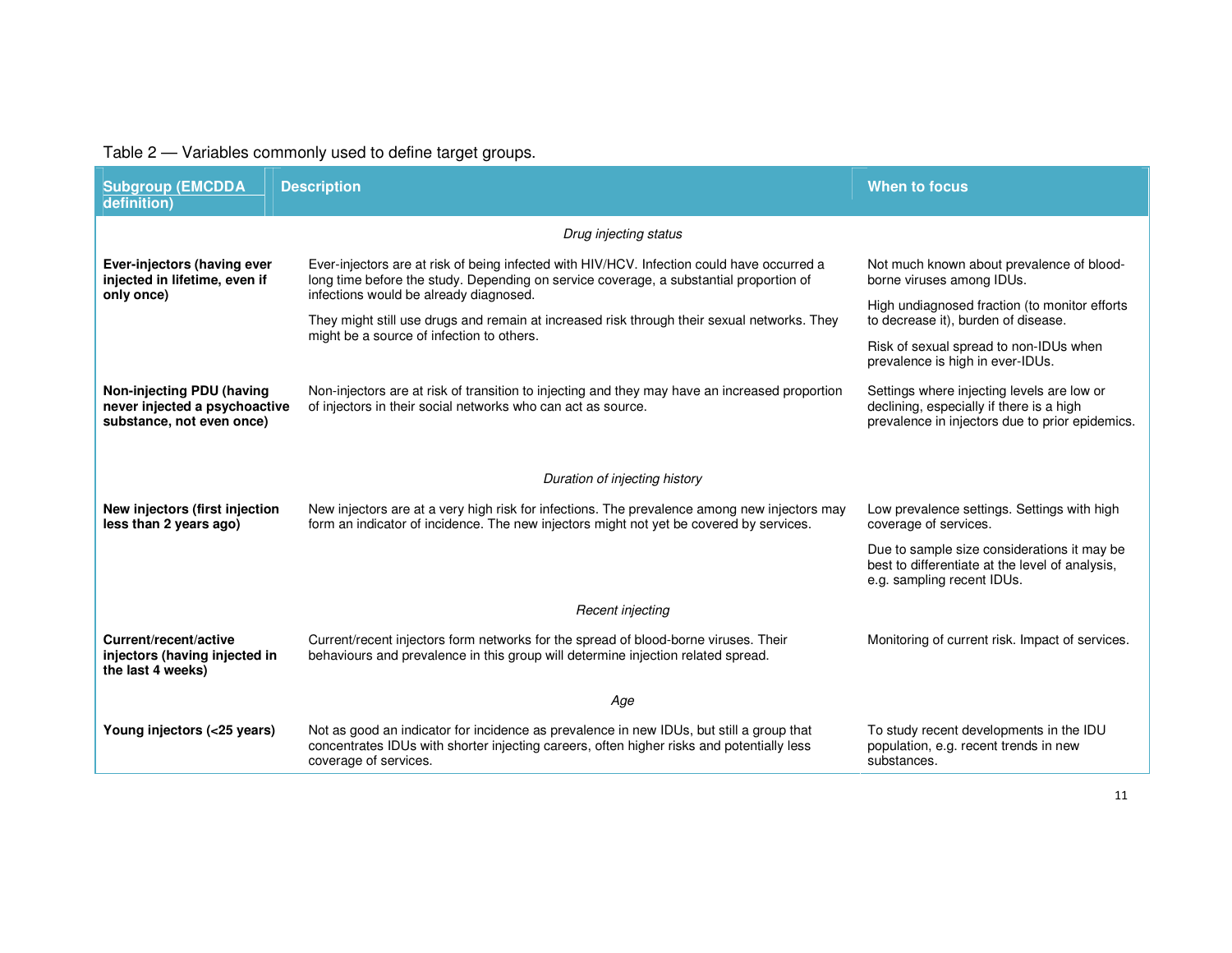|                            | Substance of choice                                                                                                                                                                                                                                                                                                                                                                                                                                                                                                                                   |                                                                                                                                                                                                                                                                                                                                                                            |
|----------------------------|-------------------------------------------------------------------------------------------------------------------------------------------------------------------------------------------------------------------------------------------------------------------------------------------------------------------------------------------------------------------------------------------------------------------------------------------------------------------------------------------------------------------------------------------------------|----------------------------------------------------------------------------------------------------------------------------------------------------------------------------------------------------------------------------------------------------------------------------------------------------------------------------------------------------------------------------|
| Opioid users               | Usually the group with the biggest problems and highest prevalence, especially when they<br>combine opioids and stimulants (e.g. injecting both together). This group usually includes<br>those who inject both types of substances. Heroin has historically been the dominant opioid<br>and home-made opiates from poppy straw were also present in some Eastern European<br>countries. Recently, other opioids like illicit buprenorphine or fentanyl have become regionally<br>prevalent.                                                          | When the study aims focus around opioids<br>substitution treatment coverage or when purely<br>stimulant injection is not very common.                                                                                                                                                                                                                                      |
| <b>Stimulant users</b>     | Studies interested in stimulant injectors often focus on those who do not also use opioids, i.e.<br>pure stimulant injectors (e.g. amphetamine or methamphetamine injectors). These often have<br>very different social networks and behaviour from opioids users, often including less contact<br>with services. If a study includes both opioid users and stimulant users then in the analysis<br>phase they are usually distinguished (either putting those who use both substances in the<br>opioids users group or distinguishing three groups). | When injecting of stimulants is a significant<br>phenomenon in the country.                                                                                                                                                                                                                                                                                                |
|                            | Residence                                                                                                                                                                                                                                                                                                                                                                                                                                                                                                                                             |                                                                                                                                                                                                                                                                                                                                                                            |
| IDU, residents of the area | Those living in the studied area for a specified time period, e.g. 12 month prior to the survey.                                                                                                                                                                                                                                                                                                                                                                                                                                                      | Many studies exclude non-residents to better<br>quantify the burden of disease in the area.<br>This also allows better reference to capture-<br>recapture studies estimating the local<br>population size of injectors. In cases where<br>there is a high turnover of population, including<br>non-residents may provide important insights,<br>e.g. in importation risks. |
|                            | Gender                                                                                                                                                                                                                                                                                                                                                                                                                                                                                                                                                |                                                                                                                                                                                                                                                                                                                                                                            |
| <b>IDU, females/males</b>  | It is uncommon to recruit just one gender.                                                                                                                                                                                                                                                                                                                                                                                                                                                                                                            |                                                                                                                                                                                                                                                                                                                                                                            |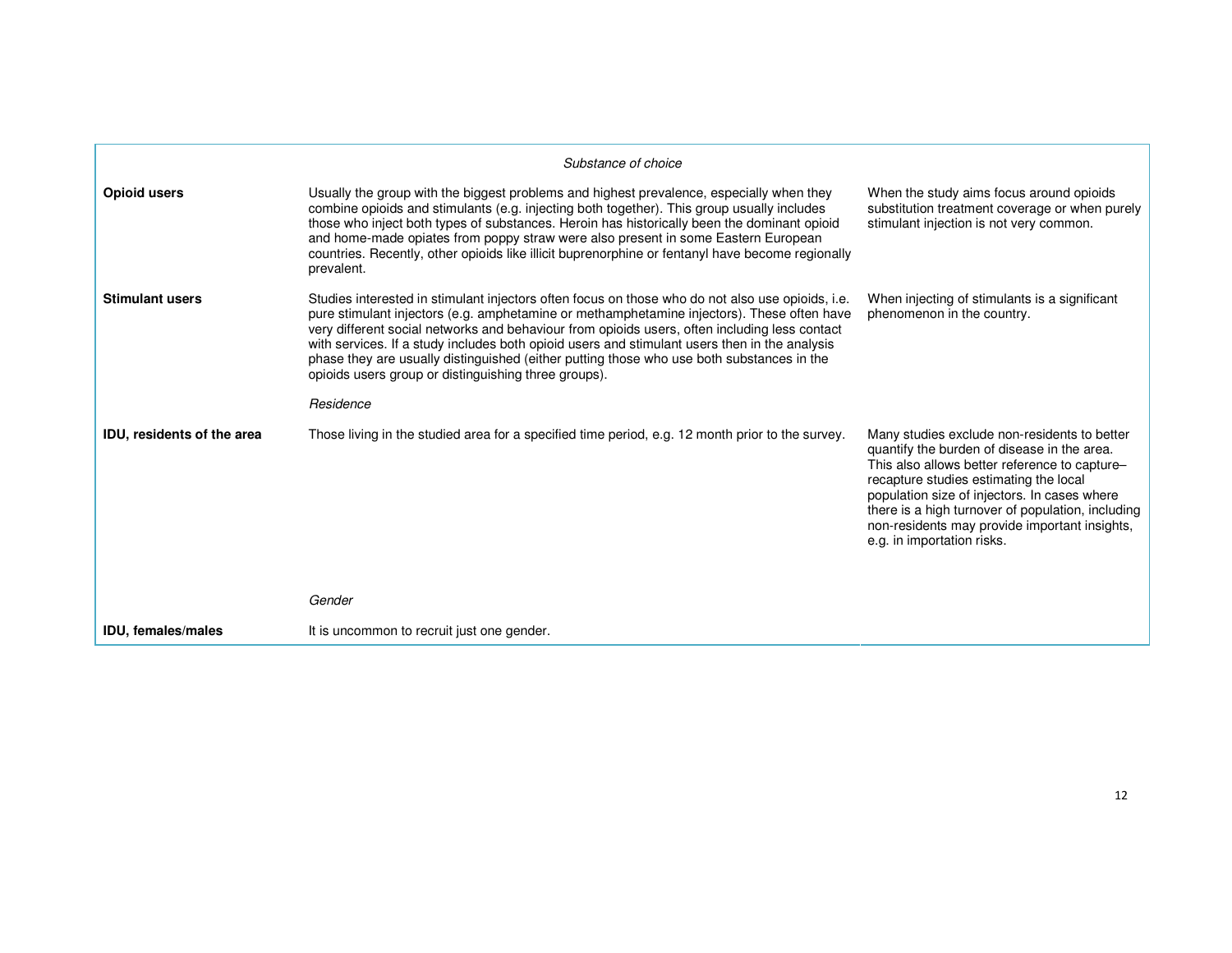# **IV. Defining the sampling frame**

A sampling frame is the population from which the sample is actually taken. There should be a welldefined access to this population. Ideally, a list of members of the sampling frame exists, from which the sample can be drawn. The sampling frame population should be a good representation of the target population.

Drug users remain a hard to reach population and each of the potential sampling frames has its drawbacks and is likely to introduce some bias. A common approach is therefore to use different sampling frames in one study (e.g. recruitment from services and on the streets) in order to reduce overall bias when generalising to the full IDU population. Nevertheless, generalisation of the results of one survey among IDUs is always problematic.

The selection of the sampling frame will depend on the target population, on the characteristics of the drug scene/services and on the resources that are available.

Commonly used sampling frames include:

- 1. Community Drug users who stay in touch/are networked with other drug users. This could be through either attending specific venues (other than services) or personal networks.
	- Usually the closest to the target population, although may exclude ex-users.
	- Hard to reach, requires specific resource intensive approaches.
- 2. Clients of outpatient services Drug users who seek help from a service provider (agency) or are reached by outreach workers. An agency can be defined as a structure that employs staff to enter in direct contact with drug users and provides harm reduction services, general health services, dependency treatment to them in a fixed place, but on an outpatient basis  $(10)$ .
	- It will include users who will seek addiction treatment, including opioid substitution treatment (OST) (treatment demand), infectious disease testing or routine health checkups, harm reduction services such as needle and syringe programmes (NSPs), drug consumption facilities, social services (drop-in centres, emergency shelters).
	- This frame offers the advantage of controlled study site conditions (e.g. allowing biological sample collection, increasing the safety of interviewers).
	- Services are not advisable as a single sampling frame in cases where there is low service coverage of the target population or when certain subpopulations are known not to be in contact with the service (e.g. stimulant users are not likely to be in contact with OST).

Types of services/service providers:

Service providers may operate differently in different countries and therefore service based sampling can reach different subgroups of drug users. To increase comparability of servicebased sampling frames the following characteristics can be taken into account:

- Type of service provided (impact on efficiency of recruitment, social standing of the respondents, stigmatisation issues):
	- o specialised services for drug users (NSP, OST, consumption rooms, addiction treatment) — these can be with lower or higher threshold;
	- o social services (accommodation, employment, social benefits);
	- $\circ$  HIV/HCV/HBV or other drug related infectious disease testing services;
	- $\circ$  general health services.
- Existence of a registry of clients (the list provides a sampling frame from which a random sample can be drawn; it does not have to be a name-based registry).
- Low- or high-threshold service (low-threshold services must implement some special provisions aimed at facilitating the access of current users to the provision of such services, e.g. a location near street drug markets, no appointments required, extended opening hours at night, etc.).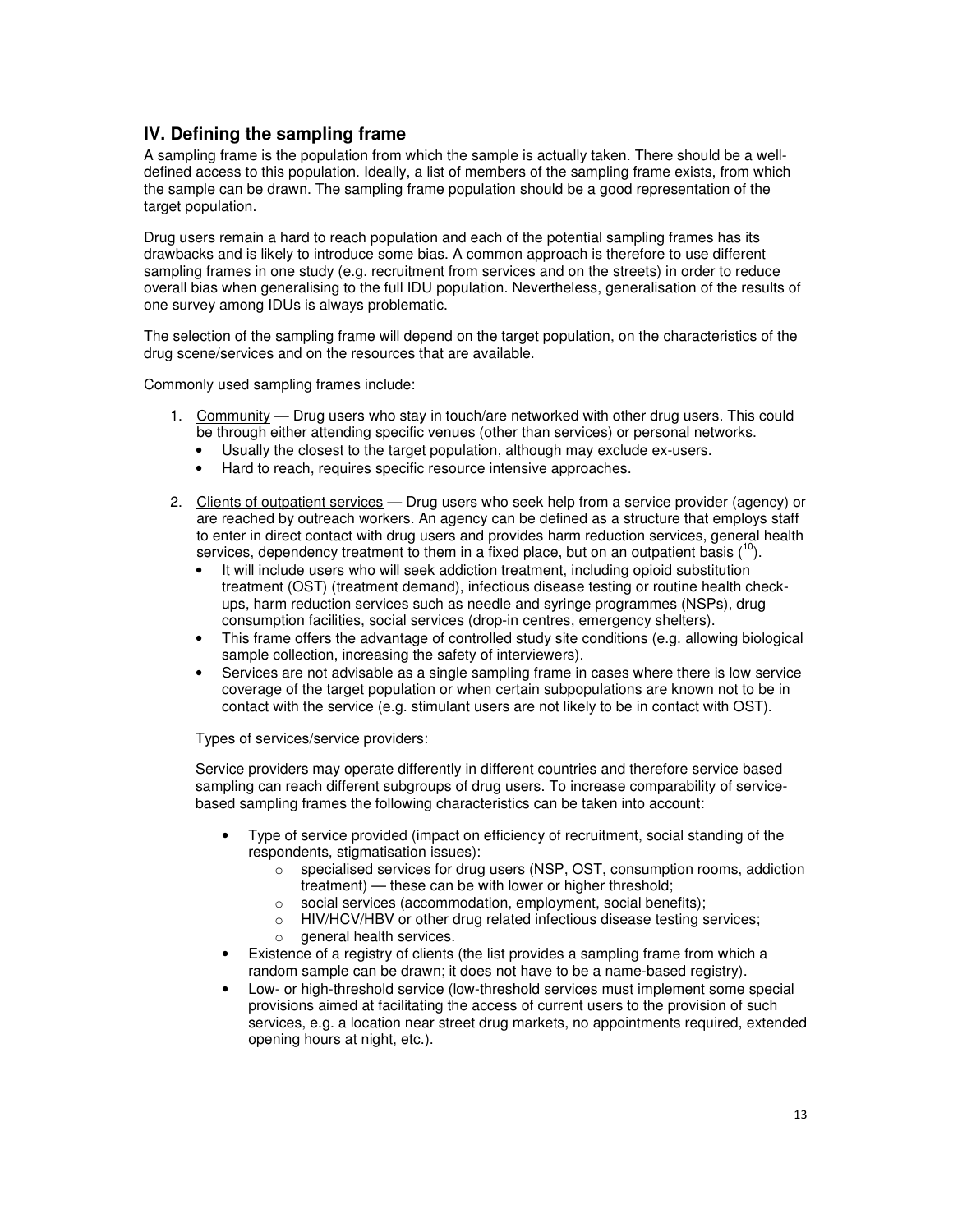- 3. Treatment demand indicator  $(11)$  In many European countries an established system exists monitoring drug users in contact with treatment services (out- and inpatient), also collecting a limited set of behavioural indicators on a routine basis. Provides comprehensive national data.
	- Very low cost and appropriate where treatment services are widely provided and easy to access, but not recommended when a large proportion of the population is not in contact with addiction treatment services, and where provision of such services is limited.
	- As such systems rely on clinical reports, data are not directly provided by clients and so may be subject to biases  $(3)$ .
	- The users in contact with addiction treatment may differ from those outside of treatment. In cases where coverage is low it can be advisable to concentrate on those entering treatment to be more representative of the population, but if the coverage is high it may be more practical to include all those currently in the treatment system, and supplement such sampling with other approaches.
- 4. Closed-settings patients Drug users found in detoxification, rehabilitation centres. Usually high-threshold settings.
	- Easy access and logistics of the study, but, similarly to other treatment based surveys, there might be problems with the representativeness of the sample.
	- The behavioural indicators should be asked for the time period before admissions (e.g. last 4 weeks before entering treatment), although this might lead to stronger recall bias.
- 5. Prisons The prison population constitutes a specific subset of closed settings. The prison population may also be a target population for studying risk behaviours and transmission in prison settings. As not all prisoners are drug users or IDUs it is important to present results separately for ever- and never-IDUs, potentially splitting the never-IDUs into (current) problematic drug users and others.
	- Drug users under arrest constitute a particularly vulnerable population.
	- In some countries prisons may in fact provide access to a quite large proportion of the drug using population depending on how frequently they are arrested.

Additionally, the sampling frame will usually have further restrictions, for example:

- Geographical area For logistical reasons it may not be possible to run a countrywide survey. Some recommendations on selecting the geographic area are available in (2) and (4). The surveillance plan should take into account possible shifting of the geographical coverage in order to ensure timely detection of outbreaks, or combining areas with oneoff assessments (e.g. in the case of outbreaks or indicators of increasing risk) with areas with on-going repeated data collection for long-term comparable monitoring over time.
- Adult population Often surveys include only the persons legally able to give informed consent (e.g. over age 18); in some countries this might exclude young drug users at high risk, although in most European countries this is unlikely.

It should be noted that the representativeness of the sample might be further limited by non-response:

- Persons *not* consenting to participate.
- Persons not capable of participating in the survey and completing the questionnaire (e.g. excluding those intoxicated at the time of interview).

In some studies it has been possible for interviewers to keep track of non-responses by counting nonresponders and noting a few characteristics (e.g. gender, estimated age group, observed ethnicity/language).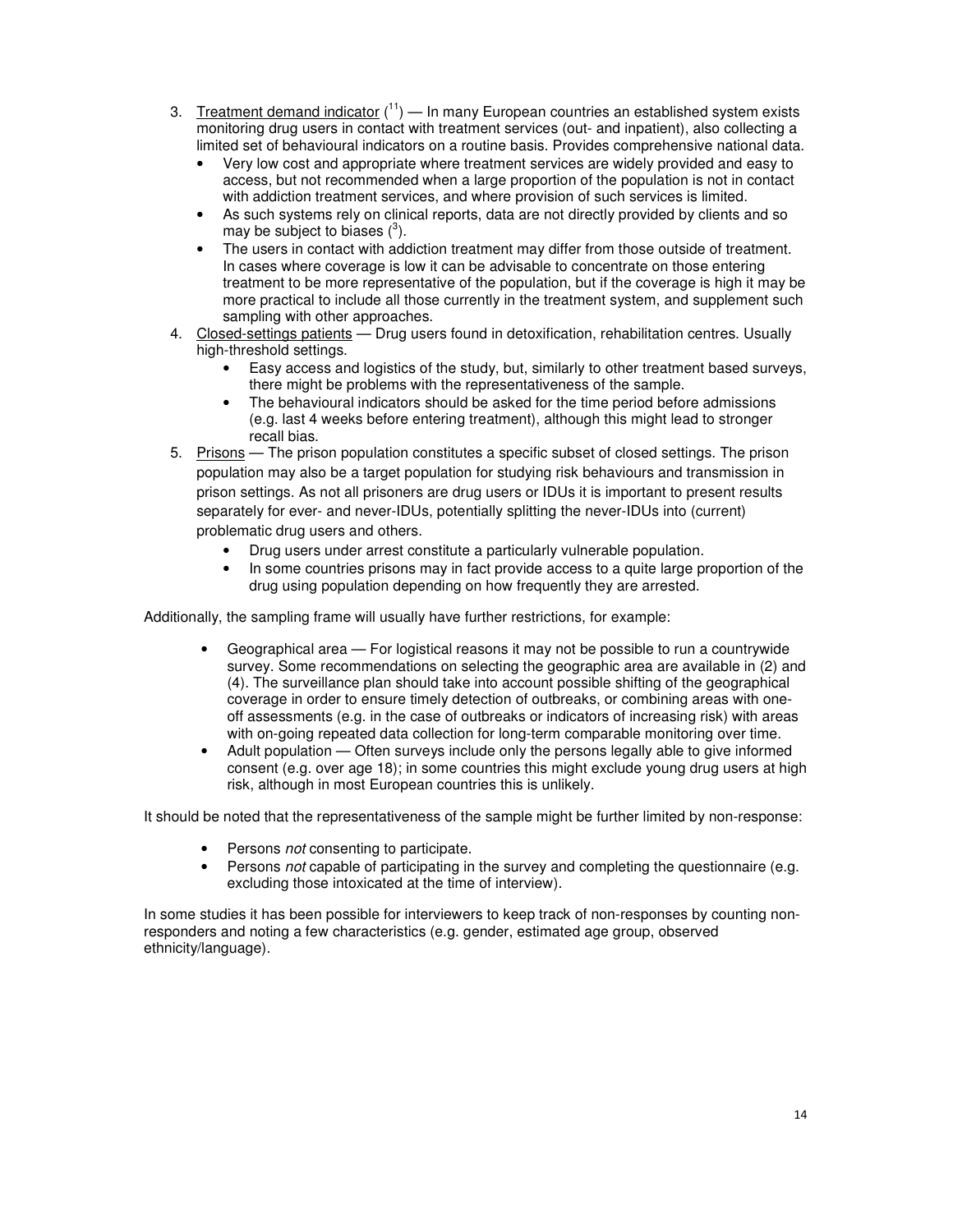# **V. Sampling methods**

In practical applications it is never possible to include all members of the target population in the study. Thus the outcomes of the study are estimates of the true values based on a sample of members of this population. These estimates can differ from the real values due to random variation or systematic bias in the recruitment and/or measurement.

Many of the sampling designs developed for epidemiological studies are not easy to implement in the studies concerning drug users, as there usually exists no

list to sample from (they are a hard-to-reach, hidden population). The approaches adopted in surveillance and research studies among IDU often rely on convenience sampling although efforts are made to develop techniques allowing more rigorous measurements.

The disadvantages of convenience sampling must be noted:

- no statistical theory to provide an estimate of the indicator and the precision of the estimate;
- likely to suffer from selection biases, which are difficult to describe and quantify;
- less useful to monitor trends or compare across regions or countries as differences may be attributed to differential sampling.

Designing a sampling scheme:

1. Define the TARGET POPULATION, population of interest — the population that the results will be generalised to.

2. Establish a SAMPLING FRAME the sub-population of the target population, from which the sample will be drawn; it has to be well defined and accessible for recruitment.

3. Take a SAMPLE from the sampling frame – if there exists a list of units in the sampling frame then randomly select a sample of units.

# **Overview of sampling methods for drug**

### **users**

• Convenience sampling at services and venues (services aimed specifically at IDUs) — Needle and syringe programmes, substitution programmes, addiction treatment programmes other established health services; more open venues — homeless hostels, drop-in centres and social venues/settings).

It limits the sampling frame to populations that are easier to access, despite the possibility that these can be different in terms of behaviour and prevalence of infectious diseases from the subgroup not in contact with services. Clients are invited to the study as they attend a service/venue (convenience sample).

- Convenience outreach sampling Effort is made to recruit the population possibly not in contact with services (community) through reaching them in open settings. This may be the first step in cases of very stigmatised hidden populations in places where coverage of services is poor and target group members may be reluctant to provide information on their peers.
- Systematic or random sampling at services or from registries Some services and treatment centres may maintain a registry of users, from which a random or systematic sample can be taken. Usually, multi-stage sampling would be implemented, by first sampling the services (clusters) and then sampling the target group members from each selected service unit. The target group members selected from the service unit registry may be contacted by the service or recruited at their next scheduled visit if applicable. (This may result in difficulties due to participants not showing up at scheduled visits.)

In this approach the sampling frame is narrowed to the population in the services, who can differ from the users outside the services. One example would be to implement a (sero-) behavioural survey as part of a treatment demand indicator (TDI) or to use random sampling from any other system registering drug users.

• Snowball sampling — This is a chain-referral method for efficient collection of convenience community sample. Each of the respondents is asked to provide contact details for other target group members, who can then be contacted by researcher.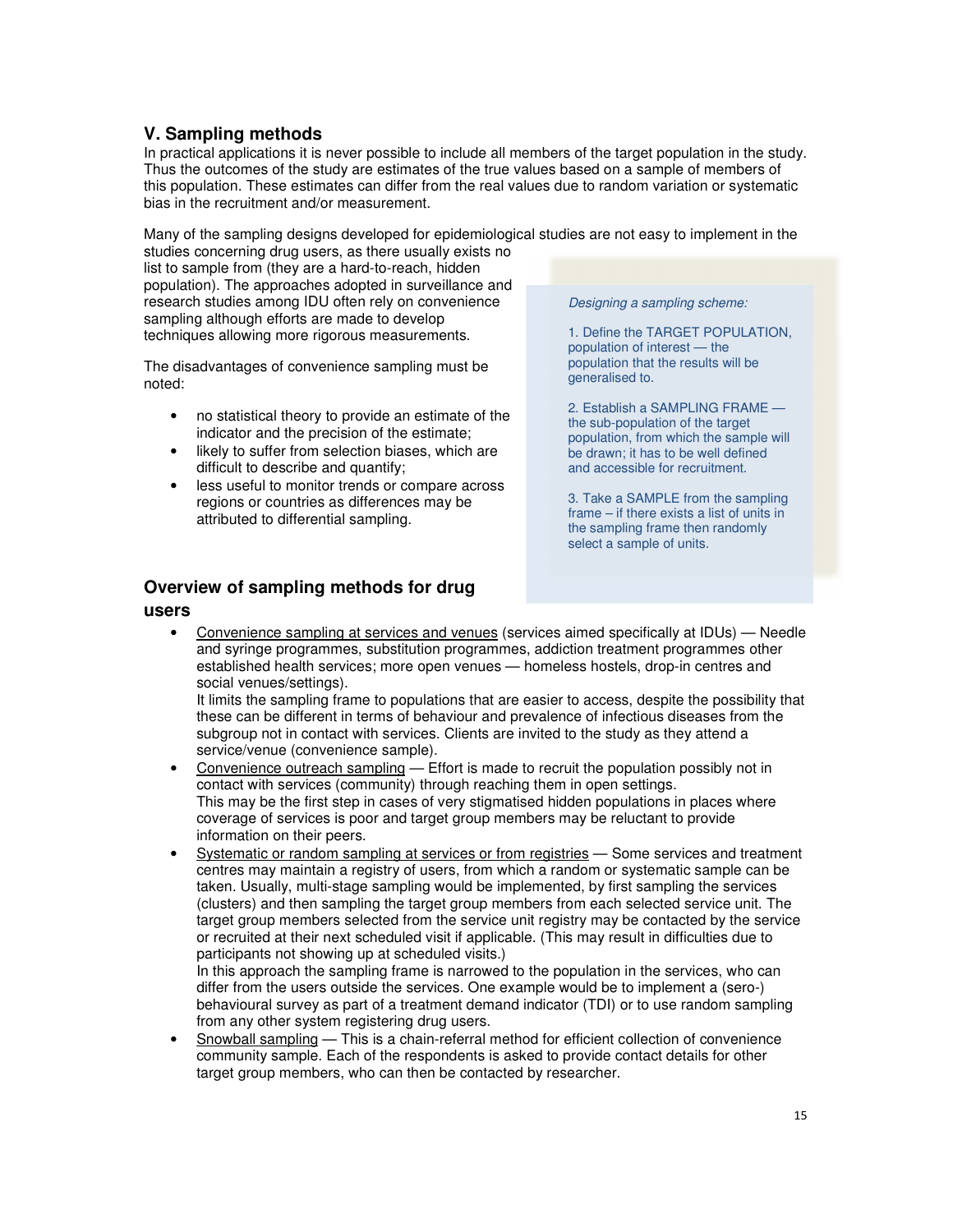As snowball sampling requires information to be provided on additional target group members it may not be practical in settings where the target group is highly stigmatised.

• Respondent-driven sampling (RDS) — RDS is a chain-referral method, in which each respondent is asked to recruit another from their social network by providing them with a study coupon, later shown to the research team to enter the study. The technique relies on a dual incentive system, providing an incentive for both participation in the study and for each successfully recruited member of target population.

RDS (like snowball sampling) takes advantage of social networks and will not work in instances when the population is poorly networked. In order to provide unbiased estimates through RDS the assumptions of the recruitment process must be met and appropriate statistical methods employed. There is no scientific consensus whether RDS works or not in practice to produce unbiased estimates  $(1^{2, 13})$ . However, even if RDS may not provide unbiased estimates and the un-adjusted estimates may be used, it can be used as an efficient recruitment strategy for obtaining a convenience sample.

• Time-location sampling (TLS) — TLS assumes mapping of places of aggregation of the target population (public venues, open settings), assuming that different populations can frequent these at different times. A sampling frame of 'site-time interval' units is constructed, then such units are sampled and then target group members from each units (i.e. those attending at a specific time at a specific site).

TLS provides access to the target group as long as they congregate at venues that are accessible to researchers. Different patterns of attendance at those places can be corrected for at the stage of analysis.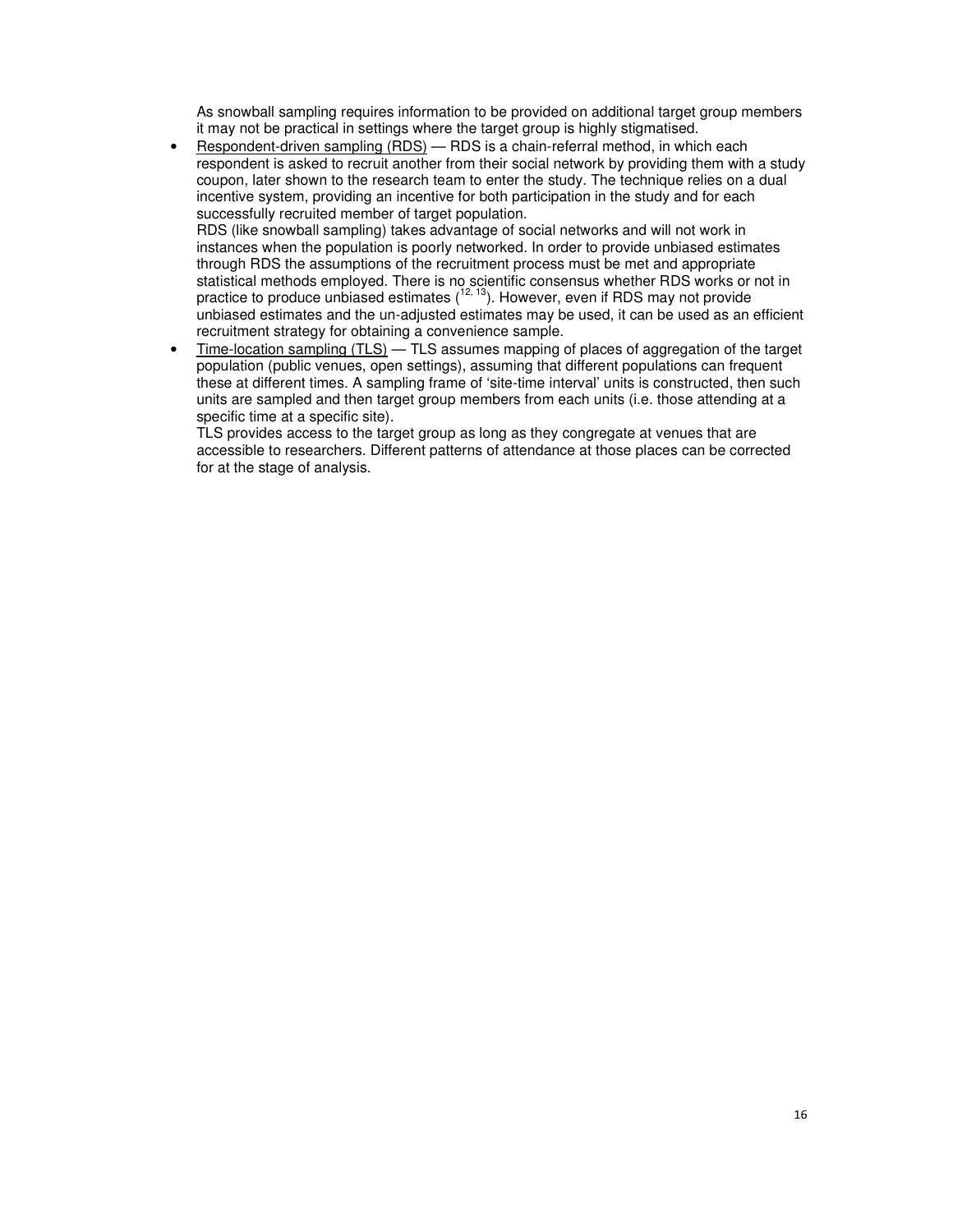# **Comparison of sampling schemes and recommendations**

Currently, different guidelines recommend different approaches (summarised in Table 3). A specific study must take into account the characteristics of the local drug scene, coverage of services, the target group they wish to reach and the level of stigmatisation/marginalisation of the target population.

| <b>Guideline</b>           | <b>Survey type</b>                                                                                  | <b>Preferred sampling</b><br>method                                                                                               | <b>Alternative</b>                                    |  |
|----------------------------|-----------------------------------------------------------------------------------------------------|-----------------------------------------------------------------------------------------------------------------------------------|-------------------------------------------------------|--|
| (FHI, 2000) (3)            | Behavioural survey                                                                                  | Time-location sampling<br>(TLS)                                                                                                   | Targeted, snowball<br>recruitment at sites            |  |
| (UNAIDS/WHO,<br>2011) (5)  | Bio-behavioural                                                                                     | Respondent-driven sampling<br>(RDS): starting seeds from<br>community                                                             | TLS: at street venues<br>where people inject          |  |
|                            |                                                                                                     |                                                                                                                                   | Convenience: list of<br>treatment centre<br>attendees |  |
| (ECDC, 2010) (4)           | Behavioural: population<br>reachable in known settings<br>and not severely stigmatised              | Service based or venue based, or on entry to addiction<br>treatment depending on local service provision settings<br>and coverage |                                                       |  |
|                            | Behavioural: the population<br>is not very well known, not                                          | RDS if networked population                                                                                                       |                                                       |  |
|                            | easy to reach, and/or<br>stigmatised                                                                | TLS if not networked population                                                                                                   |                                                       |  |
|                            |                                                                                                     | Community outreach if not networked and mapping<br>difficult                                                                      |                                                       |  |
| (CDC/GAP, UCSF,<br>2010(6) | Bio-behavioural: existing<br>centre that serves IDUs in<br>the area and routinely<br>collects blood | Service based sampling using unlinked anonymous<br>testing (UAT)                                                                  |                                                       |  |
|                            | Bio-behavioural: limited<br>services, IDUs congregate in<br>accessible locations                    | TLS or targeted sampling                                                                                                          |                                                       |  |
|                            | Bio-behavioural: limited<br>services, no accessible<br>congregation location or<br>safety issues    | <b>RDS</b>                                                                                                                        |                                                       |  |

Table 3 — Approaches to sampling recommended by other guidelines.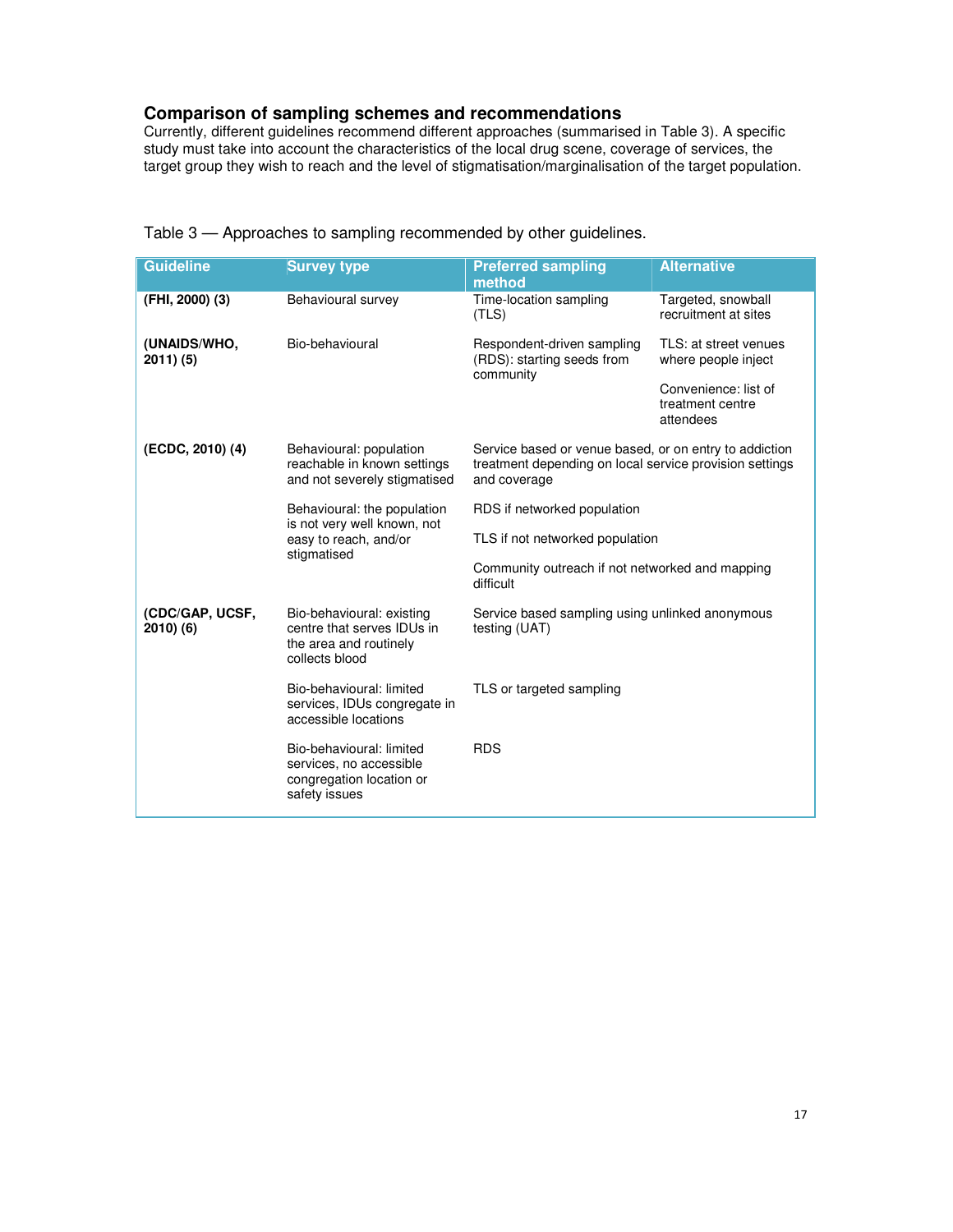Selecting the right sampling approach may be of key importance for the use in surveillance. Surveillance requires a systematic, routine approach, for example repeated surveys, based on which major indicator trends should be detectable. On the other hand, surveillance often implies less rigorous approaches and less precise data than well-funded local research studies may obtain. The existing guidelines draw attention to the representativeness of the data, repeatability of the study, costs and simplicity. There is little evidence from the guidelines which of the criteria should be prioritised. Nonetheless, the efforts to achieve a more representative sample may compromise the simplicity, timeliness and sustainability of a system  $(^{14})$ .

In some sites in the United States and Europe (especially Western Europe) the majority of drug

#### Surveillance criteria

1. Operational simplicity and reasonable cost (the system should be sustainable within public health structure).

2. Picking up new trends (reproducibility over time implies that detected changes reflect trends in population).

3. Validity of information (representativeness of the sample and valid measurement).

users remain in contact with services, and services may provide access to a sufficiently representative IDU group for the surveillance use. In the European setting, especially where service coverage is high, most surveillance systems will opt for service-based sampling as one of the central components of the system. This would ideally include low-threshold services where drug users can attend without appointment and outpatient treatment services but may also include closed services such as inpatient treatment services. In countries where drug users are often arrested prisons may be included as well. Depending on resource availability, studies should consider whether to add community sampling to the system to improve generalisability, for example through RDS (which can be initiated from drug users in contact with the services, and the interviews may even be held at service premises  $(^{15})$ ), TLS or the other community sampling methods (e.g. venue based convenience sampling).

In countries with very low service coverage (e.g. <20–30%), service-based sampling may not be appropriate as the main surveillance tool and there is greater need for community sampling, still potentially starting from users in services and using existing facilities.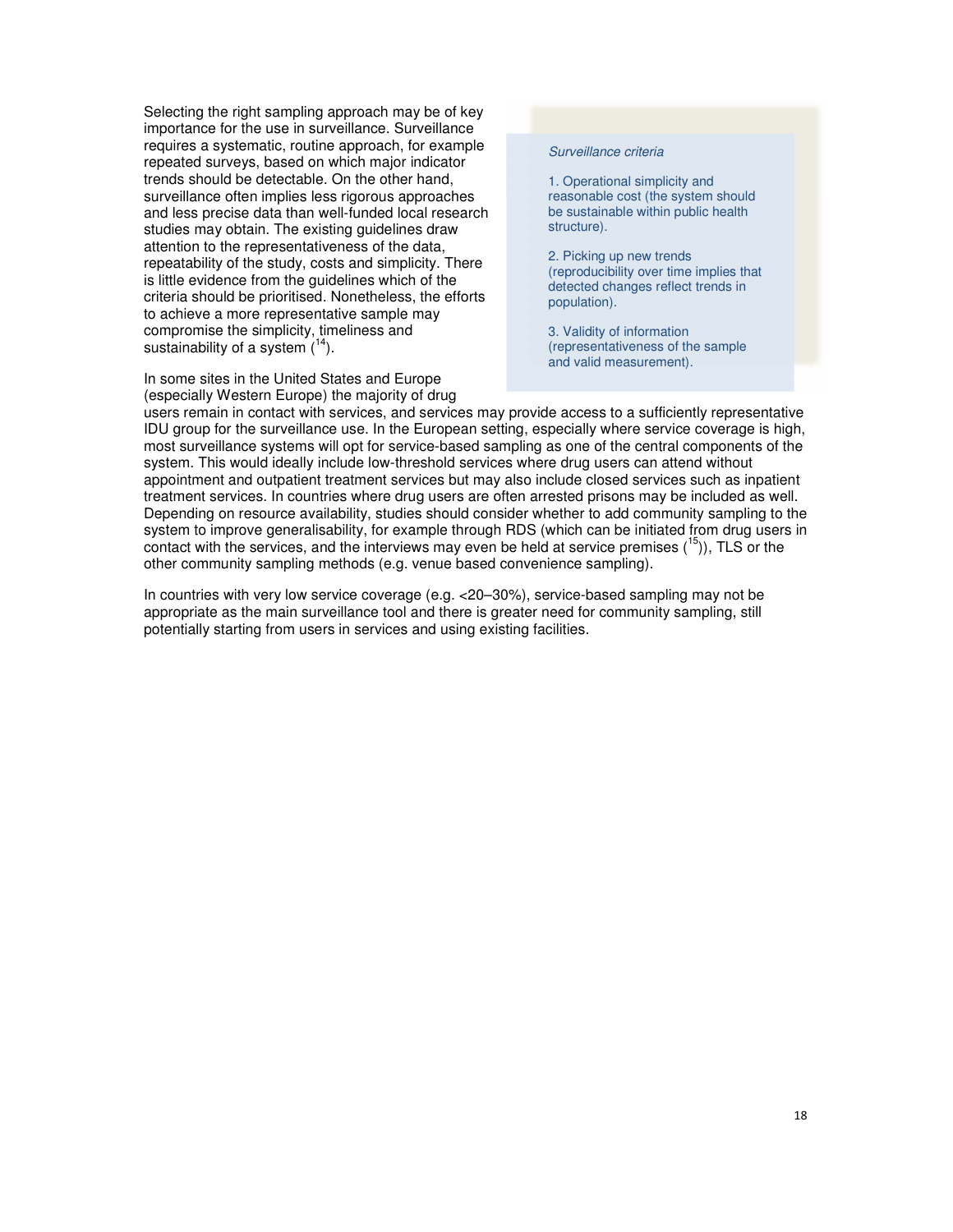Table 4 — Advantages and disadvantages of different sampling schemes.

| <b>Sampling scheme</b>            | <b>Circumstances when</b><br>possible                                                                                                                                       | <b>Advantages</b>                                                                                                                                                     | <b>Disadvantages</b>                                                                                                                                                                                                                                                                                                                                                                                                                                                                                                                                                                                                                                         |
|-----------------------------------|-----------------------------------------------------------------------------------------------------------------------------------------------------------------------------|-----------------------------------------------------------------------------------------------------------------------------------------------------------------------|--------------------------------------------------------------------------------------------------------------------------------------------------------------------------------------------------------------------------------------------------------------------------------------------------------------------------------------------------------------------------------------------------------------------------------------------------------------------------------------------------------------------------------------------------------------------------------------------------------------------------------------------------------------|
| Service, venue-based<br>sampling  | Existing services for IDUs<br>such as NSP, OST and<br>other venues well<br>accessible for IDUs, high<br>coverage.                                                           | Logistically simpler, lower<br>cost, sustainable.                                                                                                                     | IDUs frequenting the services may differ from those not frequenting the services. If<br>services and venues have poor coverage and are not well accepted the study may<br>be inefficient.                                                                                                                                                                                                                                                                                                                                                                                                                                                                    |
| Convenience<br>community sampling | The population is very<br>hidden and not<br>networked, difficult to<br>map congregation places.                                                                             | Allows contact with the<br>target population.                                                                                                                         | Non-probability design, possibly biased but bias cannot be estimated. Reluctance<br>to participate.                                                                                                                                                                                                                                                                                                                                                                                                                                                                                                                                                          |
| Snowball sampling                 | The population is<br>networked. Not very<br>stigmatised.                                                                                                                    | Efficient.<br>Potential to reach the<br>hidden subpopulation.                                                                                                         | Sampling bias resulting from initial seed selection, overrepresentation of more<br>cooperative individuals and individual with larger contact networks $(^{16, 17})$ .                                                                                                                                                                                                                                                                                                                                                                                                                                                                                       |
| Respondent-driven<br>sampling     | The population is<br>networked. Best if<br>average personal network<br>contains >20 target group<br>members.<br>Well-networked and<br>dedicated seeds can be<br>identified. | Controlled conditions at<br>study site.<br>Efficient.<br>Potential to reach the most<br>hidden population.<br>Offers a way to correct for<br>network sampling biases. | Higher cost (incentives, costs of hiring the recruitment place).<br>Bias resulting from not meeting the RDS assumptions.<br>Dependant on willingness of the population to travel to the study site.<br>Difficult to assess response bias $(^{13, 12})$ .<br>Disconnected subgroups may be missed.<br>Large design effect (need to increase sample size) $(^{18})$ .                                                                                                                                                                                                                                                                                          |
| <b>Time-location sampling</b>     | Relatively open drug<br>scene so that the places<br>where target population<br>congregates can be<br>identified.                                                            | A place to interview/take<br>sample may not be<br>available.<br>If assumptions met -<br>assumed to approach a<br>probability sample.                                  | Bias from non-inclusion of important sites, subpopulations not frequenting the type<br>of sites at all, reluctance (disqualification due to intoxication) to participate at<br>venues $(^{19})$ .<br>For drug users often the sampling frame in reality is drug users in contact with<br>services $(^{20})$ .<br>Difficulties in identification of target group members to be approached.<br>Difficulties in interviewing/testing/collecting biological specimen in field conditions.<br>Safety concerns. Weather factor.<br>Reluctance to disclose sensitive information in public space.<br>Drug users who do not congregate in public are usually missed. |
| <b>Targeted sampling</b>          | Target population well<br>know, described. Places<br>of congregation can be                                                                                                 | Responsive to new<br>insights (e.g. inclusion of<br>newly identified                                                                                                  | Resources needed to conduct thorough ethnographical assessment makes it<br>difficult to use for surveillance.<br>Difficult to interview/test/collect biological specimen in field conditions. Safety                                                                                                                                                                                                                                                                                                                                                                                                                                                         |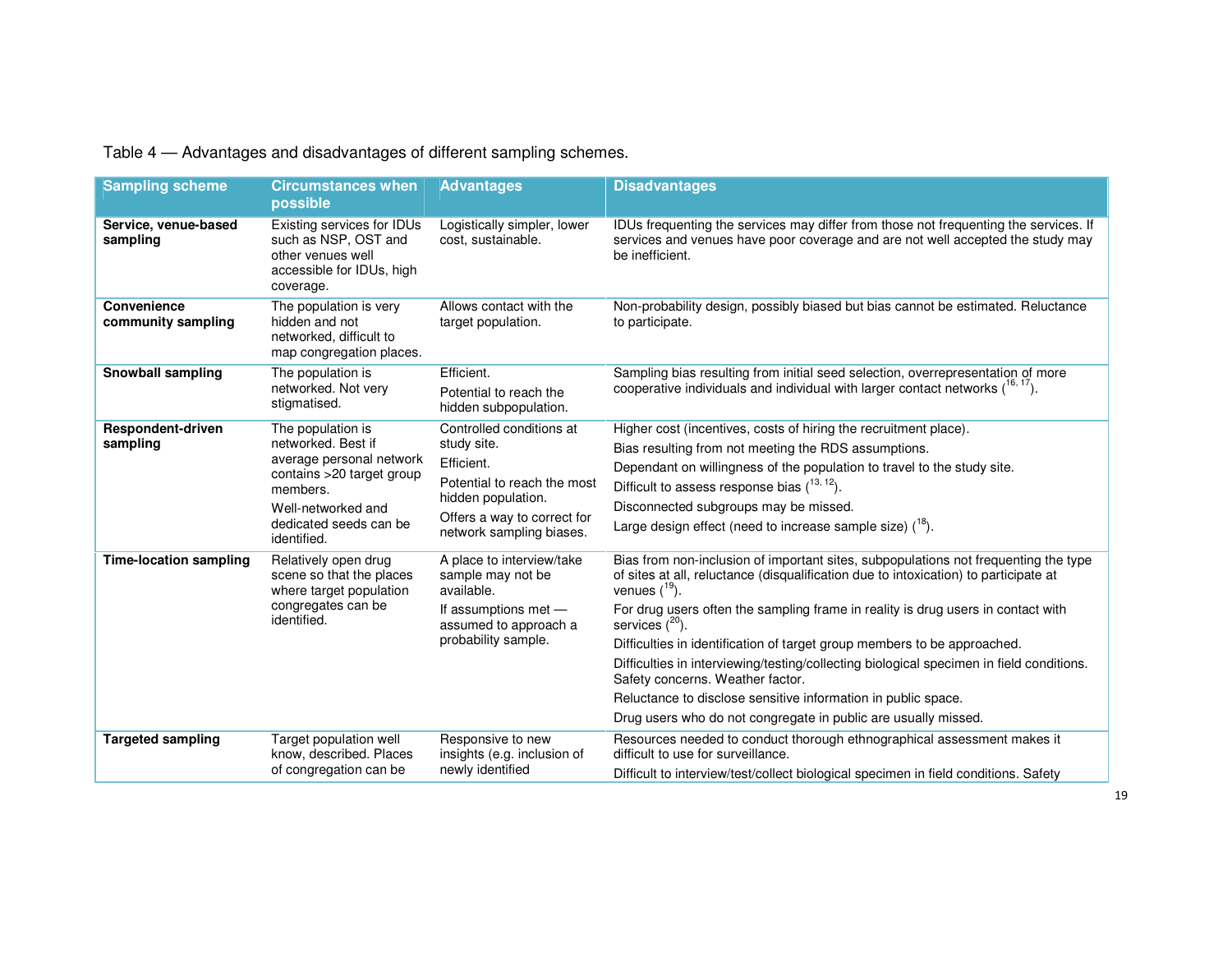| identified. | subgroups).<br>Abundance of qualitative<br>information for<br>interpretation. | concerns. Weather factor.<br>Reluctance to disclose sensitive information in public space.<br>Low proportion of eligible subjects among initially screened potential<br>respondents $(^{21})$ . |
|-------------|-------------------------------------------------------------------------------|-------------------------------------------------------------------------------------------------------------------------------------------------------------------------------------------------|
|             |                                                                               | No formal way to assess representativeness, potential bias due to fluctuation of<br>population during different hours at the same site.                                                         |
|             |                                                                               | Drug users who do not congregate in public are usually missed.                                                                                                                                  |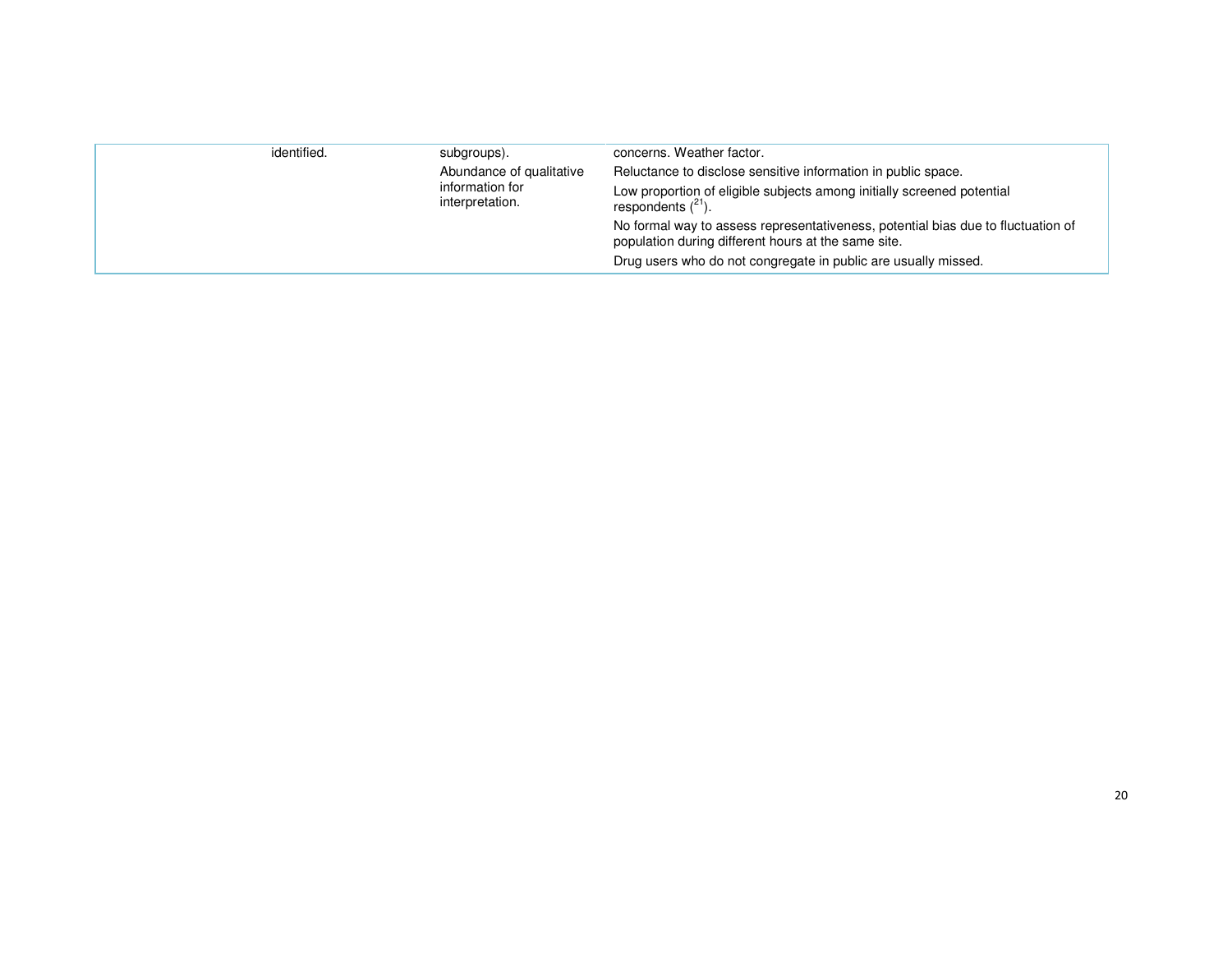## **VI. Formative research**

Formative research is usually necessary for all study designs. It informs sampling design (choice of the type, specific procedures) as well as the content of the questionnaire and later interpretation of data. Depending on the purpose of formative research (i.e.

what information is sought), quantitative and qualitative methods may be used. The information that needs to be collect at this stage varies according to the selected study design (Table 5).

1. Revision of existing data

Formative research may often start with revision of existing data, including a literature search and review. Existing data may provide information on geographical variations in injecting drug use, indicate the groups that may be especially at risk of infections (age groups, gender, place of residence).

'**Formative assessment** is the process by which researchers or public health practitioners define the community of interest, ways of accessing the community and the attributes of the community relevant to the specific public health issue.'  $\binom{54}{ }$ 

If prior research has been done, some indication can be found on the potential non-networked subgroups in the population or the specific risks undertaken by the population, and patterns of drug use. It may also be possible to discover if the target population is reached by services that are currently in place.

The following data sources might be of use: data on people living with HIV whose transmission mode was IDU; data on diagnoses of HCV and HBV where the transmission mode was IDU; police data; emergency room admissions data; dependence treatment admissions data; other medical care data (including testing sites data); programme provision/evaluation data; other published and unpublished research; death registries.

In the case of consultations with key informants (expert interviews), sometimes the data would not be collected, or not all of it would be included in a database (e.g. police operational notes, programme provision notes), so the staff may be consulted regarding specific questions.

2. Qualitative methods

Qualitative research is especially useful in order to obtain culturally specific information about the values, opinions, behaviours, and social contexts of particular populations  $(^{22})$ .

- a. Ethnographic research and participant observation: In this method the researcher observes and to a varied extent participates in the activities of the target population in the places where the activities normally take place (community settings). During the observations researchers interact with the members of the population and record their observations. Ethnographic observations should be conducted in a systematic way. Locations should be visited at different times of the day and on different days of the week. The researchers should have a list of questions they wish to ask in order to generate information during the sessions. IDU indicators should be collected, for example the presence of used syringes, baggies, balloons or injection works/equipment, as well as behavioural indicators such as coping activity, loitering or commercial sex work. Ethnographic/participant research can be very time consuming, and can often take several months to complete.
- b. In-depth interviews with key informants who have knowledge of the local IDU community: The key informants may include, for example, local HIV prevention personnel, community planning group members, law enforcement representatives and current or former injectors. The indepth interviews are conducted by asking neutral questions to elicit free response from the participant, following up on the response in a non-leading, non-judgmental way. They are usually conducted face-to-face, typed and the transcripts are analysed. The aim is to obtain personal perspectives (feelings, opinions, experiences) on the research subject, especially on sensitive topics.
- c. Focus groups with active or former drug users: Focus groups are designed so that researchers can learn the group norms and attitudes for group norms and whether there is any variety of opinions in the target population. One researcher acts as moderator, asking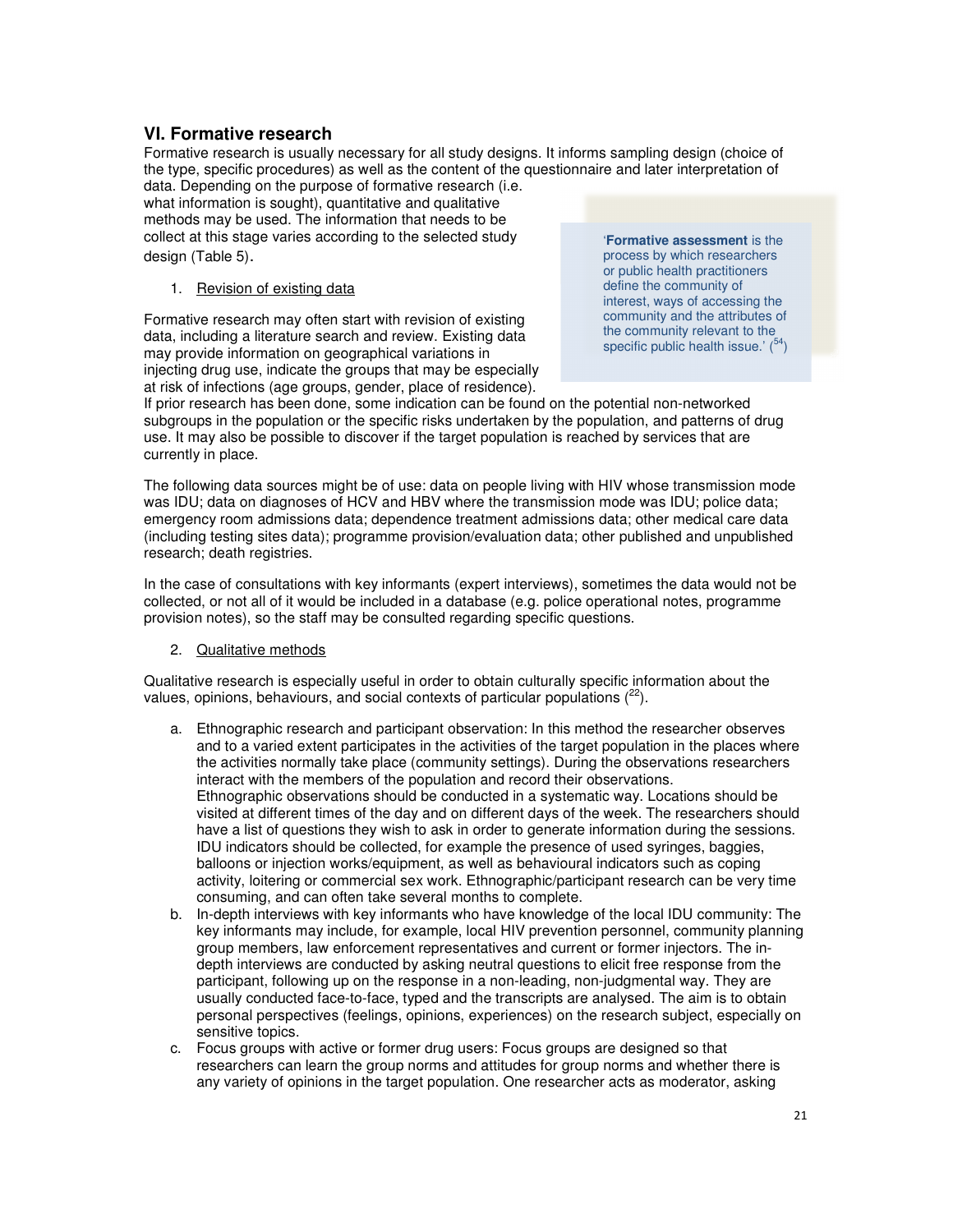open-ended questions to the group (8–10 people from target population) while the second researcher takes a record of what is said.

For more practical information on the qualitative research considerations please see (22) and (23).

| Table 5 — Information to be obtained by up-front formative research, by the recruitment |
|-----------------------------------------------------------------------------------------|
| methods planned for the main study.                                                     |

| <b>Recruitment method</b>     | <b>Information necessary</b>                                                                                                                   | Source/method                                                                                    |
|-------------------------------|------------------------------------------------------------------------------------------------------------------------------------------------|--------------------------------------------------------------------------------------------------|
| Service-based sampling        | List of services and operational hours;<br>existence of registries; number of clients;<br>logistics for interviewing/collection of<br>samples. | Revision of existing data<br>(programme data, police data);<br>consultation with key informants. |
| <b>Time-location sampling</b> | List of venues frequented by the target<br>population.                                                                                         | Revision of existing data<br>(programme data, police data);<br>consultation with key informants. |
|                               | Times when target group members attend<br>the venue.                                                                                           | Participant observation.                                                                         |
|                               | Characteristics (e.g. age, drug use patterns)<br>and number of target group members at the<br>venue at different times.                        |                                                                                                  |
|                               | Safety issues and logistics for<br>interviewing/collection of samples.                                                                         |                                                                                                  |
| Respondent-driven             | Characteristics of social network formed by                                                                                                    | Expert interviews.                                                                               |
| sampling                      | IDU (number or ties, existence of disjoint<br>subgroups).                                                                                      | In-depths interviews.                                                                            |
|                               | Acceptability of the RDS procedures.                                                                                                           |                                                                                                  |
|                               | Selection of seeds.                                                                                                                            |                                                                                                  |
|                               | Survey logistics (hours, site), incentive,<br>design of coupons $(^{24})$ .                                                                    |                                                                                                  |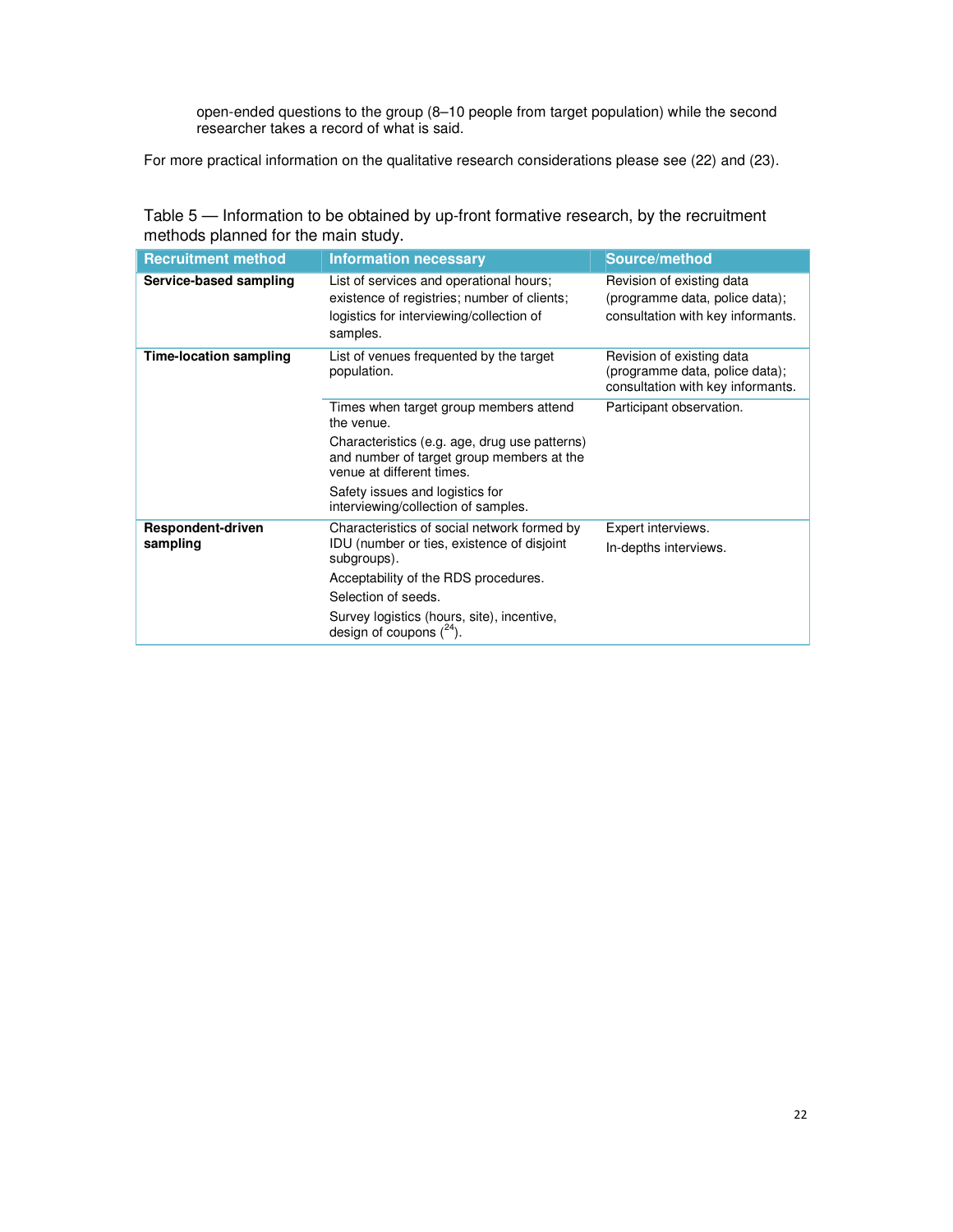### **VII. Study site requirements**

The sites where the study can be conducted will differ according to the design of the study. In cases where surveys are carried out among clients of services or patients of treatment centres — and also possibly for RDS — there will be established study sites. However, in TLS and targeted sampling the contact with respondents often takes place at the venues where the target population congregates. This has important implications, for example for the acceptable length of the questionnaire, biological samples collection or the willingness of target group members to take part in the study.

1. Location of the site:

Due to legal issues and/or social stigma it is often undesirable for the drug users to be identified as drug users. The study site should therefore be discrete and, if feasible, not identified by the local community as a site for drug users (e.g. avoid large signs).

The location of the study site should not interfere with local community habits, (e.g. avoid creating increased activity at late hours, which may cause disturbance in residential districts).

The site should be accessible, i.e. easy to find and reach by public transport. A long distance between the site and areas where drug users live/congregate has been shown to be a significant barrier to participation in the study.

Study sites should not be located near law enforcement agencies, as this could discourage users from attending.

The safety of the site and the area where is it located should be also considered. Safety issues may become problematic especially for TLS or targeted sampling.

2. Rooms/space at the site

The study site should have a waiting area, interview room(s) or other private, quiet space to conduct interviews, a biological sample collection area and a bathroom. Participation in the study should be pleasant — participants should be welcomed as they enter, and, if affordable, refreshments should be available in the waiting area.

Requirements regarding the place where biological samples can be collected are often formalised in local regulations. Collection of blood through venepuncture may be associated with the most restrictive requirements. Additionally, collection of some specimens may require hiring a health care worker. Some types of biological samples cannot be stored at room temperature before transporting to the laboratory.

Some space has to be dedicated to storage of study materials. If this includes biological samples the site should a refrigerator or freezer. The completed interviews should be stored in a place with restricted access (e.g. a locked cupboard).

When using TLS recruitment, the possibility of hiring an ambulance/van should be considered. Since the interviewing space is usually organised in a public place (e.g. bar/restaurant, car), the conditions may be suboptimal (not sufficient light, noise), which means the questionnaire should be short and printed in sufficiently large font.

3. Informing police, city authorities and other institutions

Police, law enforcement agencies, local authorities and neighbouring businesses should be informed of the study and location of the study sites, and if possible be invited to be coresponsible (e.g. as part of an advisory board or by regularly informing them on progress, perhaps through emails). This will prevent the investigation by law enforcement of the unusual activities connected with the study and allow them to manage potential complaints from the community.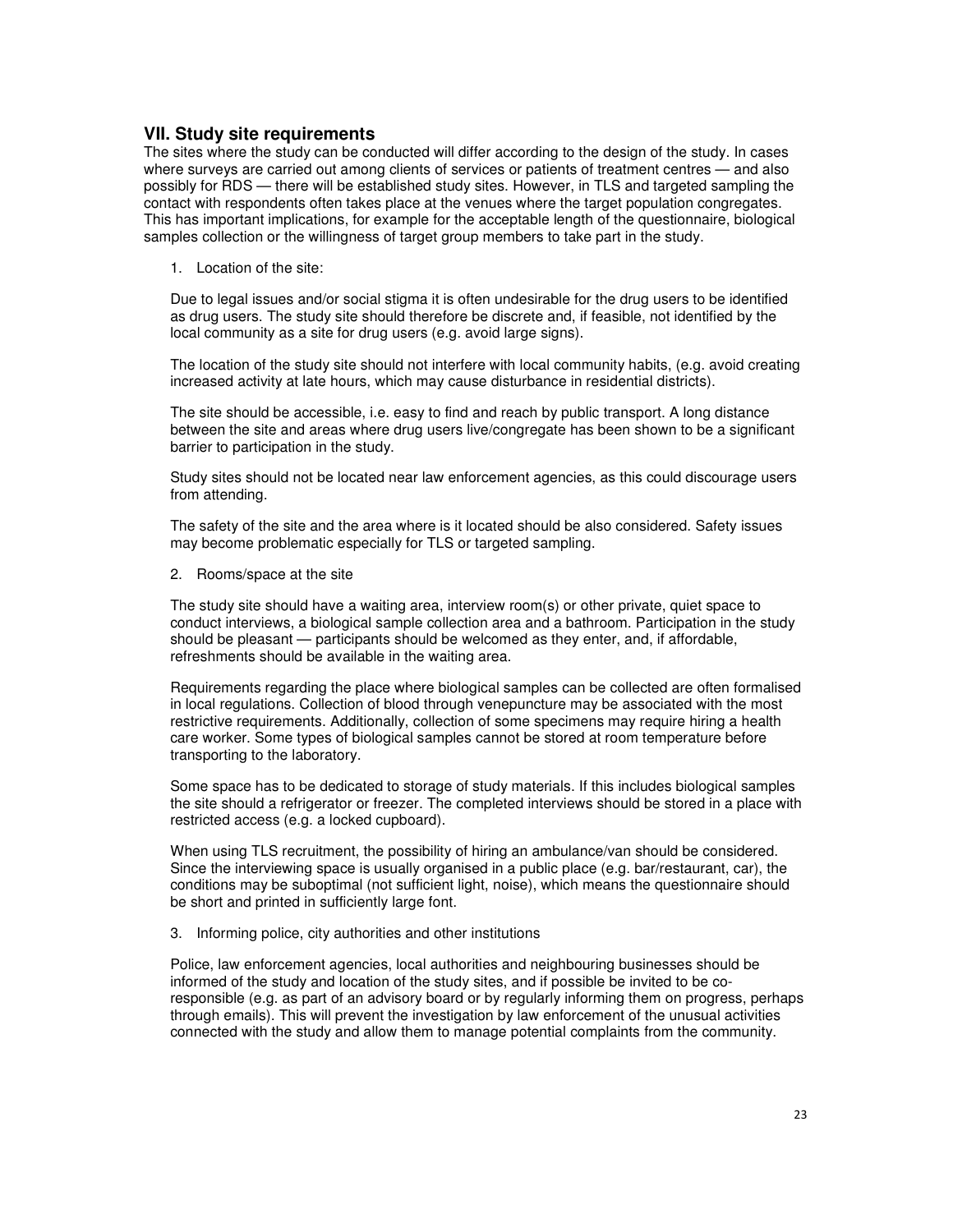### 4. Staff safety

Security procedures must be in place at the study site. Implement procedures to prevent large numbers of clients from congregating at the study site. People who are very intoxicated or who behave in a threatening way should not be allowed into study site.

The procedures for exposure to potentially infected blood should be clarified together with the responsibilities (including financial obligations, insurance) of the study coordinator in case there is a need for post-exposure prophylaxis.

### 5. Using existing premises

Sites that are established in existing services, especially those targeted at drug users, offer the advantage of staff trained in contacting the target population, existing safety procedures, existing facilities to collect biological material and private space for interviews.

The disadvantage may be that the place is associated with drug users and serves a specific subgroup of users (e.g. the most marginalised group), which would discourage other subgroups from participating.

Study site selection considerations are provided in (25).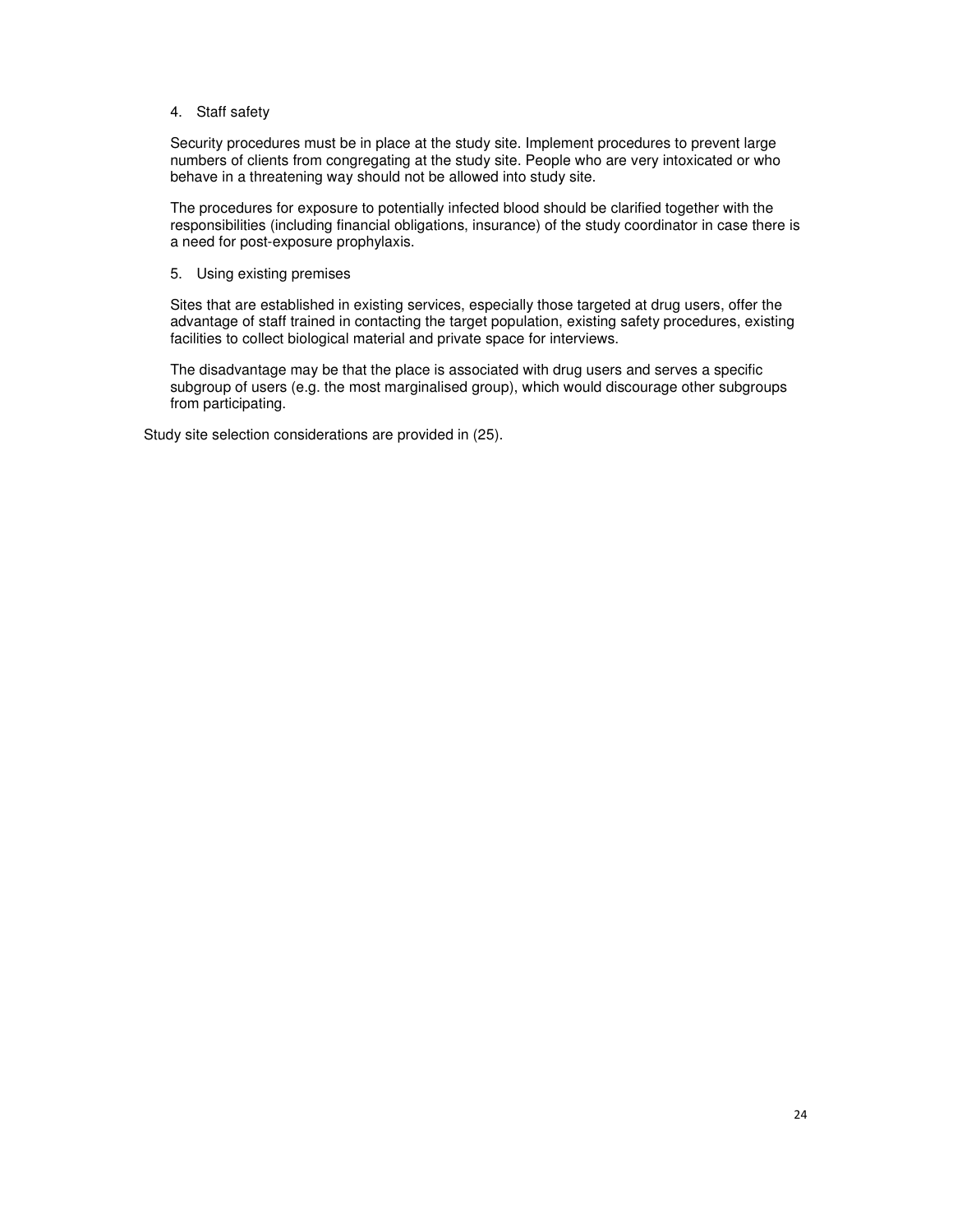# **VIII. Principles of laboratory diagnoses for HIV and viral hepatitis**

Standard diagnostic tests and procedures will in most cases also be relevant for surveillance use. The procedures typically rely on screening assays later confirmed with another (more specific and usually more costly) test. The full diagnostic process may not be necessary from the epidemiological point of view, especially if the prevalence is high. Similarly, the less precise tests may be selected for reasons of simplicity of use and costs (e.g. biological specimen other than blood). Some of these tools are available solely for research purposes, but not licensed as diagnostic tools. However, for bio-surveys the recent tendency is to consider it ethically important to always provide individuals with a test result, and therefore diagnostic and confirmation tests should be considered.

### **HIV infection**

Step 1. Screening (first line) assay

Current screening assays rely on the detection of antibodies to HIV or the antibodies and antigen p24 (IVth generation tests). At present, the IVth generation assays are commonly used due to a shorter window period (i.e. the time after infection when the test is still negative)  $(26)$ . Depending on the settings, conventional or rapid (Point Of Care) tests may be used. The biological sample required is typically blood (venous or capillary), oral fluid or urine. Currently used laboratory screening assay have sensitivities between 99.8 % and 100 % and specificities up to 99.8 %  $(^{27})$ .

### Step 2. Confirmatory (supplementary) assay

The confirmation assays may be based on confirming the presence of antibodies (Western Blot, WB; line immunoassay, LIA; indirect immunofluorescence assay, IFA) or detection of viral genetic material (nucleic acid amplification methods, NAAT, most commonly polymerase chain reaction, PCR). These tests are always laboratory based.

The actual diagnostic algorithm in place (using particular tests, especially rapid tests, repeating tests, two samples requirement) may vary and countries may adopt a certain algorithm; the work on an updated unified algorithm is ongoing  $(^{28})$ . Apart from laboratory procedures, it is considered good practice to perform pre- and post-test counselling. Such counselling covers individual risk assessment, benefits of testing, follow-up issues such as partner notification and linkage to care  $(^{26, 29})$ .

### Interpretation of results

- 1. The window period for tests based on antibody detection is on average 2–3 weeks (almost everybody seroconverts by 12 weeks), the time it takes for the body to produce detectable level of antibodies after infection. The tests, which detect p24 viral antigen, have a window period of only several days to 2 weeks and the tests detecting the presence of viral genetic material 3–5 days less. In cases of early infection detected with IVth generation assay, confirmation assays based on antibody detection are of less use. In these cases NAAT methods or p24 neutralisation assays are used for confirmation  $(^{26})$ .
- 2. Both confirmation of antibodies and genetic material provide evidence of active HIV infection in adults.
- 3. Attention should be paid to the choice of assays in cases where there is a significant proportion of HIV-2 or HIV-1 subtype O, as some tests may be suboptimal/not able to detect such infection. These viruses are more common among migrants from Africa.
- 4. If the prevalence in the target population is high  $(>10\%)$  the positive predictive value (per cent of positives confirmed by confirmatory assay) of screening assays is high and the screening results are sufficient for epidemiological purposes. However, in cases where there is low prevalence it is recommended that only the confirmed results are reported.

#### Additional tests of epidemiological importance

Further tests of epidemiological importance may include subtyping, testing for resistance to monitor the level of transmitted resistance in treatment of naïve patients and recent infection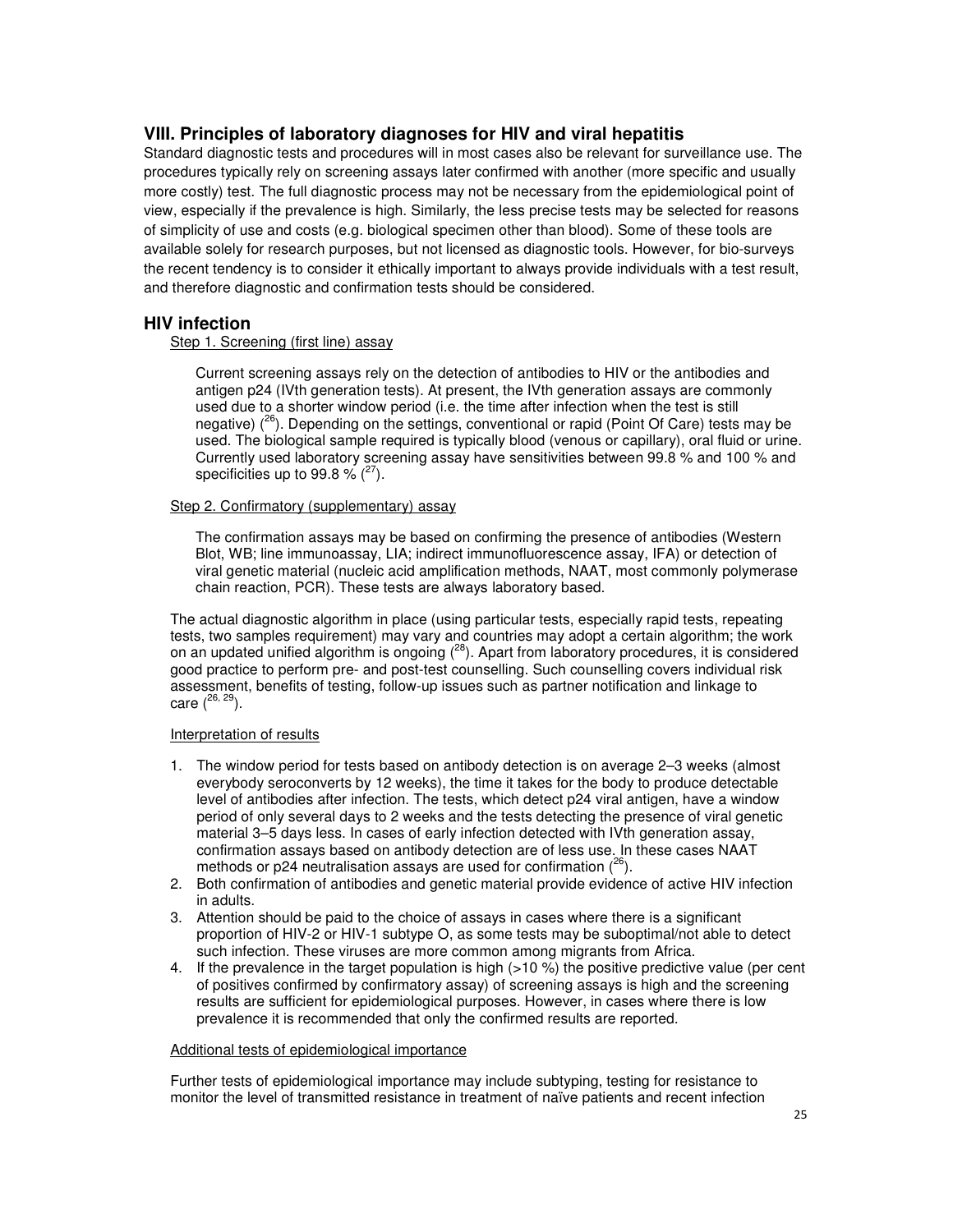testing algorithms (RITA), which allow positive samples to be classified as coming from patients with recent (approximately <6 months) or long-standing infection  $(^{30})$ . RITA tests are currently mainly used for surveillance purposes (i.e. the results are not communicated to the patients) and enable HIV incidence to be estimated  $(^{31})$ .

# **HCV infection**

### Testing algorithm

HCV testing is also a process based on a series of screening and confirmatory assays from blood samples. The first step assays now most commonly in use are the third generation enzyme immunoassays with improved accuracy (specificity >99 %) and a window period of 1–10 weeks from exposure. Screening assays are usually laboratory based, although there exists one rapid test approved for diagnostic purposes in the EU (CE-marked), that can be also done from oral fluid  $(^{32})$ .

The gold standard to confirm active infection is the nucleic acid test for detection of HCV RNA (pcr). Recently, a new test detecting HCV core antigen was developed that can also confirm active infection  $\binom{33}{3}$ . Presence of HCV specific antibodies can be confirmed by recombinant immunoblot assays or Western blot test.

#### Interpretation of results

- 1. Recognition of HCV infection has to take into account that, unlike HIV, the HCV virus can be eliminated either naturally or in consequence of treatment. Antibodies to the virus, which are detected by the first step (screening) assays, usually persist even in cases of resolved infection  $(^{34})$ .
- 2. In some cases, infection may persist in the liver even though both antibodies and serum HCV RNA tests are negative (occult infection)  $(^{35})$ .
- 3. Screening tests may have lower sensitivity in haemodialysis and immunocompromised patients.
- 4. In low prevalence settings (<10 %) in testing for epidemiological purposes the screening assays would require a confirmatory test. However, it is now recognised that in cases of a high signal in the screening assay the positive result is confirmed in >95 % of cases  $(36)$ .

### Additional tests of epidemiological importance

At present, diagnosing acute infection if seroconversion is not documented by a negative result followed by a positive one remains a challenge.

Further tests of epidemiological importance may include determination of genotype, which is important for treatment outcomes. Genotype analyses sometimes allow the origins of the virus in an epidemic to be pinpointed, although this may be of limited use for prevention purposes. A virus of a specific (e.g. non-national) origin may circulate among both nationals and non-nationals independently of its original introduction.

### **HBV infection**

HBV infection in adults is most commonly an acute illness, which resolves spontaneously. However, markers of past infection can be found in the blood. In 5–15 % of cases the virus is not eliminated from the body, leading to chronic hepatitis B, which can be diagnosed based on blood tests. In significant proportion of cases with apparent resolved infection the virus continues to replicate in the liver (occult HBV infection).

Laboratory diagnosis of HBV and its clinical stages is complex. For surveillance studies usually the following laboratory parameters are used: HBsAg, anti-HBs, anti-HBc, anti-HBc IgM. Table 6 shows the interpretation of laboratory results.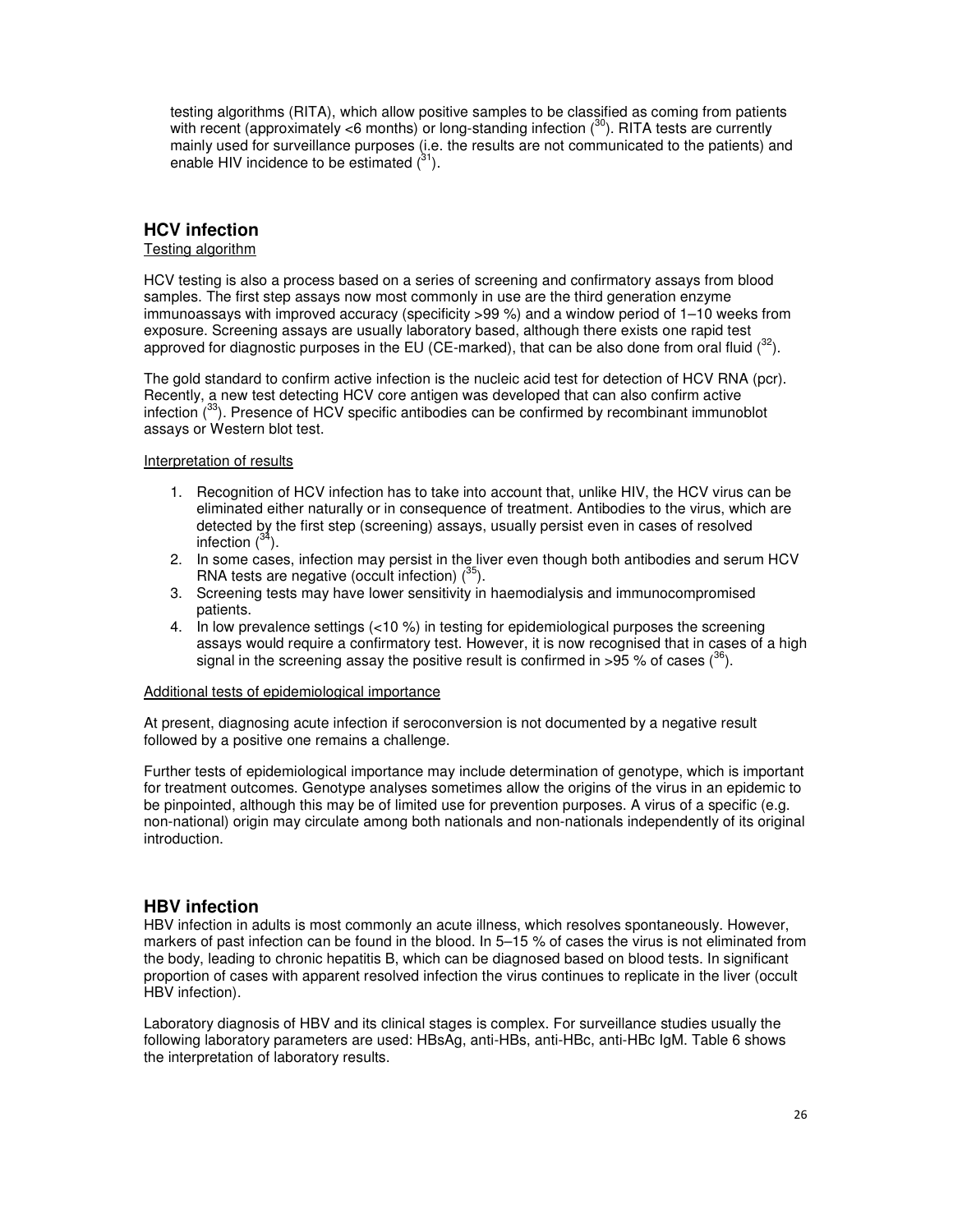Table 6 — Interpretation of laboratory results of HBV infection  $(^{37})$ 

| <b>HBsAg</b> | Anti-<br><b>HBs</b> | <b>Anti-HBc</b><br>(total) | Anti-<br><b>HBc IgM</b> | <b>Interpretation</b>                                                                                                                              |
|--------------|---------------------|----------------------------|-------------------------|----------------------------------------------------------------------------------------------------------------------------------------------------|
|              |                     |                            |                         | Susceptible                                                                                                                                        |
| $\ddot{}$    |                     | $+$                        |                         | Active infection                                                                                                                                   |
| $\ddot{}$    |                     | $\ddot{}$                  | $+$                     | Active infection, most likely acute                                                                                                                |
|              | $+$                 |                            |                         | Uninfected, immune due to vaccination                                                                                                              |
|              | $\ddot{}$           | $+$                        |                         | Most likely resolved infection (immune)                                                                                                            |
|              |                     | $\ddot{}$                  |                         | Unclear: resolved infection (most common); false-positive<br>anti-HBc, thus susceptible; low level chronic infection;<br>resolving acute infection |

Further tests may include genotype testing. There are other serological markers of HBV infection of value in the clinical management, such as HBe-Ag or HBV-DNA that remain outside the scope of this document.

Tests available from different biological samples are summarised in Table 7. For more details on how to select a test and collect biological samples refer to Annex 2.

| <b>Biological material</b>                    | <b>HIV tests available</b>                                                                                                                                               | <b>HCV tests available</b>                                                                                                | <b>HBV tests available</b>                                                        |
|-----------------------------------------------|--------------------------------------------------------------------------------------------------------------------------------------------------------------------------|---------------------------------------------------------------------------------------------------------------------------|-----------------------------------------------------------------------------------|
| <b>Whole blood</b>                            | Rapid HIV tests (antibody<br>tests and antibody/antigen<br>p24 test)                                                                                                     | Rapid anti-HCV test                                                                                                       | Rapid HBs antigen test,<br>antibody tests less<br>sensitive $(^{38})$             |
| Serum/plasma                                  | Rapid HIV test<br>Laboratory based<br>screening assays (antibody<br>and antibody/antigen p24)<br>Laboratory based<br>confirmation serologic<br>assays<br>Molecular tests | Rapid anti-HCV test<br>Laboratory based assays<br>Laboratory based<br>confirmation serologic<br>assays<br>Molecular tests | Laboratory based assays<br>- antibody tests and HBs<br>antigen<br>Molecular tests |
|                                               |                                                                                                                                                                          |                                                                                                                           |                                                                                   |
| <b>Dried blood spots</b><br>(capillary blood) | Laboratory based<br>screening assays (antibody<br>and antibody/antigen p24)<br>Laboratory based                                                                          | Laboratory based assays<br>Laboratory based<br>confirmation serologic<br>assays                                           | Laboratory based assays<br>- antibody tests and HBs<br>antigen<br>Molecular tests |
|                                               | confirmation serologic<br>assays                                                                                                                                         | Molecular tests                                                                                                           |                                                                                   |
|                                               | Molecular tests                                                                                                                                                          |                                                                                                                           |                                                                                   |
| <b>Oral fluid</b>                             | Rapid HIV antibody test,<br>laboratory based screening                                                                                                                   | Rapid HCV antibody tests                                                                                                  | HBs antigen test (also<br>with saliva)                                            |
|                                               | assays                                                                                                                                                                   | Laboratory HCV test (also<br>with saliva)                                                                                 | Antibody tests are not                                                            |
|                                               |                                                                                                                                                                          |                                                                                                                           |                                                                                   |

Table 7 — Tests available from different biological materials.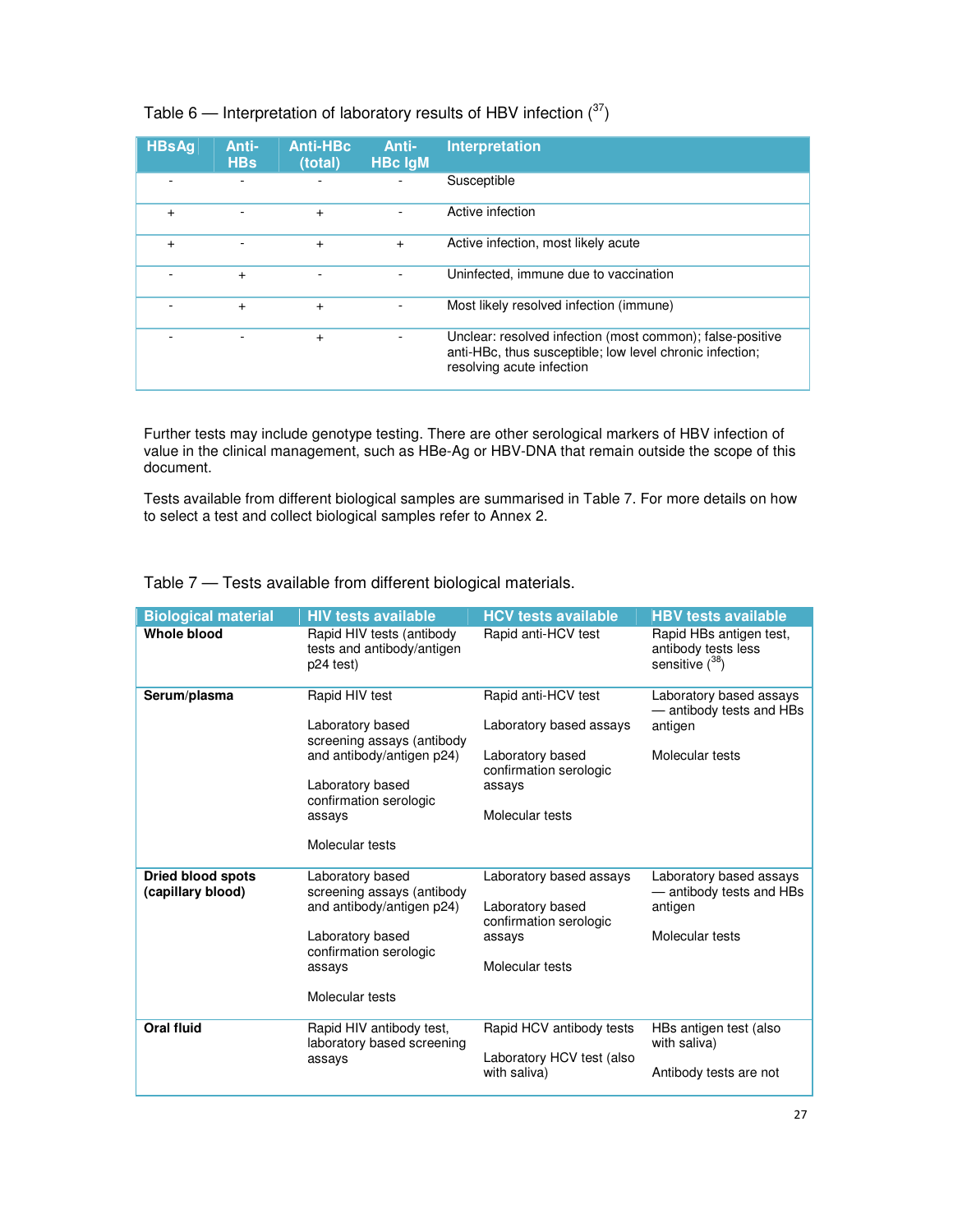|       | Laboratory-based WB                            |               | sensitive enough |
|-------|------------------------------------------------|---------------|------------------|
| Urine | Rapid strip HIV antibody<br>test (rarely used) | Not available | Not available    |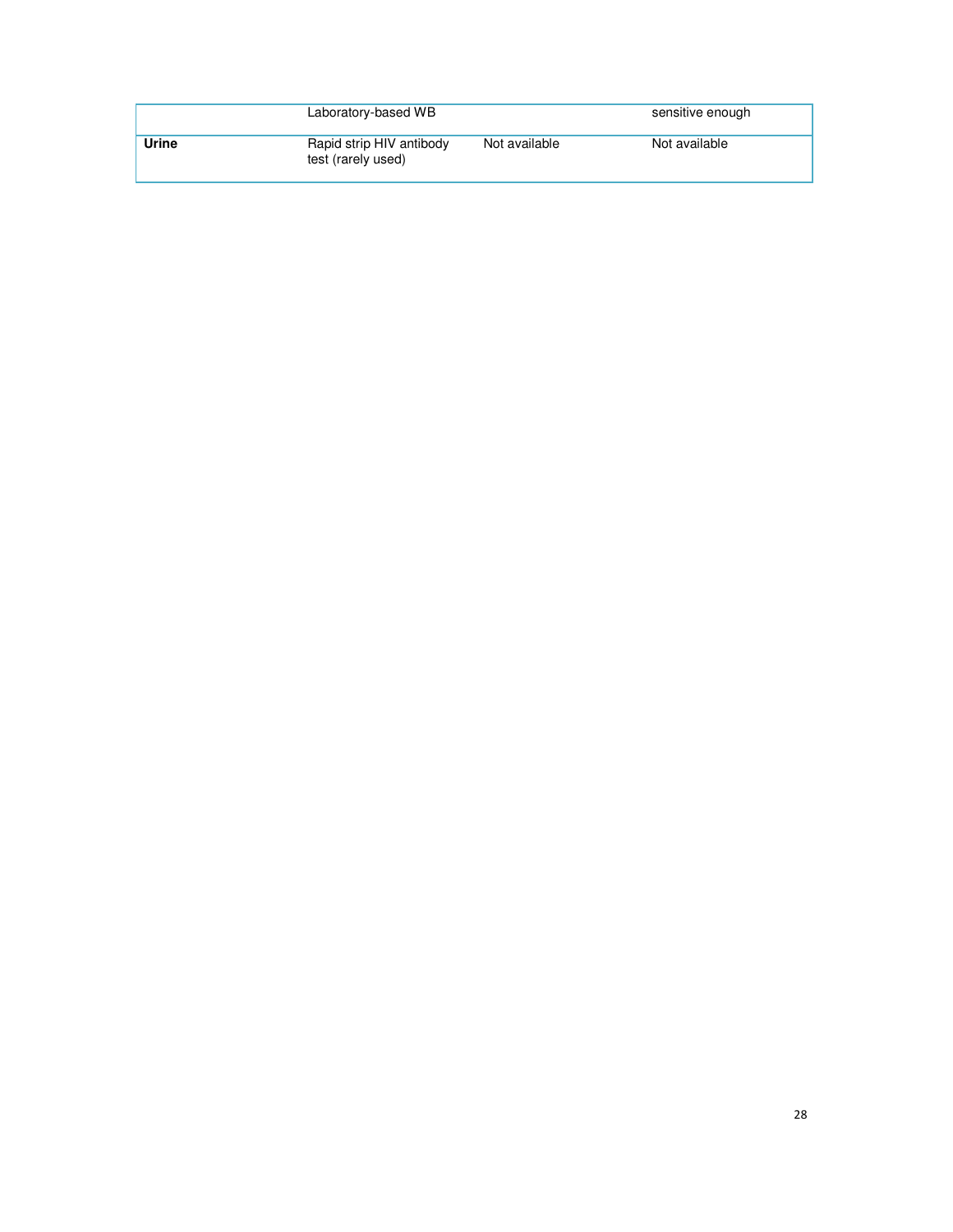# **X. Questionnaire design and administration**

The questionnaire is the main measurement tool in behavioural studies. Questionnaire and questions should be designed to reduce bias due to nonresponse, question refusal, misinterpretation of questions or differential administration of questionnaire by the interviewers. Therefore the researchers may often decide to go through a lengthy process of validation and testing of a questionnaire and interviewer training before a survey is implemented. Generally, a questionnaire should be at least informally reviewed by some target group members.

An example questionnaire can be found in the DRID Guidance Module: Behavioural indicators for people who inject drugs, which includes questions that enable internationally adopted indicators for IDU to be constructed.

More information on questionnaire development can be found, for example, in (39) and (40).

• General rules for designing a questionnaire:

#### Questionnaires in surveillance

- 1. Harmonisation with other monitoring systems as well as with the previous rounds of the survey should be assured.
- 2. The use of already developed standardised questions shortens the testing phase.
- 3. Accuracy of translation and cultural context must be kept in mind when using questions developed internationally.
- 4. Questions adopted for DRID monitoring are available in DRID Guidance Module: Example Questionnaire.
- o All information necessary to fulfil the study objectives should be collected, but unnecessary questions should be avoided (i.e. the use of each question in the final report should be clear).
- $\circ$  Questionnaires that are very long may result in a lower response rate and lower quality of data, especially if data are collected in field conditions.
- o The questions used should be validated and pre-tested.
- o Each question should be designed to obtain one piece of information. Questions should be unambiguous (who, what, when, where). Open-ended questions should be avoided.
- $\circ$  The questionnaire should start with a sentence explaining the purpose of the study and data use.
- $\circ$  The section dealing with the key issues (e.g. exposures of main interest) should be asked first and classifying information (e.g. demographics) should be moved towards the end of the questionnaire. The most sensitive questions should not appear at the beginning.
- Types of questionnaire:
	- o Self-administered questionnaire or questionnaires administered by interviewers:
		- Self-administered questionnaires should be simple and short. They may be more useful when asking sensitive questions.
		- Interviewer-administered surveys allow for questions to be clarified, additional techniques can be applied (showing additional materials, probing, aided recall), the questions can be arranged in (alternative) sequences asked only when applicable. There is also a better control over completeness of responses.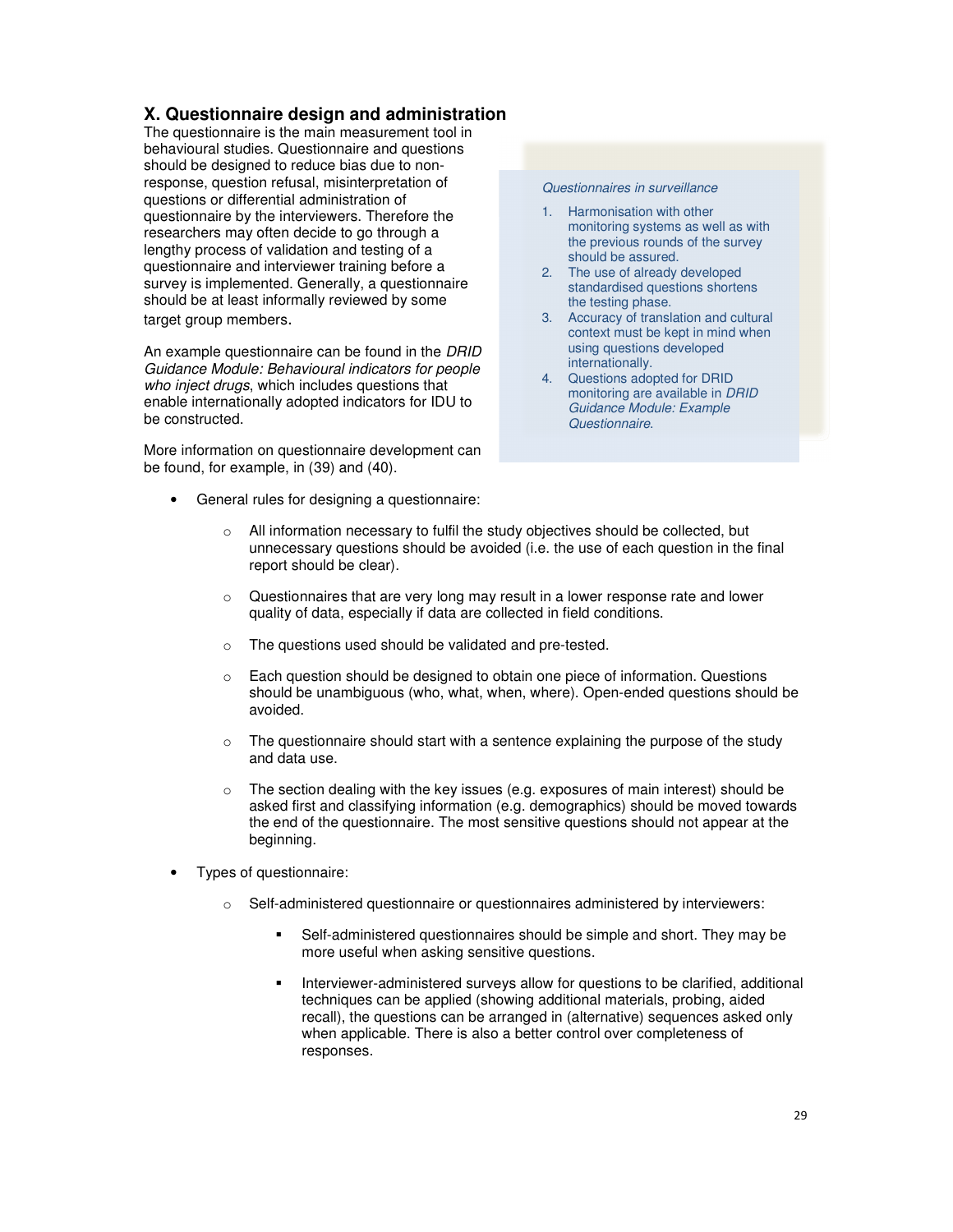- Form of the questionnaire:
	- $\circ$  Paper or electronic format questionnaires may be used. Electronic questionnaires offer the advantage of automatically displaying the inconsistent or not completed responses and reduce data-entry errors.
	- $\circ$  Depending on the device and if the data are entered by the interviewer (personal interviewing or telephone interviewing) or by the respondent the following abbreviations for electronic formats are in use: CAPI: computer assisted personal interviewing; WAPI: web assisted personal interviewing; CASI: computer assisted selfinterviewing; CAWI: computer assisted web interviewing; CATI: computer assisted telephone interviewing; TAPI: tablet assisted personal interviewing; TASI: tablet assisted self-interviewing; SAPI: smartphone assisted personal interviewing; SASI: smartphone assisted self-interviewing.
- Testing questions and questionnaires:

Each question should be tested. However, additionally there might be some contextual effects depending on where the question is placed in the questionnaire.

The testing phase can include the following:

- $\circ$  Expert review is often the first step in questionnaire testing and involves experts working in the field experienced in conducting similar surveys.
- o Interviewer and target group focus groups
	- The questionnaire is administered first to interviewers and then to a small sample of target group members.
	- The following issues should then be discussed during focus groups: general impression of the question, clarity of wording, interpretation of the question by respondents, appropriateness of response categories, ordering of the questions in the questionnaire (different orderings can be used and responses compared).
- $\circ$  A cognitive interview is conducted with a limited number of target group members
	- Cognitive phases of reaching the answers are solicited through thinking outloud, paraphrasing the question, listing information used to reach the answer.
	- Cognitive interviews allow researchers to study the understanding of the questions, interpretation of the terms used, of response categories, the feasibility of recall and if questions are sensitive. Alternative wordings can be tested.
- $\circ$  The piloting phase is the last phase of questionnaire development (after corrections from the pre-testing phase) and should be conducted under similar conditions to which the survey will be implemented in practice.
	- Verifying assumptions used in sample size calculation (frequency of exposures, response rate), acceptability of the study, rate of question refusals.
- Interviewer training aims to minimise differences between interviewers in the way the survey is conducted that can potentially introduce measurement bias.
	- o It should include the overview of the study, including objectives and procedures (recruitment, questionnaire, biological sample collection, collecting results), review of all the questions, safety procedures and procedures for unexpected situations, monitoring, logistics and administrative issues. Importantly, interviewers should feel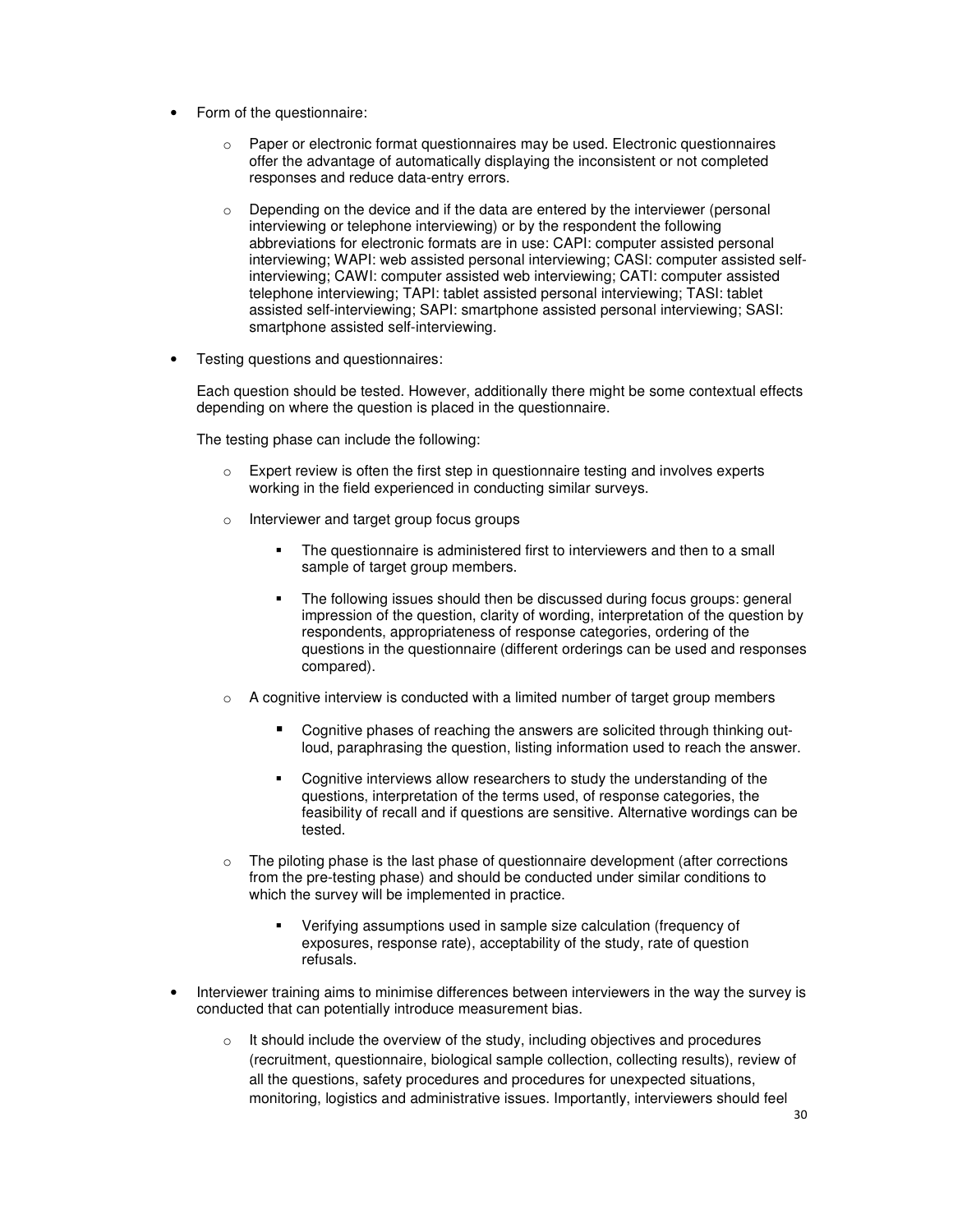comfortable about all the questions (e.g. understand all the terms used, understand where special techniques are required, such as probing or memory enhancement techniques).

- o Interviewers should be trained to deal with foreseeable reactions of the respondents, such as a critical or overly enthusiastic attitude to the whole study, interrupting, question refusals, expressing doubts, responses not included in the list.
- o Interviewers should recognise not to express personal feelings and opinions and to phrase the questions exactly as formulated in the questionnaire.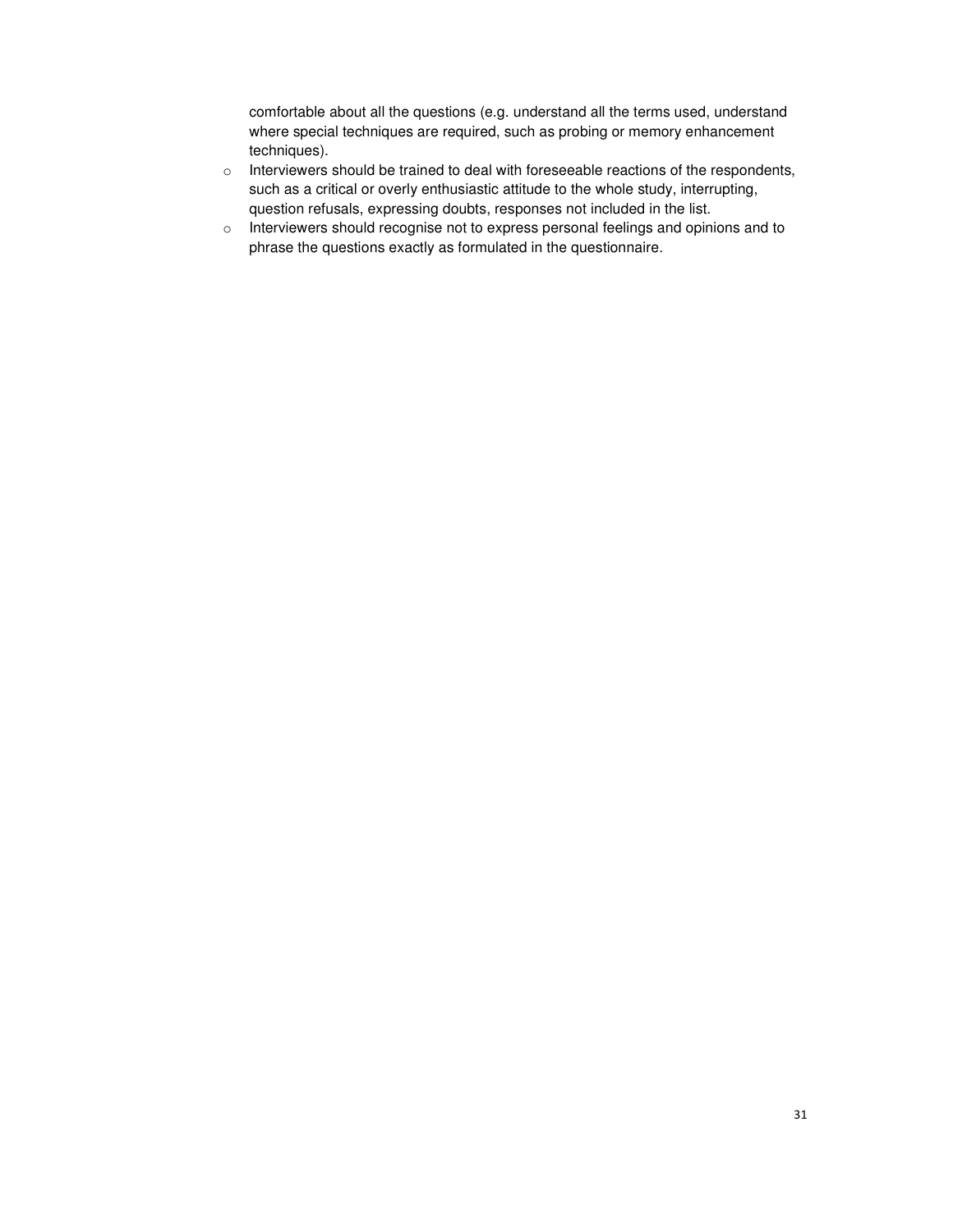# **XI. Ethical considerations**

Research concerning human subjects (including studies concerning human health-related behaviour in a variety of circumstances and environments  $(41)$ ) should be based on the main principles outlined in the Belmont Report  $(42)$ , Declaration of Helsinki  $(43)$  and CIOMS/WHO International Ethical Guidelines for Epidemiological Studies  $(44)$  (see box). Some issues specific to drug use research are presented in (45).

All bio-behavioural studies must undergo review by medical ethics committees. Specific requirements may depend on local regulations. Some common problems pertinent to studies among drug users are outlined below.

Informed consent — A process that involves three elements: information, comprehension and voluntariness.

• Information for the potential participant: This covers the research procedure, research purpose, risks and anticipated benefits, potential secondary use of data and specimen, person responsible for the research and a statement offering the subject the opportunity to ask questions and to withdraw at any time from the research  $(43, 41, 44, 51)$ .

#### Ethical principles:

**Respect for persons** — autonomous decisions and protection of those with diminished autonomy.

**Beneficence** — avoiding harms; minimising risks and maximising benefits.

**Justice** — those who bear the burden of research should be the ones who will benefit from its results.

- Coercion: This may occur if there is a dependency relationship between the potential participant and the recruiter, or if incentives are excessively high. Appropriate incentives are acceptable  $(46)$ .
- Oral or written consent: As a rule, informed consent should be documented by a signed form. An ethical committee may approve oral consent in cases of research carrying no more than minimal risk to the subjects. The requirement for signed consent may be waived in cases where the existence of signed forms may threaten subjects' confidentiality. In such cases it might be considered appropriate for the interviewer sign on the questionnaire that the informed consent procedure has been followed.

### Vulnerable population

- Drug users as a population with diminished autonomy (i.e. with diminished capacity to take independent decisions due to, for example, economic or legal drug-use related factors): Special attention needs to be paid to voluntary participation in research, especially in settings like prisons. For some research additional procedural protective measures may be required  $(^{41})$ .
- Protecting privacy and confidentiality of the subjects at the time of interview, testing and data processing: The potential harms caused by a bio-behavioural study include psychological distress, legal problems or economic loss. Harms and benefits at the level of the individual participant are given special weight. However, risks to communities should be also considered, such as stigmatisation of the group due to risk behaviours or high prevalence of infectious diseases.

#### Benefits to the community

- The participants should be provided with benefits such as test results, information on infectious diseases and counselling, and referral to appropriate services.
- The current guideline is that the participants have the right to be informed about the general findings of the study and any information that relates directly to their health (i.e. the results of tests)  $(^{44})$ .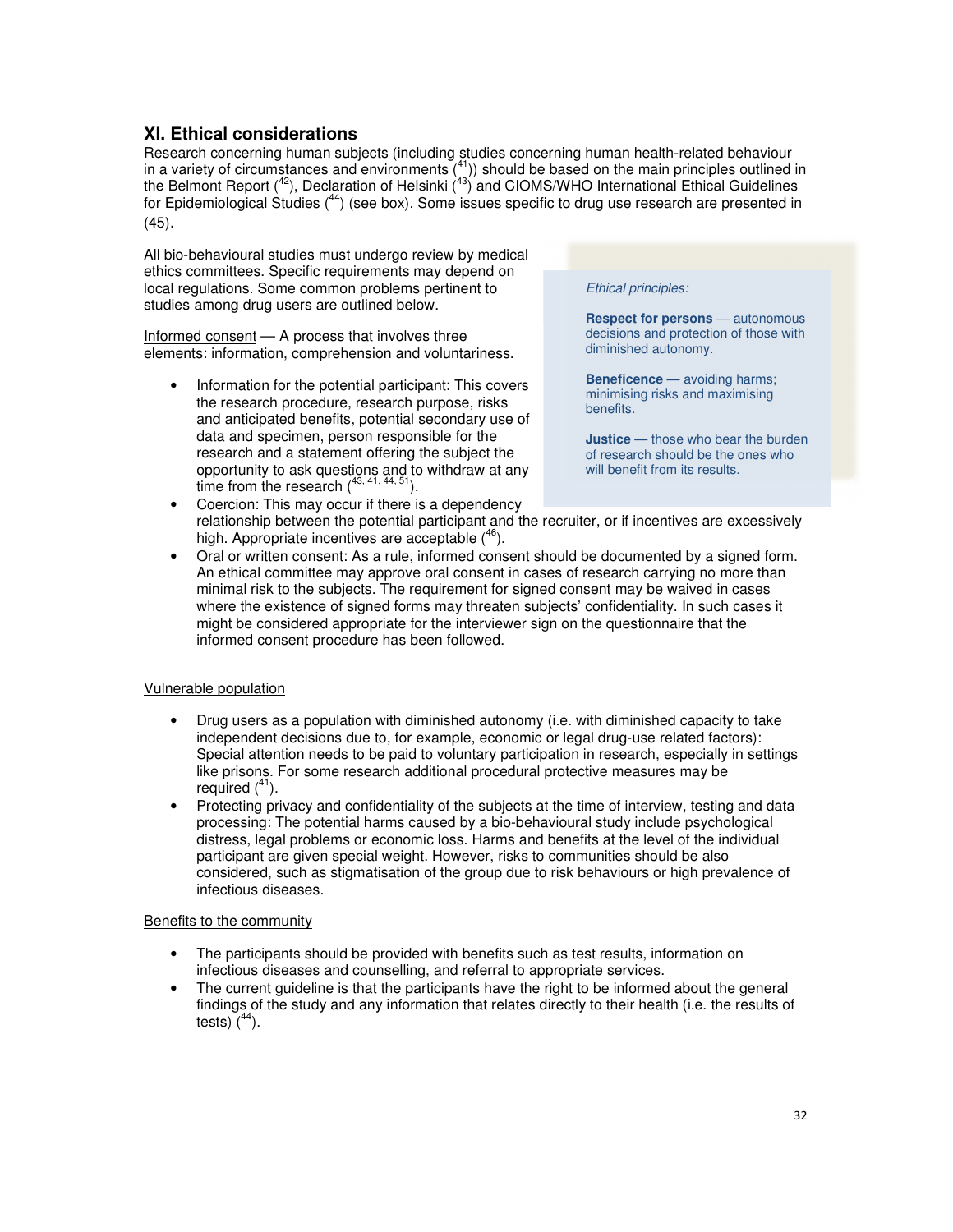Specific considerations in chain-referral studies  $(^{47})$ 

- Snowball recruitment may require disclosure of information about a third party without their consent, which raises concerns. A solution could be providing the respondent with an information sheet and let the respondent contact potential nominees.
- Discovering serologically discordant partnerships.
- (Especially in RDS) coercion by peer recruiter. A solution is modest remuneration, limited number of coupons, obtaining informed consent by the staff at the start of the interview.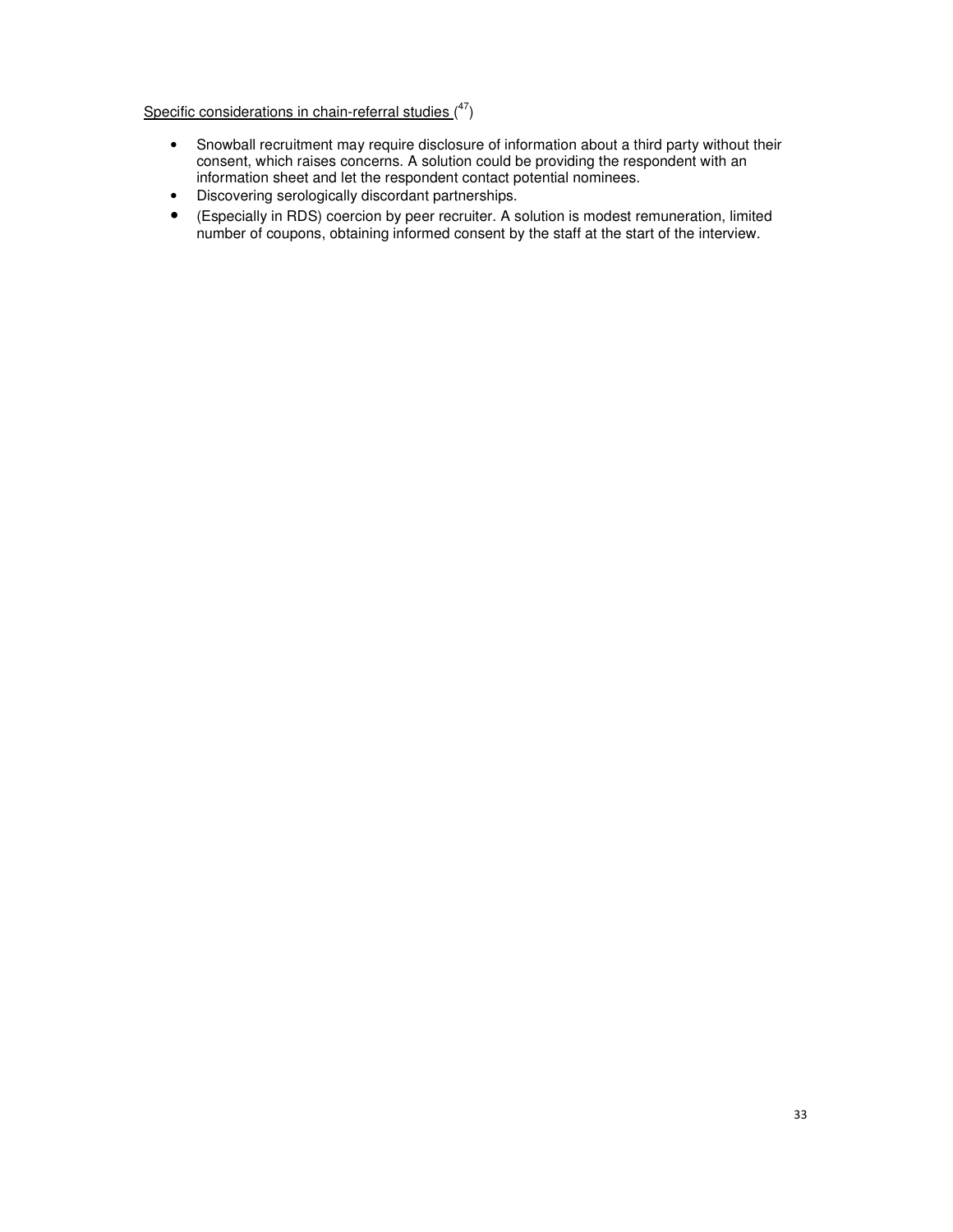# **XII. Aspects of statistical analysis**

### **Database and data management**

When carrying out repeated surveys, especially when run through services, a professional database should be considered to allow more efficient data storage and management and possibly data entry/uploading through dedicated web tools. The design of the database and data entry process can have an impact on the overall quality of the data. Resources allowing, it is recommended that data is double entered.

For one-off studies there exists readily available software, such as Access or Epi Info (www.cdc.gov/epiinfo/), allowing ad-hoc simple databases to be designed, with an electronic entry form. The process is described in, for example, (5) and (48).

Hints for creating a database and entering data:

- A code book with a description of each field (variable) and coding should be created.
- Each field should contain a single piece of information (an answer to a single question or well-defined indicator).
- Responses should be coded (according to a list to select from, provided on the form), question refusal and missing data should have different codes, additional fields for comments should be available (see also DRID Module Example Questionnaire).
- Build in checks for consistency (implausible values, e.g. extreme age values, dates sequences, contradictory answers).
- Include required fields, especially for 'administrative' variables (e.g. date of interview).
- Train data entry staff.

## **Overview of analysis process**

Epidemiological measures

In surveillance studies we focus on occurrence and associated factors of diseases (infections). The basic epidemiological measures, which we usually aim to estimate from studies, include:

- 1. Measures of frequency of disease, infection or another characteristic of interest prevalence, odds and incidence
	- The incidence of infection gives information about the current risk of contracting the disease. Typically it is estimated from cohort studies of negative users. These studies are often logistically difficult to establish and are time and resource consuming. Statistical and mathematical modelling can help estimating incidence from other types of data.
	- Prevalence is an outcome of both the risk of infection and duration of disease. High prevalence may persist for many years after an outbreak.
- 2. Measures of association (of disease with an exposure) relative risk (RR) or risk ratio, prevalence ratio (PR) and odds ratio (OR).
	- The best measure of association (of the effect of exposure on the outcome) is relative risk. However, it is typically calculated only from cohort studies.
	- The prevalence ratio is calculated from cross-sectional studies and the odds ratio can be calculated from case-control studies as well as from cohort and cross-sectional studies.
	- The odds ratio approximates the RR if the prevalence is low  $(<10\%)$ .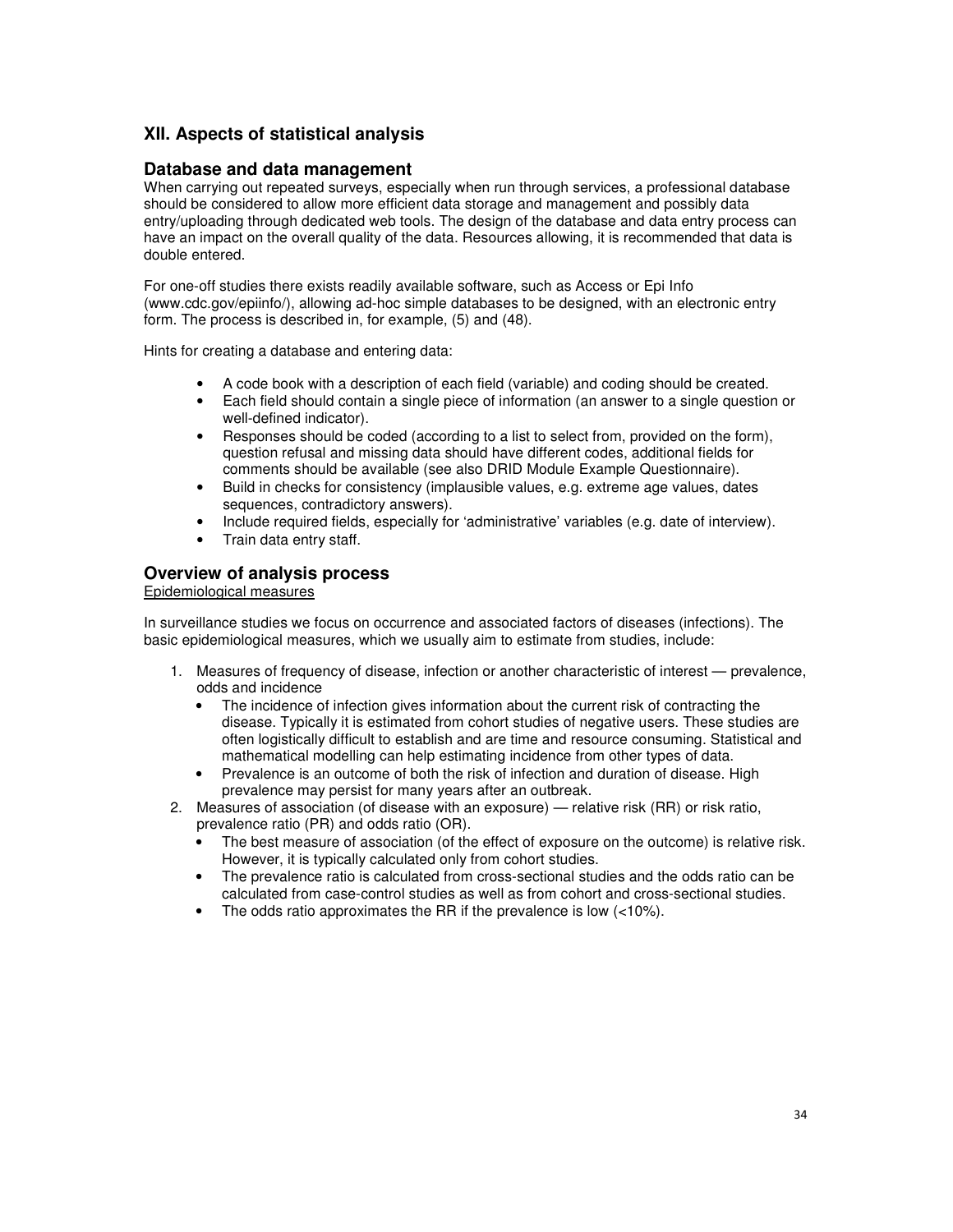#### **Epidemiological measures**:

| Prevalence: $P = \frac{number\ of\ existing\ cases\ of\ disease\ at\ a\ given\ time}$                                                                    |                                                                                                                                                                                                                                                                                                    |                                  |  |  |  |
|----------------------------------------------------------------------------------------------------------------------------------------------------------|----------------------------------------------------------------------------------------------------------------------------------------------------------------------------------------------------------------------------------------------------------------------------------------------------|----------------------------------|--|--|--|
| population at a given time                                                                                                                               |                                                                                                                                                                                                                                                                                                    |                                  |  |  |  |
| $number of new cases of disease during observation time\n\n    population at risk of disease at the beginning of observation time\n$<br>Incidence: $I =$ |                                                                                                                                                                                                                                                                                                    |                                  |  |  |  |
|                                                                                                                                                          | Odds: $0 = \frac{probability \space of \space being \space a \space case \space in \space a \space population}{probability \space of \space not \space being \space a \space case \space in \space a \space population} = \frac{number \space of \space cases}{number \space of \space non-cases}$ |                                  |  |  |  |
|                                                                                                                                                          |                                                                                                                                                                                                                                                                                                    |                                  |  |  |  |
|                                                                                                                                                          | Relative risk: $RR = \frac{I \, among \, exposed}{I \, among \, not \, exposed}$                                                                                                                                                                                                                   |                                  |  |  |  |
|                                                                                                                                                          | Prevalence ratio: $PR = \frac{P \, among \, exposed}{P \, among \, not \, exposed}$                                                                                                                                                                                                                |                                  |  |  |  |
|                                                                                                                                                          | Odds ratio: $OR = \frac{odds \text{ of disease among exposed}}{s} = \frac{odds \text{ of exposure among cases}}{s}$                                                                                                                                                                                |                                  |  |  |  |
|                                                                                                                                                          | odds of disease among not exposed                                                                                                                                                                                                                                                                  | odds od exposure among non-cases |  |  |  |
|                                                                                                                                                          |                                                                                                                                                                                                                                                                                                    |                                  |  |  |  |

#### Analysis process

- 1. Descriptive analysis: This includes summarising distributions (frequencies and percentages) of responses or laboratory results for categorical variables and typically calculating mean and median values with standard errors and interquartile ranges for numerical variables.
	- Measures of frequency of outcome are estimated (e.g. prevalence of infection) as the sample proportion for simple random samples or using an estimate appropriate for the sampling design.
	- Calculation of internationally agreed indicators is recommended (including the EMCDDA behavioural indicators in the DRID Guidance Module: Behavioural indicators for people who inject drugs).
	- The indicators could then be disaggregated (calculated separately) by gender, age group, region (and other potentially important groupings such as by drug of choice, injecting drugs status, etc.).
- 2. Univariable analysis (US sources often use the term 'bivariate'): During this step we examine whether there is an association between two given variables (usually outcome and exposure).
	- If one of the variables is categorical (i.e. defining groups described by each category) then these groups are compared in terms of means of numerical variable (parametric and nonparametric tests) or distribution of another categorical variable (testing for independence of the variables). In cases where there are two numerical variables a measure of correlation can be calculated.
	- This analysis can be performed in groups (strata) defined by a third variable. Tests are available to see if the association differs by strata.
	- For binary outcome variables the effect size of the association can be estimated (estimating RR, PR, OR).
- 3. Multivariable analysis: In multivariable analysis we are able to study independent effects of several explanatory variables (independent variables, predictors) on the dependent variable (response, e.g. presence of infection).
	- An association observed in a multivariable model is adjusted for possible confounding effects of other factors in the model.
	- Adding interactions between variables allows for a differential effect of a studied predictor by a third variable (effect modification).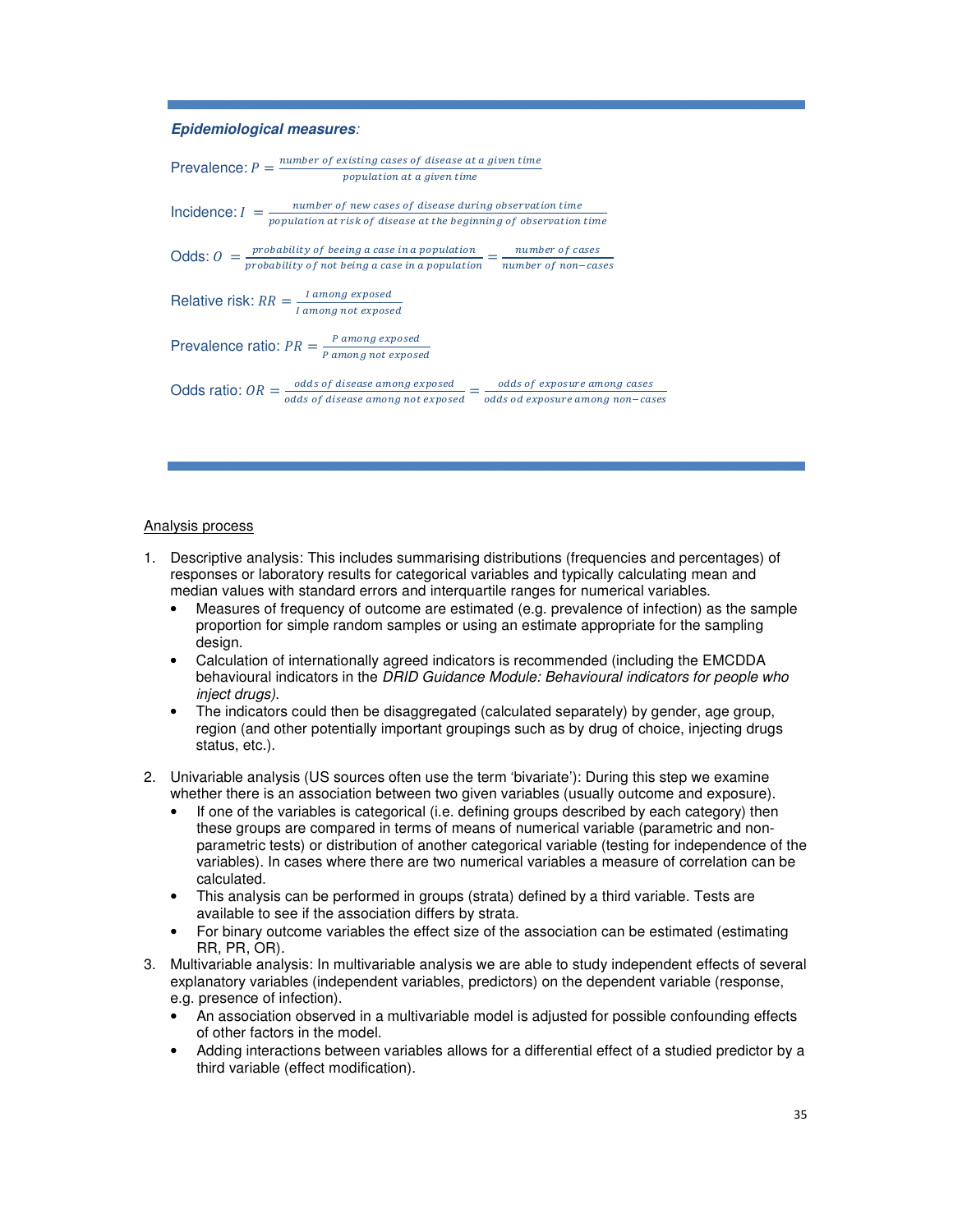For guidelines in basic statistical methods, including the flow chart of tests to use, see, for example, (49) (50) or (3).

Interpretation of results

- 1. Role of chance: Observed differences can be due to chance and the statistical tests aim to identify whether the difference is likely to be real ('statistically significant' results) or not. For small p-values (conventionally  $< 0.05$ ) we conclude that data do not support the hypothesis that there is no difference and we accept the alternative that there is a difference. There are two types of error with respect to true population values when performing a statistical test: either there is no real difference but the result is 'significant' (referred to as type  $I(\alpha)$  error), or there is a real difference but the result is 'insignificant' (type II (β) error). The probability of the first error is determined by the researcher, by selecting the cut-off p-value, whereas the probability of the later depends, among other things, on the sample size and is useful in sample size estimation.
- 2. Confounding and bias: The association may be distorted by various systematic errors of sample selection (selection bias) or measurement of exposure or disease (information bias). Confounding can result if there exists a factor that is associated with exposure that also has an impact on the risk of disease. For example, a higher prevalence of infectious diseases among a population in treatment could be explained by a longer injecting career in the population. Confounding and bias are discussed in, for example, (3).
- 3. Causality: Even a valid statistical association does not imply causal association of an exposure with the outcome. Additional criteria have been developed to make the causality claim  $(^{51})$ .

# **Survey data analysis**

The sampling design has implications on the choice of statistical techniques. The majority of the techniques have been developed for simple random samples and when used for more complicated designs may give biased results  $(^{52})$ .

### Analysis of TLS data

Methods for random samples are not appropriate for TLS data due to the following features of the design:

- Cluster effect (time-location clusters are sampled) — generally this design increases uncertainty.
- Heterogeneous probability of being sampled (due to different frequency of attending sampled venues) can affect both the estimate and the standard error.

Therefore weighting should be considered, such as in (53), in addition to accounting for clustering. The weighting also depends on the actual number of the persons enumerated during the sampling events and the number of interviews completed  $(^{54})$ .

#### Analysis of RDS data

RDS data require specific analysis methods that account for the sampling process through social links using a Markov chain model of the recruitment process.

• Necessary personal network size information: the number of friends from the target group that the participant is likely to meet during the time given for recruitment (typically the

#### The RDS assumptions:

The network is connected (i.e. there is a 'chain' of social ties to reach any member of the population, within the number of waves feasible during the study).

People can accurately report their drug using network size.

The sample size is small compared to the size of the target population.

Recruiters recruit from their personal network at random (and the nonresponse is not differential).

The recruitment is non-differential (equally efficient across different groups).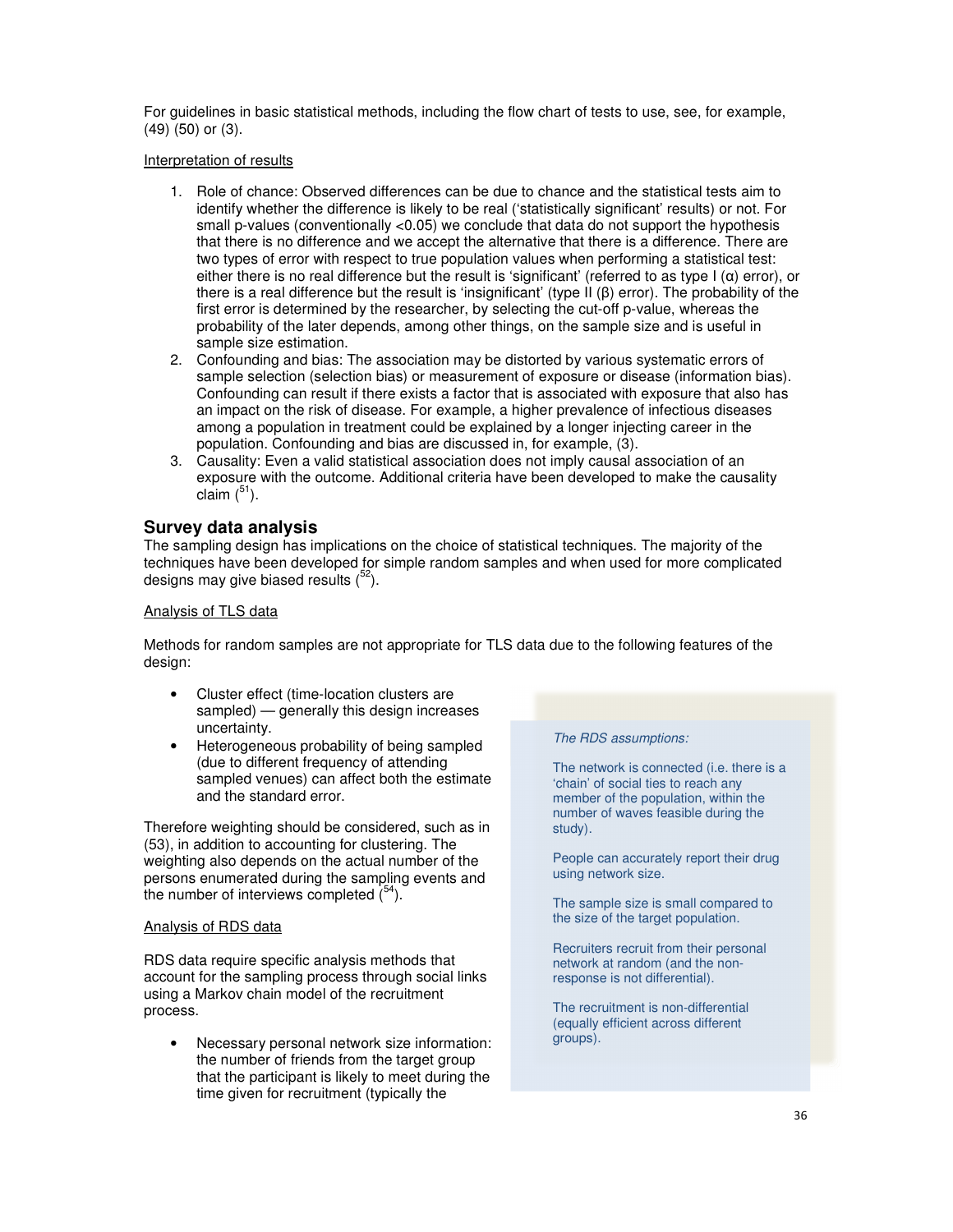number of such friends that the participant in fact met during the past one to several months is asked for).

- The software specific to RDS data is RDSAT, available at www.respondentdrivensampling.org.
- If the theoretical assumptions are met (see box), the recruitment process reaches equilibrium (in practice, the majority of the sample should be recruited in long chains) and the homophily is equal across groups, the RDS estimators are unbiased  $(^{55})$ .

Apart from difficulties meeting the theoretical assumptions of the recruitment model, there are several shortcomings of the analytical tools available at present, such as no well-developed convergence diagnostics, limitation of the proper RDS inference to estimating population means, and no techniques to correct for non-response bias  $(^{56, 12, 13})$ .

Network data analysis is described in (57).

# **HIV incidence estimation from incidence testing in biological prevalence studies**

For HIV seroprevalence studies there is also the possibility to estimate incidence. The estimation relies on an additional testing algorithm (RITA, recent infection testing algorithm), which allows infections to be differentiated as recent (with a test-specific window period, typically approximately 6 months) or longstanding. Formulas and further guidelines, including guidelines on sample size estimation and false recent rate adjustment, are available from the WHO HIV incidence website  $\binom{58}{ }$ . Prevalence among new injectors (<2 years from first injection) may also provide an estimate of ongoing transmission, although the incidence shortly after initiation of injecting may be higher than at the later stages.

### **Sample size calculation**

The sample size should be determined based on the main characteristics to be measured (e.g. prevalence of DRID diseases) and the acceptable standard errors.

Often there is not sufficient evidence to assume one plausible value of prevalence and several reasonable values should be tried to gain insight into how large the sample should be in different scenarios.

The sample size estimates will be different in case of more complex sampling designs, including cluster and stratified samples as well as the ones used in chain referral and TLS techniques. In those cases the formula for the sample size contains an additional term — the design effect (DE)  $^{52}$ ) (see box below).

Depending on the particular design, there are formulas to calculate the design effect (DE). However, it is often only possible to calculate it in the post hoc analysis of the complex sample. Some guideline is available through past experience.

Weinert et al. recommend that the DE for RDS studies should be at least 4 (updated from DE=2) recommended previously)  $(^{18, 59})$ .

#### **Formulas for sample size (N) calculation**:

Random sample:  $N = \frac{P(1-P)}{(SE(P))^2}$ 

Complex sampling design:  $N = DE \frac{P(1-P)}{(SE(P))^2}$ 

Where:

- P is the assumed proportion of population displaying a certain characteristic (e.g. expected based on prior evidence of prevalence of disease).
- SE(P) is the acceptable standard error.
- DE is the design effect.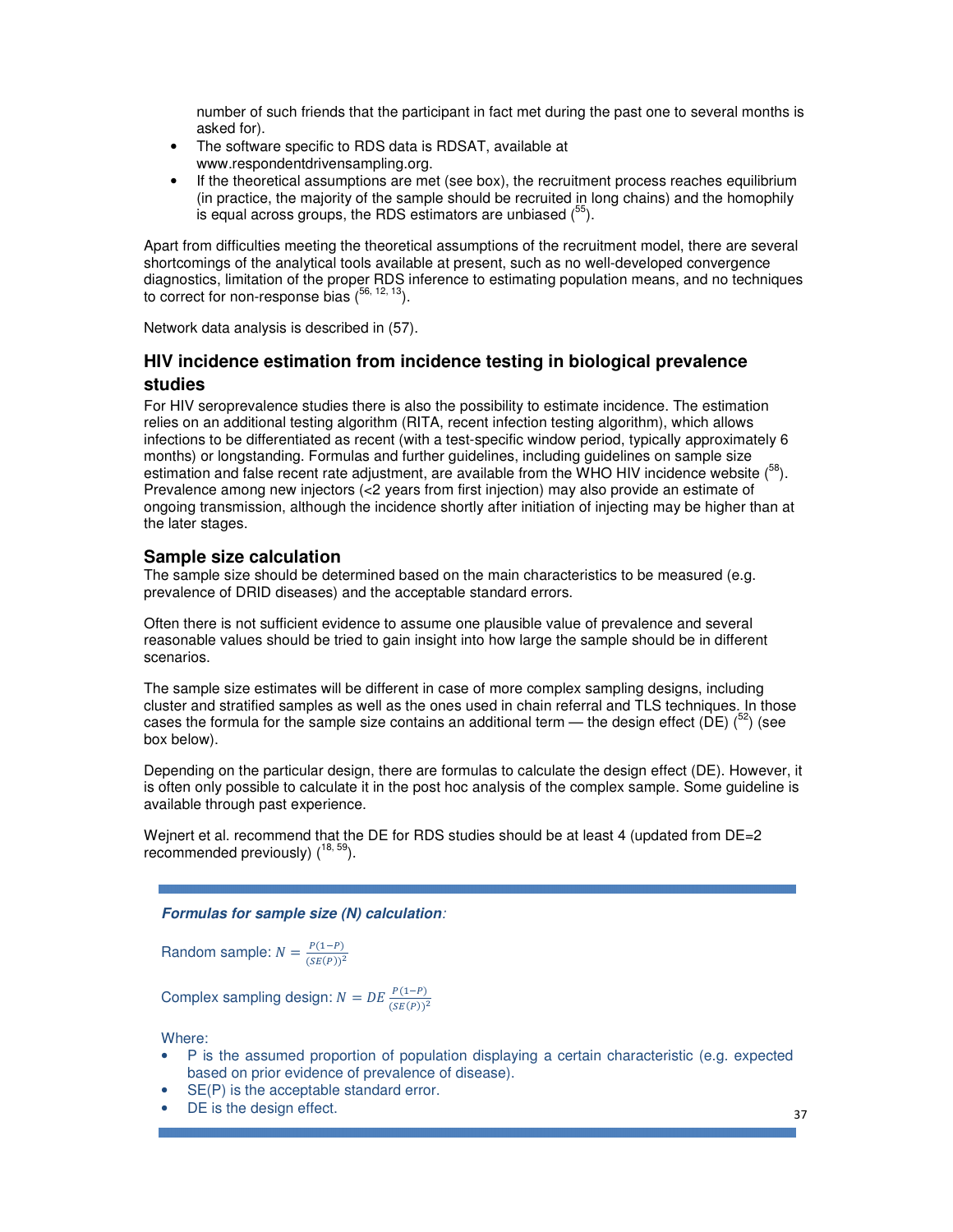### **XIII. Bio-behavioural studies as a surveillance tool**

Bio -behavioural studies used in surveillance should be planned in a way that meets the basic assumptions of a surveillance system. This is defined usually as 'the on-going, systematic collection, analysis, interpretation, and dissemination of data regarding a health-related event for use in public health action to reduce morbidity and mortality and to improve health. Data disseminated by a public health surveillance system can be used for immediate public health action, programme planning and evaluation, and formulating research hypotheses'  $(60)$ .

When bio-prevalence studies are used for surveillance they should provide valid information (be representative) but also be repeatable over time (i.e. the same target population should be reached and measurements should be reliable), to assess trend over time  $(^5)$ .

#### Adapting to local context

In order for the surveillance efforts to be sustainable it is advisable to establish the system within the administrative framework of the country responding to local needs, addressing information gaps and using existing infrastructure.

'It is important to remember that surveillance data will not be used if: • the study is too time consuming (e.g. sample size too large);

• the study is too costly to repeat;

• the analysis is too complicated for local health departments to routinely do;

• the analysis is too complicated to understand for those who need the data.'  $(^{54})$ 

The possible links and triangulation of data with other, existing or planned systems should be also discussed in order to maximise the use of the data  $(^{61})$ . In

European countries there exist case-based surveillance systems for infectious diseases including HIV, HCV and HBV infections. Other systems may be based on cohort studies of clients of services targeted at drug users, testing services, treatment demand monitoring systems. Guidelines on how to use data in the framework of second generation surveillance are available from UNAIDS/WHO and ECDC.

### Repeated studies, geographical coverage

In order for the method to be a good surveillance tool it should provide consistent estimates over time; i.e., changes in estimates should reflect real changes in the epidemiology of infectious diseases and risk behaviours among the population of interest. This issue has not been well recognised but there are data to suggest, for example, high variability in repeated RDS studies  $(^{62})$  and differential results depending on study settings in service bases studies  $(^{63})$ .

The frequency of the bio-behavioural surveys will have to be adapted to the local situation; for example, in cases of increased transmission an additional study may be planned. It should be noted that small changes in behaviour and/or prevalence may be difficult to detect (i.e. require large sample sizes) and may not be so important from the public health point of view. Despite smaller sample sizes, changes in prevalence may be detected more easily in some subgroups, for example among new injectors, a proxy indicator for incidence  $(^{64})$ .

IDUs tend to form local networks, which may have different norms for risk behaviours and different levels of drug related infectious diseases. The differences in prevalence between sites are often quite marked. Therefore multiple locations have to be sampled. The surveillance plan should include locations where there is evidence of injecting drug use (large networks) even if there might still not be any evidence of increased infectious disease transmission, although certainly the areas with highest transmission need to be included  $(^{65})$ . If there is a limited budget more frequent studies could be carried out in areas with higher risk and less frequent ones in areas at lower risk.

The agreed assessment indicators of implementation of DRID at the country level set out the minimum requirement of collecting biological markers prevalence data at least once per 3 years. This should be a reasonable target in cases of multisite studies. If studies involve changing geographic areas it might be acceptable to include each area at least every 4–5 years.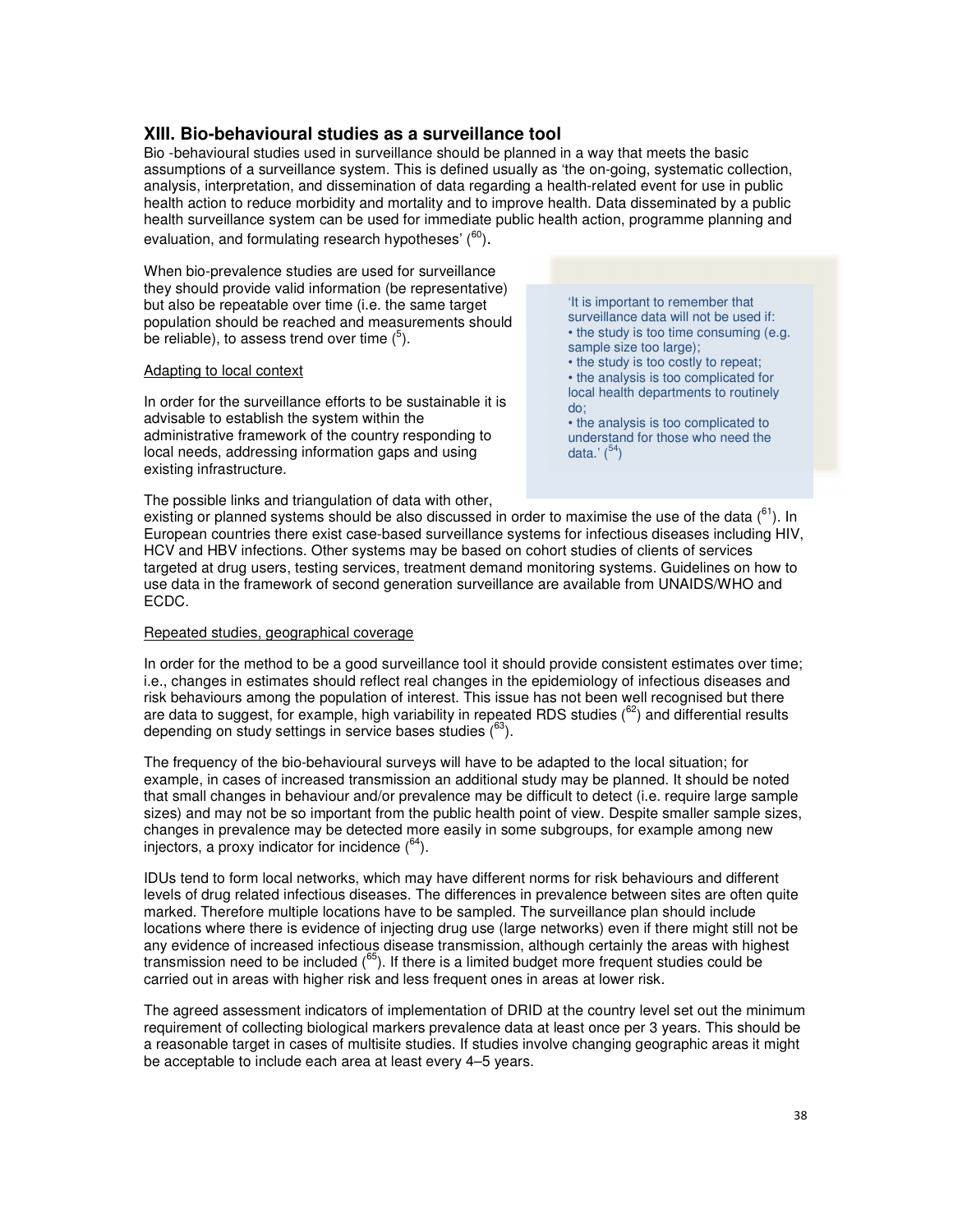#### Comparability between countries

Comparability of data between countries is one of the reasons to attempt harmonisation of surveillance methods across the countries. In terms of repeated surveys this process is particularly difficult and will depend on health care organisation, coverage of services, legal framework, available resources, etc. As a first step it is proposed that the same behavioural indicators (e.g. harmonising the recall period, see DRID Guidance Module: Behavioural indicators for people who inject drugs) and serologic markers should be used.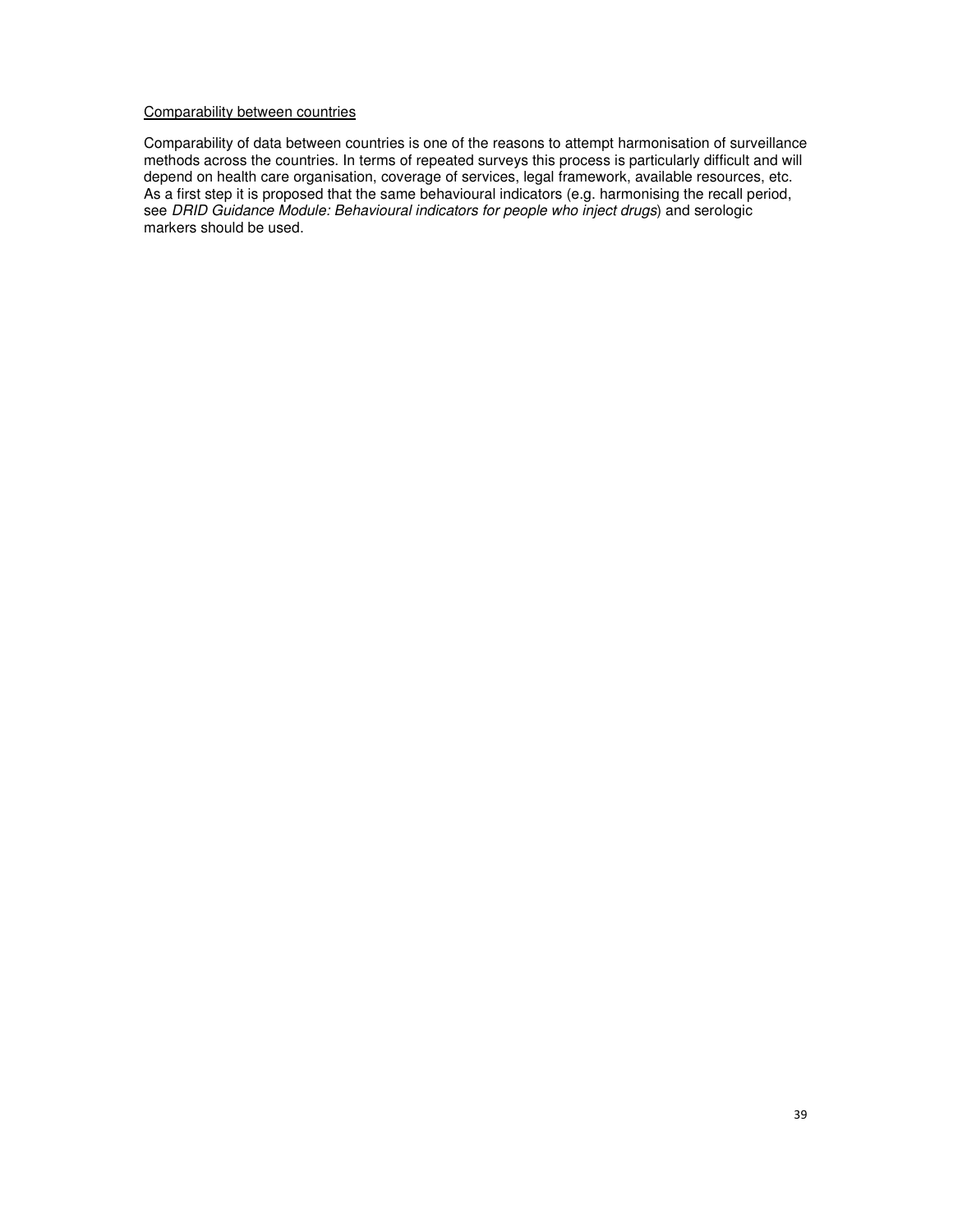## **Bibliography**

1. UNAIDS/WHO Working Group on Global HIV/AIDS and STI Surveillance. Guidelines for second generation HIV surveillance: An update: know your epidemic. Geneva: World Health Organization, 2013. ISBN 978 92 4 150582 6.

2. EMCDDA and the Greek Reitox Focal Point — University Mental Health Research Institute (UMHRI). Draft protocol for the implementation of the EMCDDA key indicator drug related infectious diseases (DRID), 2006 (www.emcdda.europa.eu/themes/key-indicators/drid).

3. FHI, et al.. Behavioural surveillance surveys: Guidelines for repeated behavioural surveys in populations at risk of HIV. Arington: Family Health International, 2000.

4. ECDC (European Centre for Disease Prevention and Control). ECDC Portal. Behavioural Surveillance Toolkit, 2010

(www.ecdc.europa.eu/en/activities/diseaseprogrammes/hash/hiv\_behavior\_toolkit/Pages/introduction. aspx)

5. UNAIDS/WHO Working Group on Global HIV/AIDS and STI Surveillance. Guidelines on surveillance among populations most at risk for HIV. Geneva: World Health Organization, 2011.

6. Surveillance of Populations at High Risk for HIV Transmission. CDC/GAP and UCSF Surveillance Training Materials, 2010 (http://globalhealthsciences.ucsf.edu/prevention-public-health-group/globalstrategic-information-gsi/surveillance/surveillance-of-most-at).

7. Braam R., Verbraek H., Trautmann F. Rapid assessment and response methods, European Monitoring Centre for Drugs and Drug Addiction, 2006 (www.emcdda.europa.eu/html.cfm/index6500EN.html).

8. Scheinmann R., et al.. Non-injection drug use and hepatitis C virus: A systematic review. Drug Alcohol Depend. 2007, 89, 1, 1–12.

9. Strathdee S.A., Stockman J.K. Epidemiology of HIV among injecting and non-injecting drug users: current trends and implications for interventions. Curr HIV/AIDS Rep. 2010, 7, 2, 99–106.

10. Working Group on Data Collection within the Correlation Network. Data Collection Protocol for Specialist Harm Reduction Agencies. Correlation, 2008 (www.emcdda.europa.eu/bestpractice/standards/harm-reduction).

11. EMCDDA. Treatment demand indicator (TDI) standard protocol 3.0: Guidelines for reporting data on people entering drug treatment in European countries, 2012 (www.emcdda.europa.eu/publications/manuals/tdi-protocol-3.0).

12. McCreesh N., et al. Evaluation of respondent-driven sampling. Epidemiology. 2012, 23, 1, 138– 147.

13. Goel S., Salganik M.J. Assessing respondent-driven sampling. Proc Natl Acad Sci USA. 2010, 107, 15, 6743–6747.

14. Paquette D., De Wit J. Sampling methods used in developed countries for behavioural surveillance among men who have sex with men. AIDS Behav. 2010, 14, 6, 1252–1264.

15. Paquette D.M., et al. Conducting a respondent-driven sampling survey with the use of existing resources in Sydney, Australia. Drug Alcohol Depend. 2011, 116, 1–3, 125–131.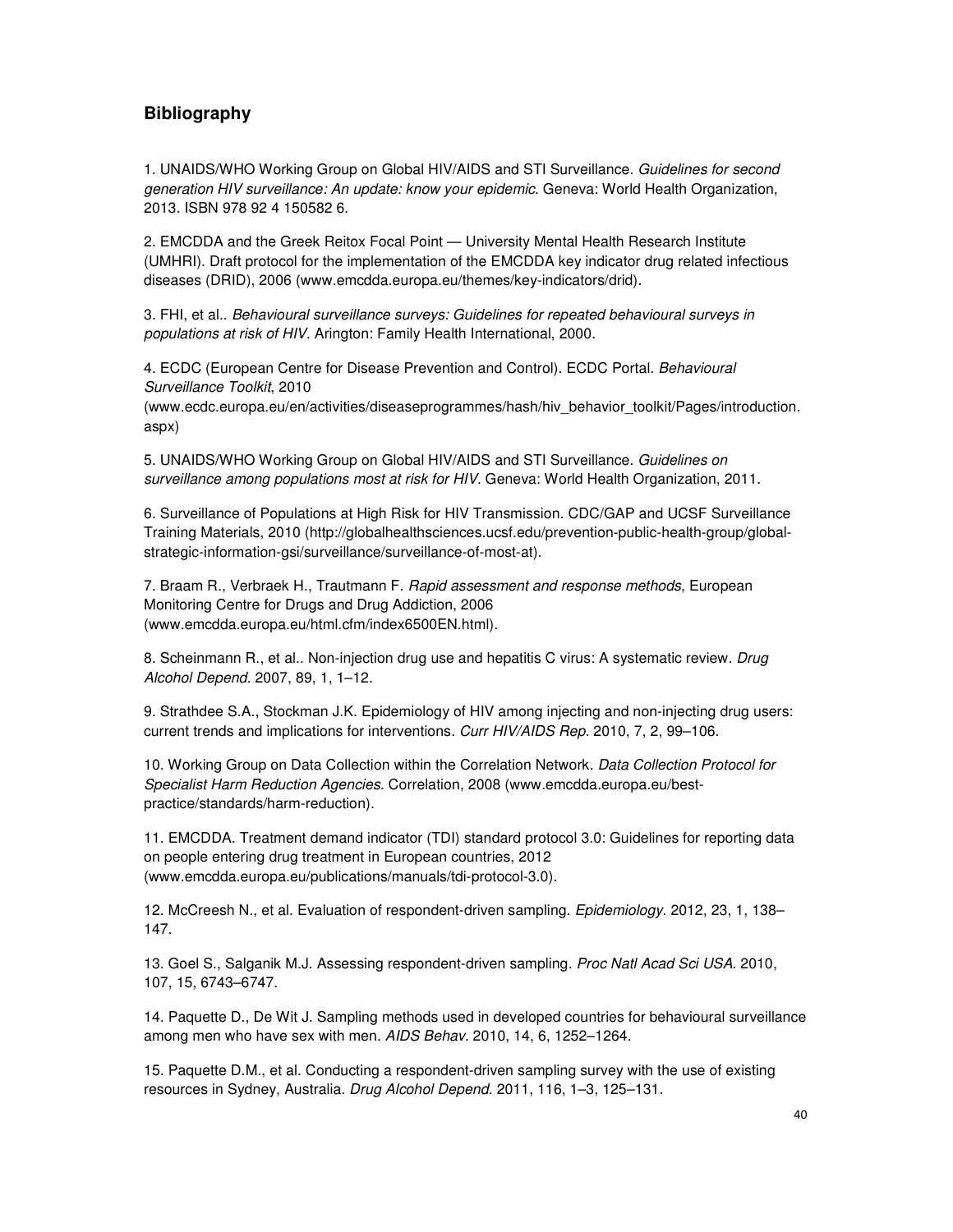16. Heckathorn D. Respondent-driven sampling: A new approach to the study of hidden populations. Social Problems. 1997, 44, 174–199.

17. Heckathorn D. Respondent driven sampling II: Deriving valid population estimates from chainreferral samples of hidden populations. Social Problems. 2002, 49, 11–34.

18. Wejnert C., et al. Estimating design effect and calculating sample size for respondent-driven sampling studies of injection drug users in the United States. AIDS Behav. 2012, 16, 4, 797–806.

19. Magnani R., et al. Review of sampling hard-to-reach and hidden populations for HIV surveillance. AIDS. 2005, Suppl 2, S67–S72.

20. Quagliaa M., Viviera G. Construction and field application of an indirect sampling method (timelocation sampling): An example of surveys carried out on homeless persons and drug users in France. Methodological Innovations Online. 2010, 5, 2, 17–25.

21. Robinson W.T., et al. Recruiting injection drug users: A three-site comparison of results and experiences with respondent-driven and targeted sampling procedures. Journal of Urban Health: Bulletin of the New York Academy of Medicine. 2006, 83, i29.

22. Mack N., et al. Qualitative Research Methods: A Data Collector's Field Guide. Research Triangle Park, USA: Family Health International, 2005 (www.fhi360.org/sites/default/files/media/documents/Qualitative%20Research%20Methods%20- %20A%20Data%20Collector%27s%20Field%20Guide.pdf)

23. Lambert E.Y., Ashery R.S., Needle R.H. [ed.] Qualitative methods in drug abuse and HIV research. Rockville: NIDA Research Monograph 157, 1995.

24. Johnston L.G., et al. Formative research to optimize respondent-driven sampling surveys among hard-to-reach populations in HIV behavioral and biological surveillance: Lessons learned from four case studies. AIDS Care. 2010, 22, 6, 784–792.

25. Johnston L.G., Sabin K. Behavioural surveillance: Introduction to respondent driven sampling. Participant manual.: HHS-CDC, Tulane University, Office of the Global AIDS Coordinator, 2008 (globalhealthsciences.ucsf.edu/sites/default/files/content/pphg/surveillance/modules/globaltrainings/respondent-driven-sampling-2008.pdf).

26. Poljak M., Smit E., Ross J. 2008 European guideline on HIV testing. International Journal of STD & AIDS. 2009, 20, 77–83.

27. Perry K.R., et al. Improvement in the performance of HIV screening kits. Transfus Med. 2008, 18, 4, 228–240.

28. Bennett B., et al. HIV testing algorithms: A status report. Silver Spring, USA: Association of Public Health Laboratories and the Centers for Disease Control & Prevention, 2009.

29. WHO/UNAIDS. Guidance on testing and counselling for HIV in settings attended by people who inject drugs: Improving access to treatment, care and prevention. Geneva: World Health Organization, 2009 (www.who.int/hiv/topics/idu/care/GuidanceTC\_IDUsettings.pdf).

30. Murphy G., Parry J.V. Assays for the detection of recent infections with human immunodeficiency virus type 1. Euro Surveill. 2008, 13, pii: 18966.

31. Le Vu S., et al. Principles and uses of HIV incidence estimation from recent infection testing: A review. Euro Surveill. 2008, 13, 36, pii: 18969.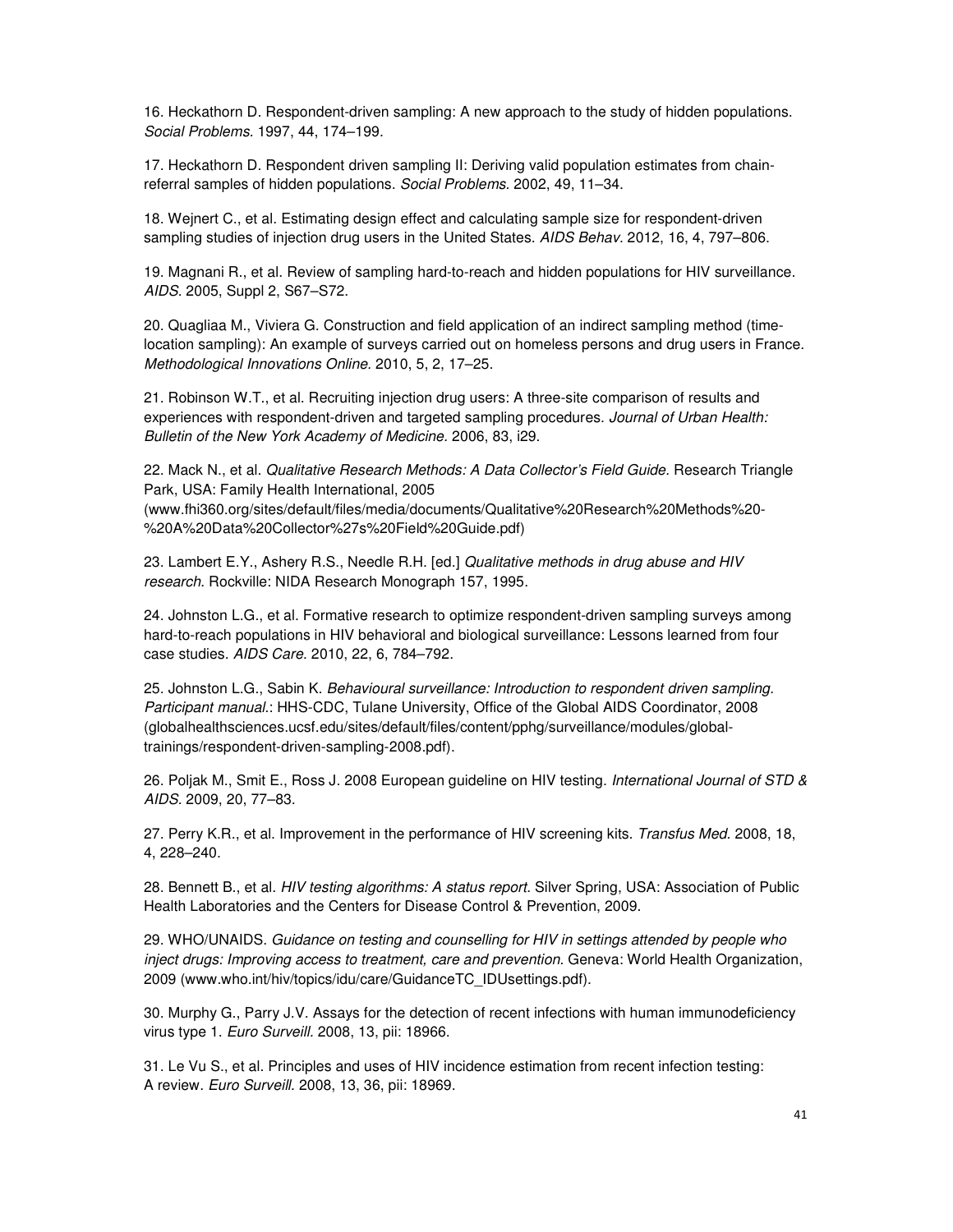32. OraSure Technologies. OraQuick® HCV rapid antibody test: Product information (www.orasure.com/products-infectious/products-infectious-oraquick-hcv.asp).

33. Gu S., et al. Core antigen tests for hepatitis C virus: A meta-analysis. Mol Biol Rep. 2012, 39, 8, 8197–8208.

34. Kamili S., et al. Laboratory diagnostics for hepatitis C virus infection. Clin Infect Dis. 2012, Suppl 1, S43–S48.

35. Castillo I., et al. Diagnosis of occult hepatitis C without the need for a liver biopsy. Journal of Medical Virology. 2010, 82, 1554–1559.

36. CDC. Guidelines for laboratory testing and result reporting of antibody to hepatitis C virus. MMWR. 2003, 52, RR-3, 1–16.

37. Advisory Committee on Immunisation Practices. A comprehensive immunization strategy to eliminate transmission of hepatitis b virus infection in the United States: Recommendations of the Advisory Committee on Immunization Practices. Part I: Immunization of infants, children, and adolescents. MMWR. 2005, 54, RR16.

38. Shivkumar S., et al. Rapid point-of-care first-line screening tests for hepatitis b infection: A metaanalysis of diagnostic accuracy (1980–2010). Am J Gastroenterol. 2012, 107, 9, 1306–1313.

39. Bradburn N.M., Sudman S., Wansink B. Asking questions: The definitive quide to questionnaire design — for market research, political polls, and social and health questionnaires research methods for the social sciences. San Francisco: Jossey-Bass, 2004.

40. Fowler F.J. Improving survey questions: Design and evaluation (Applied Social Research Methods). International: SAGE Publications, 1995.

41. Council for International Organizations of Medical Sciences (CIOMS), WHO. Guidelines for biomedical research involving human subjects. Geneva: CIOMS, 2002 (www.cioms.ch/publications/layout\_guide2002.pdf). ISBN 92 9036 075 5.

42. National Commission for the Protection of Human Subjects of Biomedical and Behavioral Research. The Belmont Report: Ethical principles and guidelines for the protection of human subjects of research. Washington, DC: National Institutes of Health, 1979 (www.hhs.gov/ohrp/humansubjects/guidance/belmont.html).

43. World Medical Association. Declaration of Helsinki: Ethical principles for medical research involving human subjects, 1964.

44. CIOMS, WHO. International ethical guidelines for epidemiological studies. Geneva: CIOMS, 2008.

45. Global Assessment Programme on Drug Abuse. Toolkit module 7: Ethical challenges in drug epidemiology — issues, principles and guidelines. New York: United Nations Office on Drugs and Crime, 2004.

46. Fry C.L., et al. The ethics of paying drug users who participate in research: A review and practical recommendations. J Empir Res Hum Res Ethics. 2006, 1, 4, 21–36.

47. Semaan S., et al. Ethical and regulatory considerations in HIV prevention studies employing respondent-driven sampling. Int J Drug Policy. 2009, 20, 1, 14–27.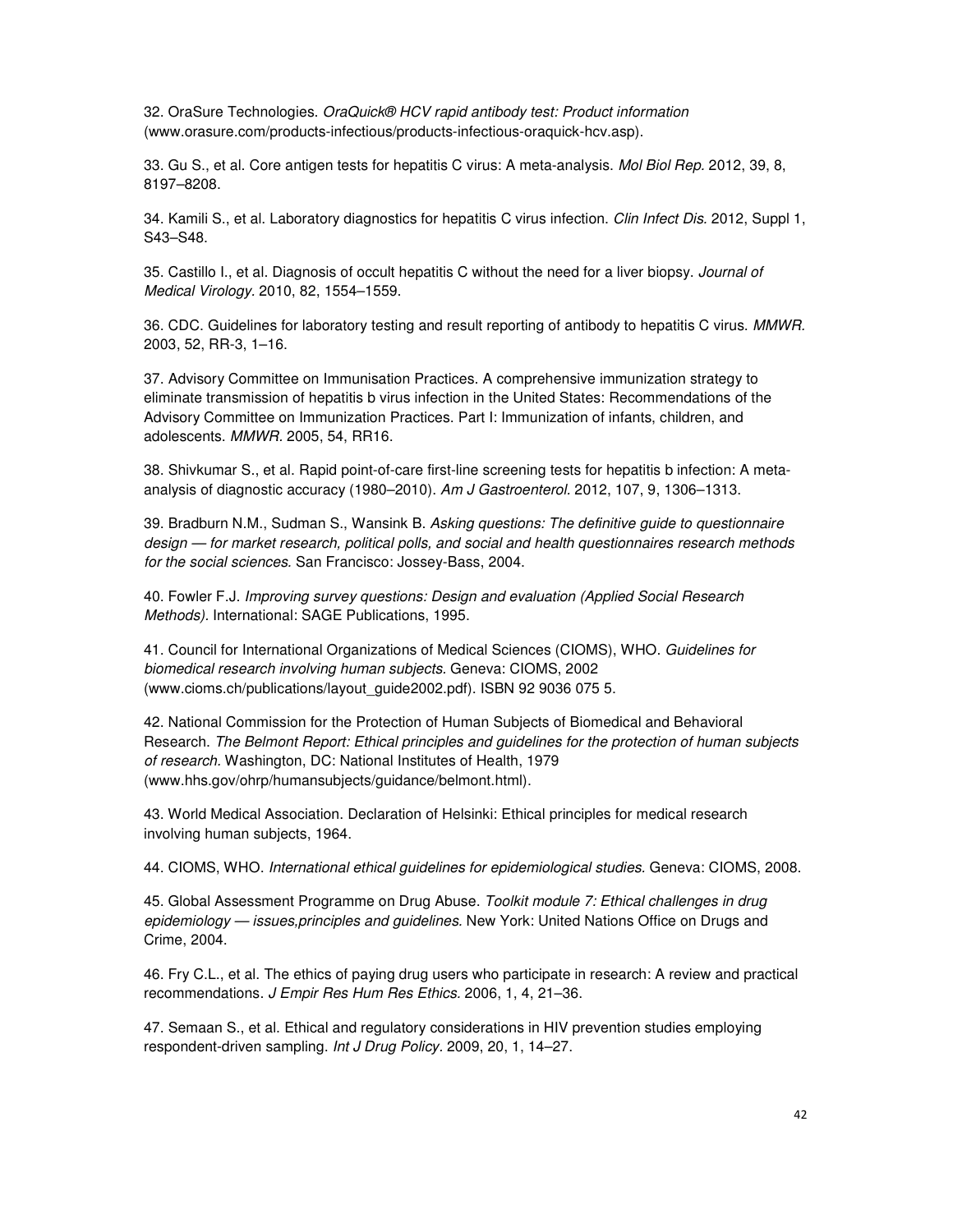48. United States Department of Health and Human Services Centers for Disease Control and Prevention (HHS-CDC), Global AIDS Program (GAP) Surveillance Team in collaboration with WHO. Electronic data processing, analysis and reporting for public health surveys, 2006 (http://globalhealthsciences.ucsf.edu/sites/default/files/content/pphg/surveillance/modules/globaltrainings/epi\_info\_11\_14\_06.pdf).

49. Rosner B. Fundamentals of biostatistics. 7th ed. Boston: Brooks/Cole, Cengage Learning, 2011.

50. Wilcox R.R. Basic statistics: Understanding conventional methods and modern insights.: Oxford University Press, 2009.

51. Hill A.B. The environment and disease: Association or causation? Proceedings of the Royal Society of Medicine. 1965, 58, 295–300.

52. Kish L. Survey sampling. New York: Wiley, 1965.

53. Karon J.M., Weinert C. Statistical methods for the analysis of time-location sampling data. J Urban Health. 2012, 89, 3, 565–586.

54. Raymond H.F., et al. *Resource guide: Time location sampling (TLS). 2nd ed.* San Francisco Department of Public Health, HIV Epidemiology Section, Behavioral Surveillance Unit. San Francisco: University of California, 2010 (globalhealthsciences.ucsf.edu/prevention-public-health-group/globalstrategic-information-gsi/surveillance/time-location-sampling-).

55. Salganik M.J., Heckathorn D.D. Sampling and estimation in hidden populations using respondentdriven sampling. Sociological Methodology. 2004, 34, 193–239.

56. Poon A.F., et al. Parsing social network survey data from hidden populations using stochastic context-free grammars. PLoS One. 2009, 4, 9, e6777.

57. Kolaczyk E.D. Statistical analysis of network data: Methods and models.: Springer, 2009.

58. WHO Technical Working Group on HIV Incidence Assays. When and how to use assays for recent infection to estimate HIV incidence at a population level. WHO, 2011.

59. Salganik M.J. Variance estimation, design effects, and sample size calculations for respondentdriven sampling. J Urban Health. 2006, 83, 6 suppl, i98–112.

60. German R.R., et al. Updated guidelines for evaluating public health surveillance systems: Recommendations from the Guidelines Working Group. MMWR Recomm Rep. 2001, 50, RR-13, 1– 35.

61. WHO, UNAIDS, GFATM. HIV triangulation resource guide: Synthesis of results from multiple data sources for evaluation and decision-making. Geneva: WHO, 2009 (data.unaids.org/pub/Manual/2009/20090915 hiv triangulation resource guide en.pdf).

62. Burt R.D., Thiede H. Evaluating consistency in repeat surveys of injection drug users recruited by respondent-driven sampling in the Seattle area: Results from the NHBS-IDU1 and NHBS-IDU2 surveys. Ann Epidemiol. 2012, 22, 5, 354–363.

63. Rondy M., et al. Hepatitis C prevalence in injecting drug users in Europe, 1990–2007: Impact of study recruitment setting. Epidemiol Infect. 2012, 1–10.

64. Wiessing L., et al. Trends in HIV and hepatitis C virus infections among injecting drug users in Europe, 2005 to 2010. Euro Surveill. 2011, 18, 48, pii=20031.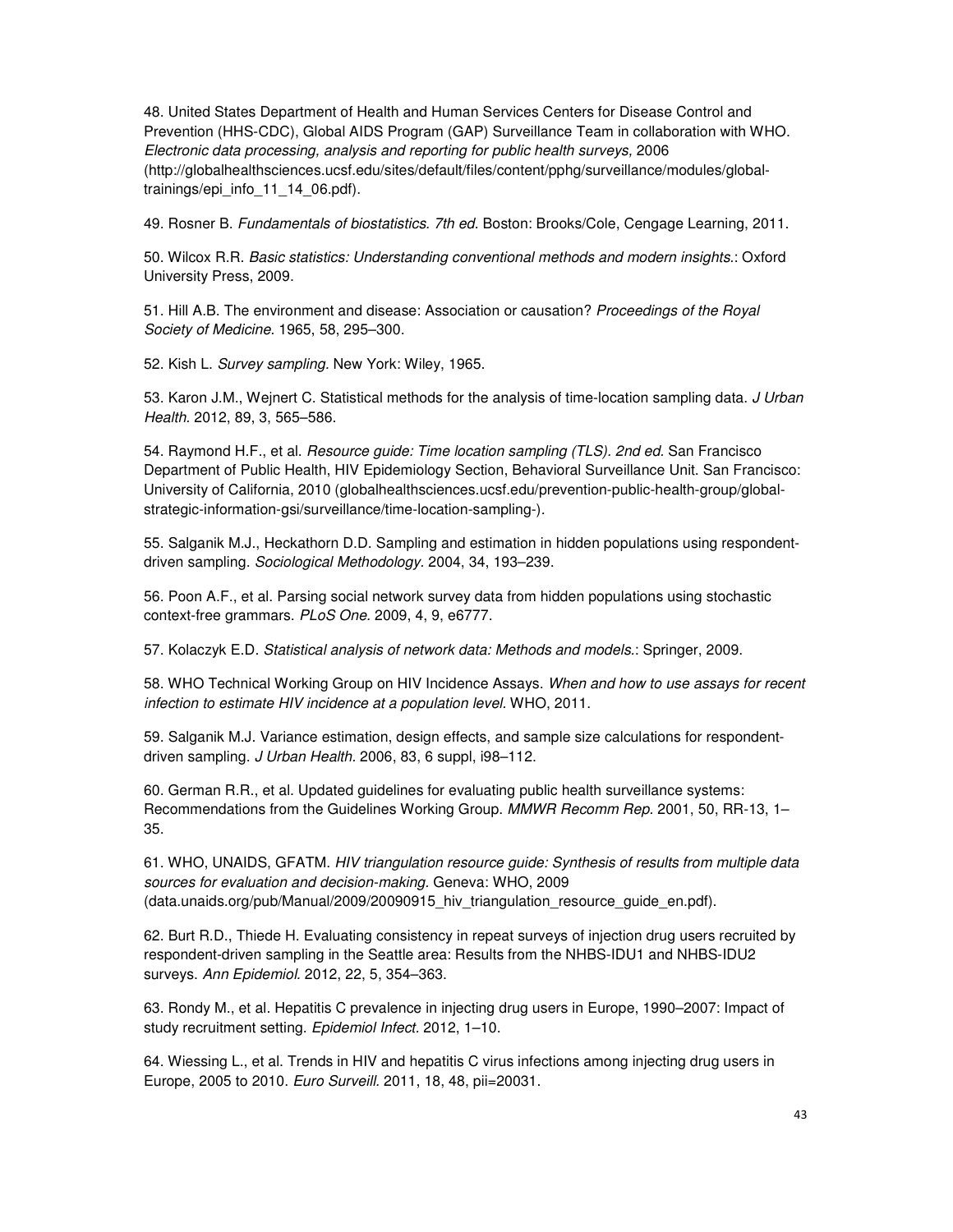65. UNAIDS/WHO Working Group on Global HIV/AIDS and STI Surveillance. The pre-surveillance assessment: Guidelines for planning serosurveillance of HIV, prevalence of sexually transmitted infections and the behavioural components of second generation surveillance of HIV. WHO, UNAIDS and FHI, 2005 (www.who.int/hiv/pub/surveillance/psaguidelines.pdf).

66. Lavallee P. Indirect sampling. New York: Springer, 2007.

67. Jauffret-Roustide M., et al. A national cross-sectional study among drug users in France: Epidemiology of HCV and highlight on practical and statistical aspects of the design. BMC Infectious Diseases. 2009, 9, 113.

68. Watters J.K., Biernacki P. Targeter sampling: Options for the study of hidden populations. Soc Probl. 1989, 36, 4, 416–430.

69. Watters J.K., Cheng Y.T. Toward comprehensive studies of HIV in intravenous drug users: Issues in treatment-based and street-based samples. NIDA Res Monogr. 1991, 109, 63–73.

70. Schwartlande B., et al. HIV surveillance in hard-to-reach populations. AIDS. 2001, Suppl 3, S1–S3.

71. Carlson R.G., et al. An ethnographic approach to targeted sampling: Problems and solutions in AIDS prevention research among injection drug and crack-cocaine users. Human Organization. 1994, 53, 279–286.

72. Kral A.H., et al. Comparing respondent-driven sampling and targeted sampling methods of recruiting injection drug users in San Francisco. Journal of Urban Health: Bulletin of the New York Academy of Medicine. 2010, 87, 839–850.

73. Coleman J.S. Relational analysis: The study of social organization with survey methods. Human Organization. 1958, 17, 28–36.

74. Goodman L.A. Snowball sampling. Ann Math Stat. 1961, 32, 148-170.

75. Boily M.C., Poulin R., Mâsse B. Some methodological issues in the study of sexual networks: From model to data to model. Sex Transm Dis. 2000, 27, 10, 558–571.

76. Heimer R. Critical issues and further questions about respondent-driven sampling: Comment on Ramirez-Valles, et al. (2005). AIDS Behav. 2005, 9, 4, 403–413.

77. Gile KJ, Handcock MS. Respondent driven sampling: an assessment of current methodology. Sociol Methodol. 2010, 40, 1, 285–327.

78. Ramirez-Valles J., et al. From networks to populations: The development and application of respondent-driven sampling among IDUs and Latino gay men. AIDS and Behavior. 2005, 9, 4, 387-402.

79. Frost S.D., et al. Respondent-driven sampling of injection drug users in two U.S.–Mexico border cities: Recruitment dynamics and impact on estimates of HIV and syphilis prevalence. J Urban Health. 2006, 83, 6 Suppl, i83–97.

80. Lansky A., et al. Developing an HIV behavioral surveillance system for injecting drug users: The National HIV Behavioral Surveillance System. Public Health Rep. 2007, 122, Suppl 1, 48–55.

81. Robinson W.T., et al. Recruiting injection drug users: A three-site comparison of results and experiences with respondent-driven and targeted sampling procedures. J Urban Health. 2006, 83, Suppl 6, i29–38.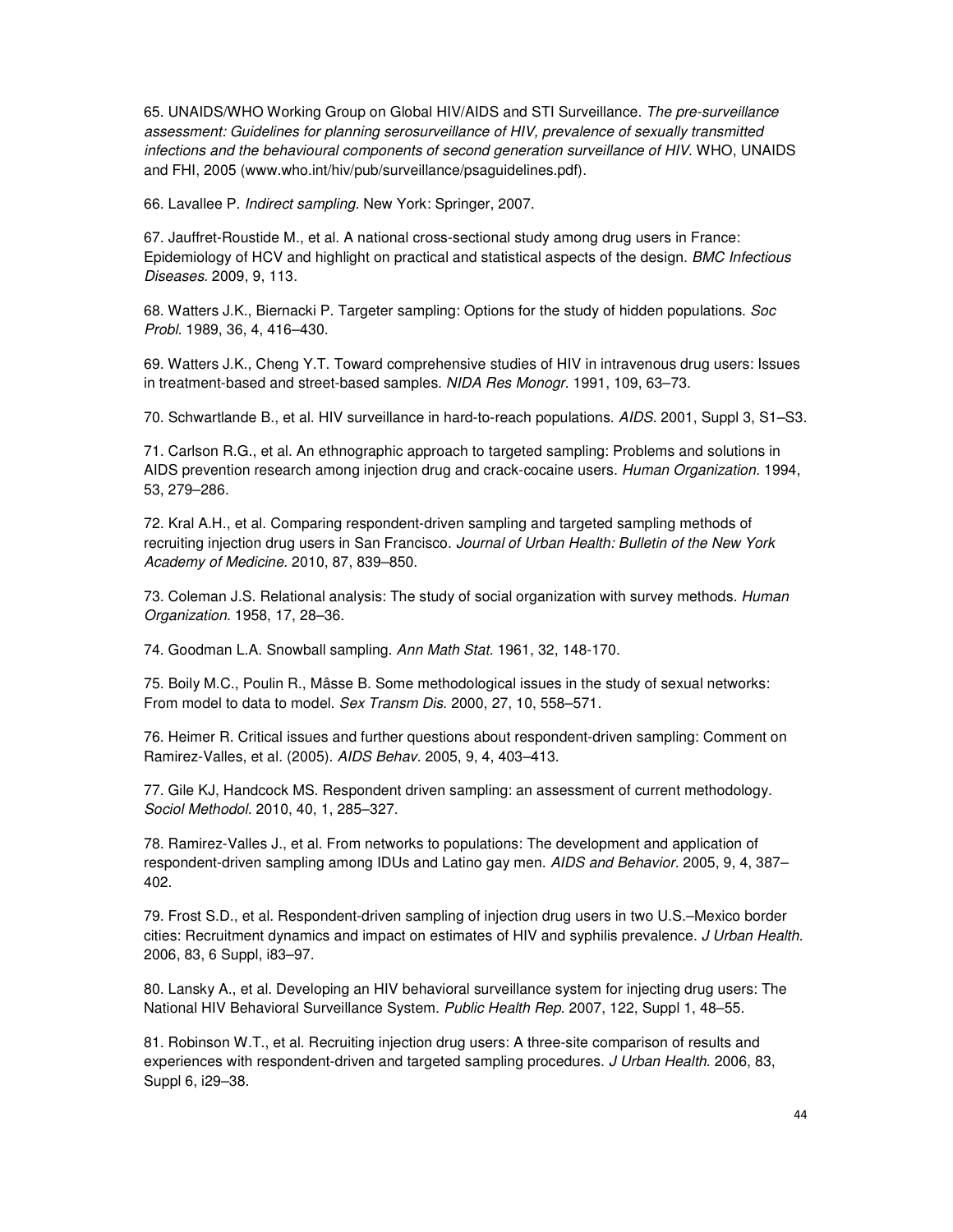82. Wang J, et al. Respondent-driven sampling to recruit MDMA users: A methodological assessment. Drug Alcohol Depend. 2005, 78, 2, 147–157.

83. Rudolph A.E., et al. Individual, study, and neighborhood level characteristics associated with peer recruitment of young illicit drug users in New York City: Optimizing respondent driven sampling. Social Science & Medicine. 2011, 73, 1097–1104.

84. Abdul-Quader A.S., et al. Effectiveness of respondent-driven sampling for recruiting drug users in New York City: Findings from a pilot study. J Urban Health. 2006, 83, 3, 459–476.

85. Malekinejad M., et al. Using respondent-driven sampling methodology for HIV biological and behavioral surveillance in international settings: A systematic review. AIDS Behav. 2008, 12, S105-S130.

86. Daniulaityte R., et al. Respondent-driven sampling to recruit young adult non-medical users of pharmaceutical opioids: Problems and solutions. Drug Alcohol Depend. 2012, 121, 1–2, 23–29.

87. Burt R.D., et al. Evaluating respondent-driven sampling in a major metropolitan area: Comparing injection drug users in the 2005 Seattle area national HIV behavioral surveillance system survey with participants in the RAVEN and Kiwi studies. Ann Epidemiol. 2010, 20, 2, 159–167.

88. Parry J.V., et al. Towards error-free HIV diagnosis: Guidelines on laboratory practice. Commun Dis Public Health. 2003, 6, 334–350.

89. Bertagnolio S., et al. Dried blood spots for HIV-1 drug resistance and viral load testing: A review of current knowledge and WHO efforts for global HIV drug resistance surveillance. AIDS Rev. 2010, 12, 4, 195–208.

90. Snijdewind I.J., et al. Current and future applications of dried blood spots in viral disease management. Antiviral Res. 2012, 93, 3, 309–312.

91. Thieme T., et al. Clinical evaluation of oral fluid samples for diagnosis of viral hepatitis. *J Clin* Microbiol. 1992, 30, 5, 1076–1079.

92. Cruz H.M., et al. An evaluation of different saliva collection methods for detection of antibodies against hepatitis C virus (anti-HCV). J Oral Pathol Med. 2012, doi: 10.1111/j.1600-0714.2012.01176.x.

93. Cruz H.M., da Silva E.F., Villela-Nogueira C.A., Nabuco L.C., do Ó K.M., Lewis-Ximenez L.L., Yoshida C.F., Lampe E., Villar L.M. Evaluation of saliva specimens as an alternative sampling method to detect hepatitis B surface antigen. J Clin Lab Anal. 2011, 25, 2, 134–141.

94. Mahboobi N., et al. Oral fluid and hepatitis A, B and C: A literature review. J Oral Pathol Med. 2012, 41, 7, 505–516.

95. WHO. HIV assays: Operational characteristics: Report 16. Rapid assays. Geneva: WHO, 2009 (www.who.int/diagnostics\_laboratory/publications/Report16\_final.pdf).

96. Bienek D.R., Charlton D.G. The effect of simulated field storage conditions on the accuracy of rapid user-friendly blood pathogen detection kits. Mil Med. 2012, 177, 5, 583–588.

97. Panel on Antiretroviral Therapy and Medical Management of HIV-Infected Children. Guidelines for the use of antiretroviral agents in pediatric HIV infection, 2011 (aidsinfo.nih.gov/ContentFiles/lvguidelines/PediatricGuidelines.pdf).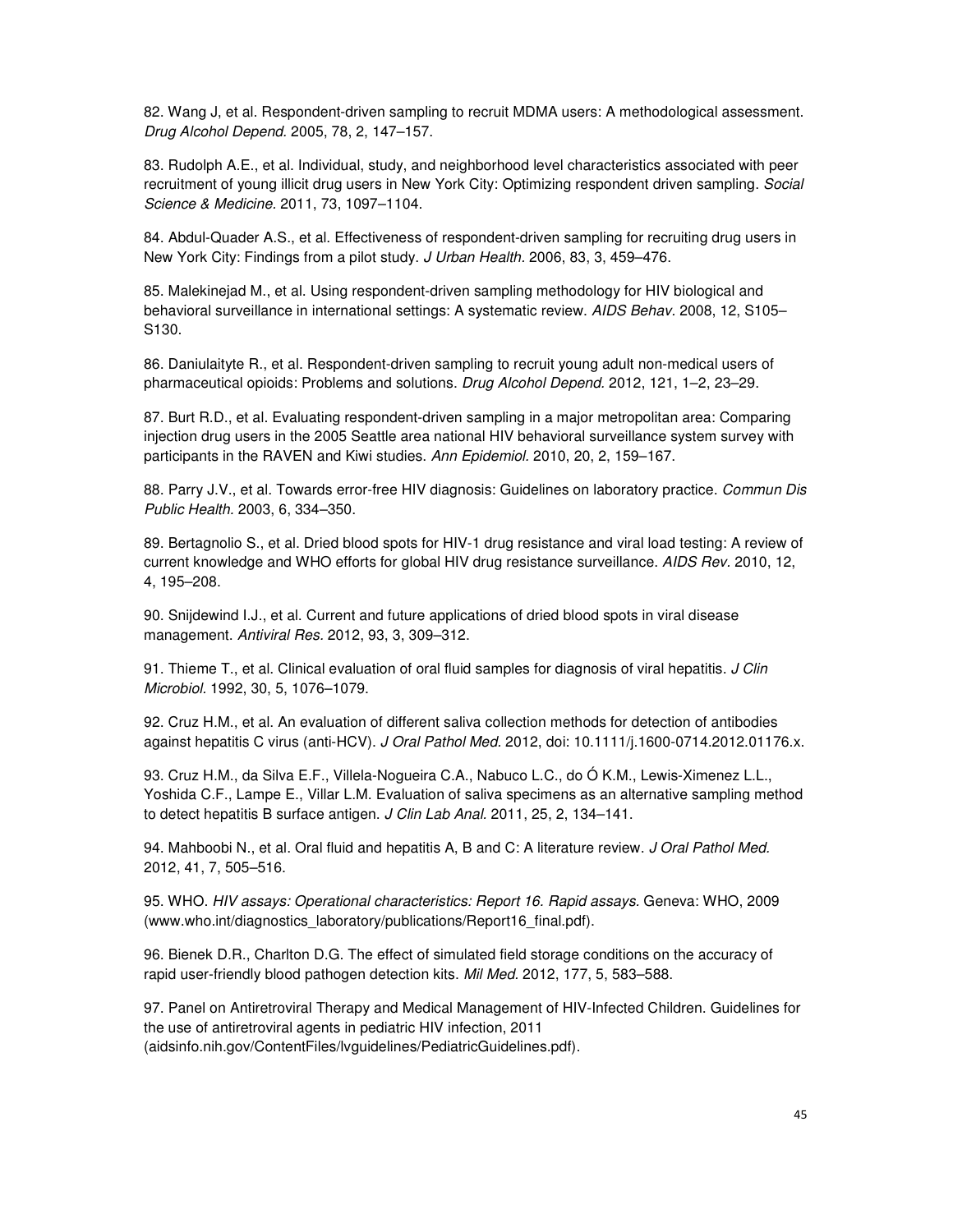### **Abbreviations**

- **AIDS** acquired immune deficiency syndrome
- **CAPI** computer assisted personal interviewing
- **CASI** computer assisted self-interviewing
- **CATI** computer assisted telephone interviewing
- **CAWI** computer assisted web interviewing
- **CDC** Centers for Disease Control and Prevention
- **CIBERESP**  Consortium for Biomedical Research in Epidemiology and Public Health
- **CIOMS** Council for International Organizations of Medical Sciences
- **DBS** dried blood spots
- **DE** design effect
- **DRID** drug related infectious diseases
- **ECDC** European Centre for Disease Prevention and Control
- **EIA** enzyme immunoassay
- **EMCDDA** European Monitoring Centre for Drugs and Drug Addiction
- **FHI** Family Health International
- **HBV** hepatitis B virus
- **HCV** hepatitis C virus
- **HIV** human immunodeficiency virus
- **IDUs** injecting drug users
- **IFA** indirect immunofluorescence assay
- **LIA** line immunoassay
- **MSM** men who have sex with men
- **NAAT** nucleic acid amplification methods
- **NIDU** non-injecting drug users
- **NSP** needle and syringe programmes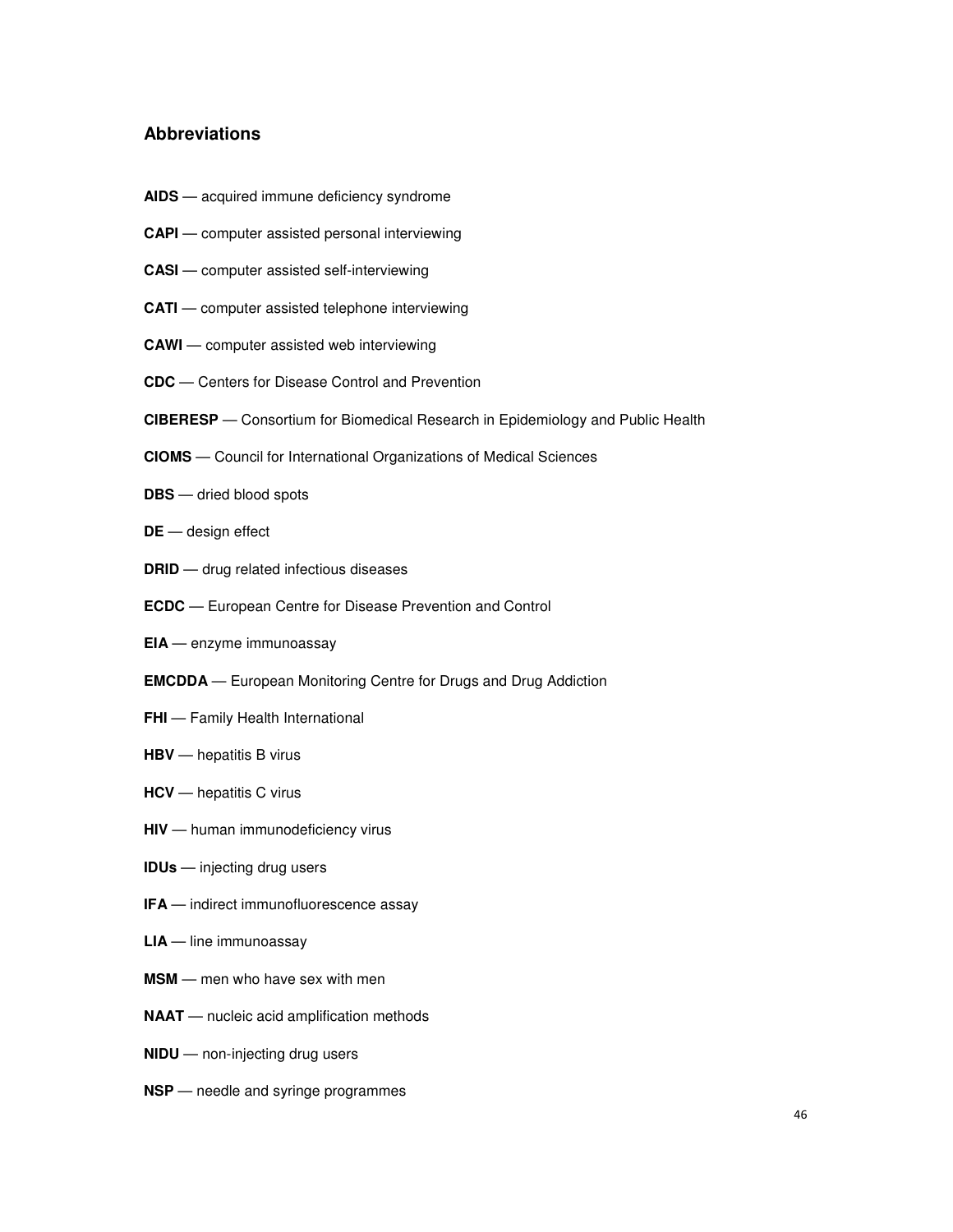- **OR** odds ratio
- **OST** opioid substitution treatment
- **PCR** most commonly polymerase chain reaction
- **PDU** problem drug users
- **PR** prevalence ratio
- **RDS** respondent-driven sampling
- **Reitox** Réseau Européen d'Information sur les drogues et les Toxicomanies (European Information Network on Drugs and Drug Addiction)
- **RITA** recent infection testing algorithm
- **RR** relative risk
- **SAPI** smartphone assisted personal interviewing
- **SAS**I smartphone assisted self-interviewing
- **ST9** Standard Table 9
- **STI** Sexually Transmitted Diseases
- **TAPI** tablet assisted personal interviewing
- **TASI** tablet assisted self-interviewing
- **TDI** treatment demand indicator
- **TLS** time-location sampling
- **TSS** temporal spatial sampling
- **TVS** time, venue sampling
- **UMHRI** University Mental Health Research Institute. Greece
- **UNAIDS** Joint United Nations Programme on HIV/AIDS
- **UNODC** United Nations Office on Drugs and Crime
- **VDT** venue, day, time sampling
- **WAPI** web assisted personal interviewing
- **WB** Western blot
- **WHO** World Health Organization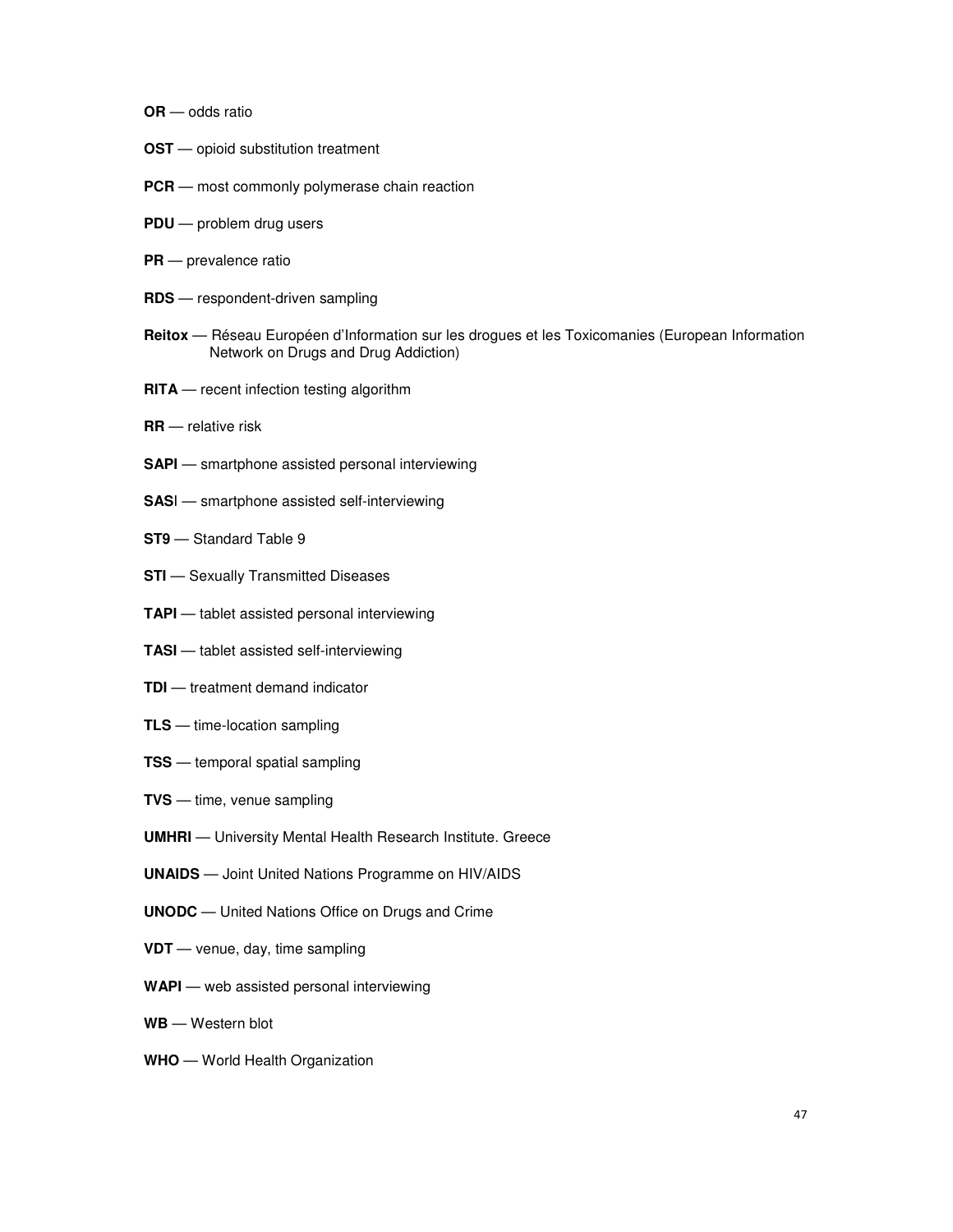# **Annex 1. Sampling methods — details**

The methods to take a sample from a population can be broadly classified as probabilistic and nonprobabilistic sampling schemes. The probability sampling as opposed to convenience sampling is a procedure in which each individual from the sampling frame has a defined (known) probability of being included in the sample, although these probabilities do not have to be equal. The advantage of these sampling schemes is that there exist statistical methods to produce an unbiased estimate of the population value together with confidence interval (i.e. estimation of possible random error). However, it may not be appropriate to use statistical methods developed for simple random samples to analyse more complex designs.

# **1. Traditional probabilistic sampling designs and their application in IDU studies**

### **Random sampling and systematic random sampling**

Simple random sample: All individuals in the sampling frame have the same probability of being selected.

- a. The list of individuals in the sampling frame is created. From this list individuals with numbers randomly picked are selected for the study. The numbers are drawn at random by a random numbers generator available in practically all statistical packages.
- b. The list may be available from the beginning or we may assume it will be formed by the order of clients arriving at a certain service/admitted to hospital, etc.
- c. The example of use may be sampling of clients of a drug treatment centre, which can provide a list of patients; or sampling of clients of a service numbered by the order in which they are encountered or arrive at the service premises. Clients with pre-sampled numbers will be invited into the study. As a result a random sample of clients of one service is obtained. If treatment services in a region or country keep a centralised database with identification of individual clients it may be possible to obtain a random sample of clients of services in that region/country.

### Systematic random sampling: taking every i<sup>th</sup> individual

- a. An ordered list of units (clients) is created and the 'sampling interval' i defined (by dividing the number of units in the sampling frame by the desired sample size). The first individual is randomly selected and then starting from this individual every i<sup>th</sup> individual from the list.
- b. This design can provide biased results in cases where the clients come in 'cycles' in relation to certain characteristics, for example if working clients are scheduled in the afternoon and the cycle of sampling selects always the clients from the morning.

Random or systematic sampling in the field conditions: Recruiting people from open space will not allow a sampling frame to be created beforehand.

- a. To avoid bias from an interviewer selecting a specific type of respondent due to convenience, there are methods of creating a sampling frame directly at the sampled location during the recruitment episode (enumeration).
- b. Enumeration requires the counting of all persons crossing an imaginary line agreed at the beginning of sampling event (line-based enumeration), or entering a defined area (area-based enumeration), depending on the characteristics of the particular sampled location. Alternatively, if members of population are not moving around, the imaginary line is between two interviewers walking across the area (moving line enumeration).
- c. In practice, consecutive members of target group enumerated are approached, depending on the availability of interviewers (for details see (54)).

### **Cluster sampling and indirect sampling**

Cluster sampling: The sample frame contains clusters instead of individuals.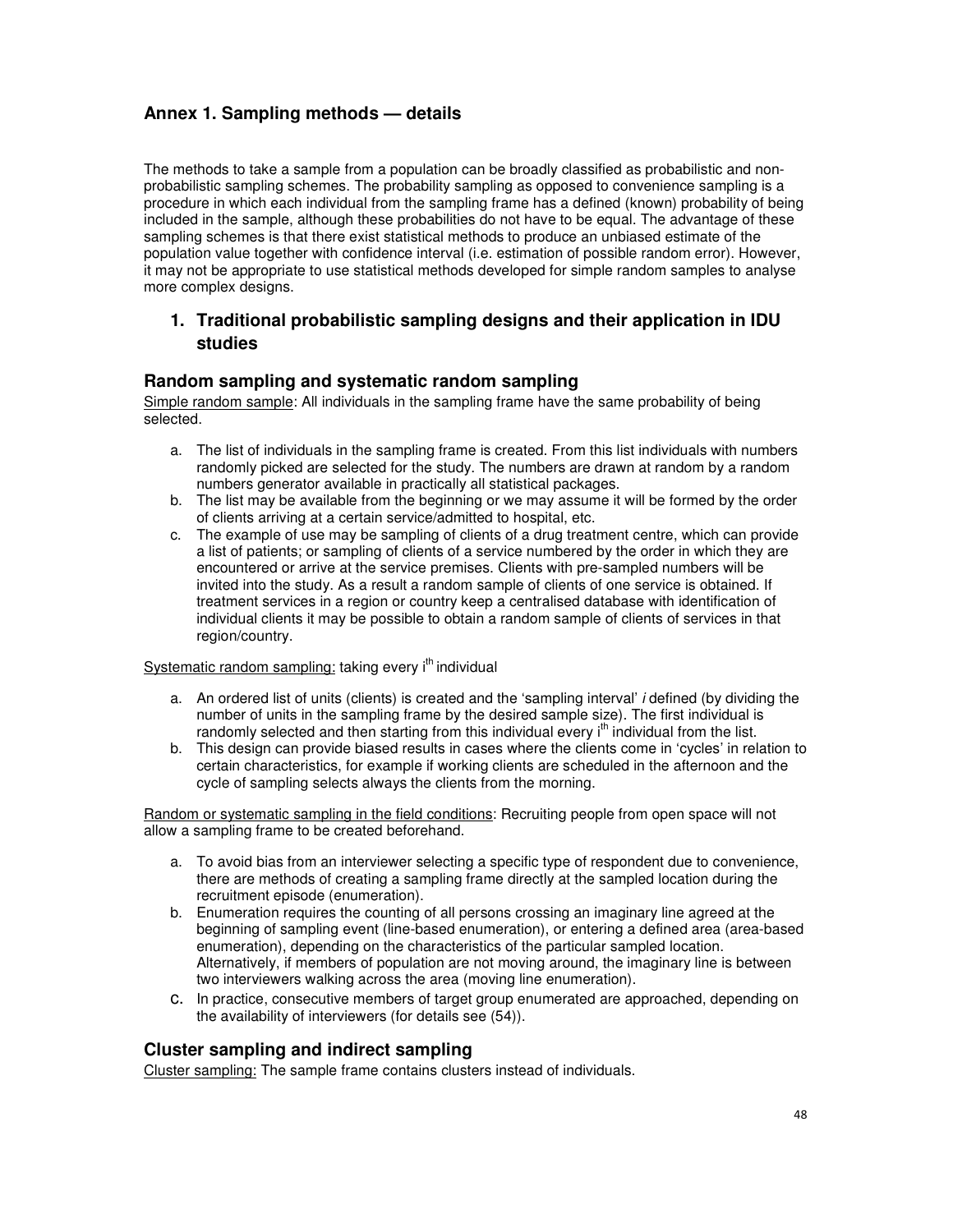- a. Clusters are generally groups of individuals from the target population who can be found and recruited in one place. It is assumed that each individual belongs to a cluster, but only to one cluster ('fixed population').
- b. Simple random sample or systematic random sample of clusters possibly weighted by the cluster size (probability of selecting a cluster is proportional to the number of target population members associated with the cluster) is taken and all individuals or a sample of individuals from a cluster are invited to a study. A step-by-step guide on how to design cluster sampling is given in (3).
- c. In order to assure a valid cluster sample a relatively large number of clusters should be included. It is recommended that the sample should include at least 30 clusters. This may be not logistically feasible but the aim should be to have a smaller cluster size and larger number of clusters.
- d. An example of clusters is districts/areas of residence. Clusters of a drug using population in treatment (or in contact with services) can be treatment units (including methadone, maintenance services or general practitioners) or other services for drug users (such as accommodation services, low threshold services including needle exchange programmes and outreach activities) at a particular time.

Indirect sampling: In practice a drug user can use more than one service, and so belong to many clusters at the same time, and thus their inclusion probability may be variable depending on the pattern of use of the services. This sampling scheme is, then, better defined as indirect sampling (i.e. we sample from a list of units or individuals that are related to members of our target population in some way which allows to access the members of target population)  $(66, 67)$ .

### **Multi-stage designs**

In practice, due to logistics reasons or practical possibilities of developing a sampling frame, we sample in stages. For example we first sample treatment institutions and then at each unit we take a random sample of patients. Often we also define strata or subgroups to sample from. Such strata can be created, for example, based on geographic location (regions) or characteristics of participants for example, age groups. Next we sample separately within a stratum.

Implicit stratification may be achieved in systematic random sampling by first sorting the list (sampling frame) by the stratification variable.

### **2. Sampling schemes specific for hard-to-reach populations**

Injecting drug use is often an illegal or stigmatised behaviour and therefore the population is not easily accessible for studies ('hidden'). An exception could be countries where the coverage of services is high, as the majority of the IDU population might attend one or more services, in which case venuebased sampling might be quite sufficient to reach a representative sample of the population. However, in cases of low coverage of services especially in a context of strict anti-drug regulations, the attendance rate to drug treatment and services might be low and other methods would have to be applied in order to recruit an appropriate/representative sample from the population. The estimates relying solely on the institutionalised populations or populations in contact with services are considered biased  $(68, 19, 69)$ . For example, sampling from needle exchange programmes, results in underrepresentation of women, youth and those who have recently started injecting  $(^5)$ . In consequence it is not possible to construct a sampling frame and usual probability sampling techniques are less useful  $(70, 19)$ .

All approaches that allow representative sampling of drug users require more or less rigorous formative research before and during designing of the study.

### **Targeted sampling**

Targeted sampling (TS) was first described in (68) to sample injecting drug users directly from the community.

TS requires careful formative research, including a review of existing data and — often very time and resource intensive — ethnographic mapping, to describe key characteristics of the population of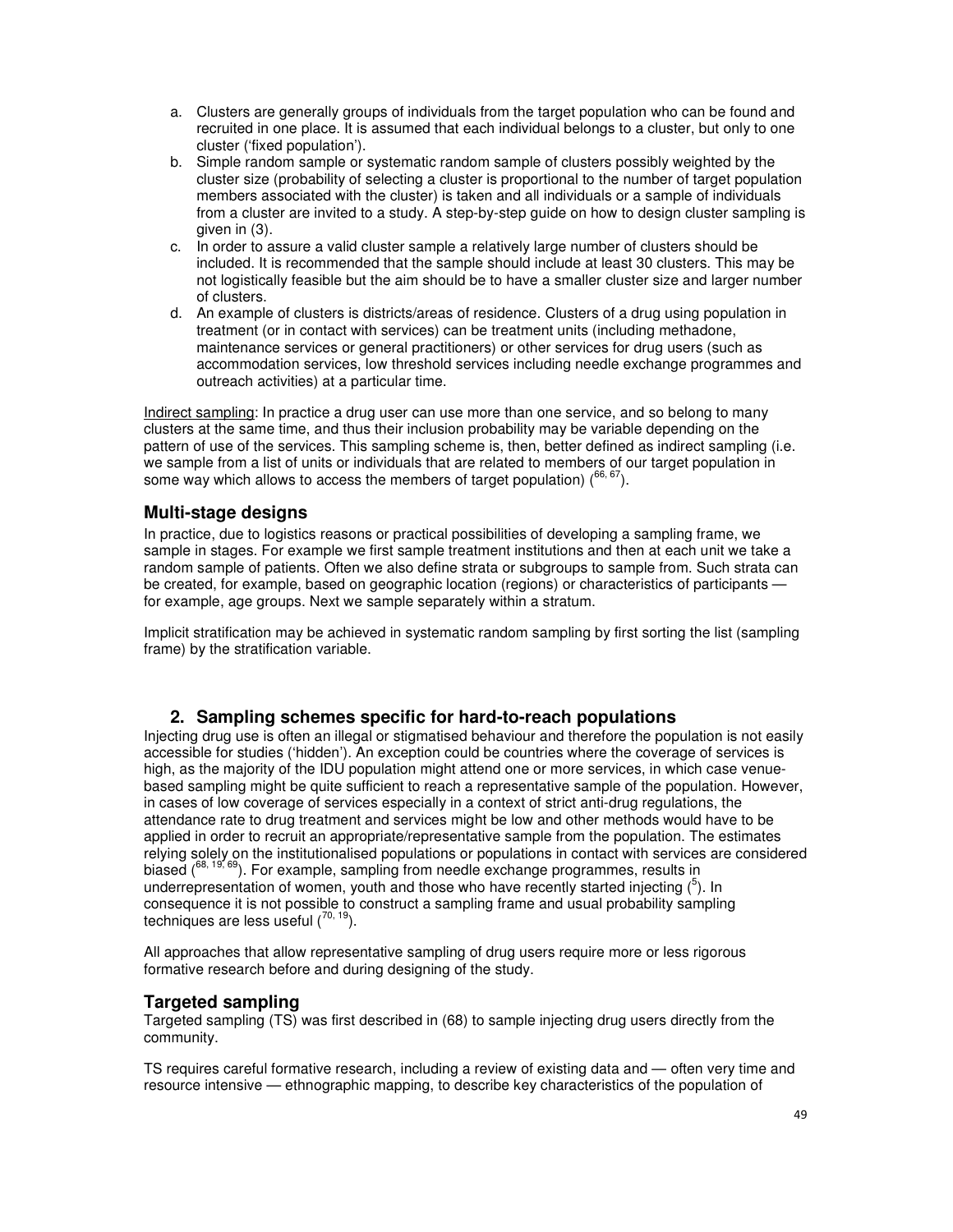interest and well as locations for potential sampling  $(71)$ . Based on this information quotas are established for each sampling site and demographic characteristic. The exact method of sampling (e.g. systematic, chain referral techniques) for each site and sub-population are then chosen to optimise output.

#### **Targeted sampling — outline procedure**:

1. Identification of neighbourhoods (geographic areas) where injecting drug use takes place: This can be based on direct observation, interviews with key informants (e.g. drug treatment or harm reduction programme staff, police, hotel desk clerks), reviewing existing data (e.g. police arrest data, emergency room admission data, drug treatment data for residence place).

2. Ethnographic observations of identified neighbourhoods: The aim is to gain insight into social organisation of target groups (in particular the existence of non-overlapping networks), record indicators of intensity of drug injecting (such as used syringes found at location, police activity), other information (social contexts of needle use and needle sharing, drug use profiles, sexual relationship, habits).

3. Sampling of locations: Sampling frame is constructed including the locations (e.g. 3 of the size 3 blocks) within neighbourhoods and the indicators of intensity of drug use, which serve to estimate sampling weights adequate to the expected recruitment yield. Weighted random sample of the locations is then selected (see cluster sampling).

4. Sampling at location: Quotas (desired sample size) are settled for each location based on key population characteristics, for non-overlapping networks. The method for recruitment may be different at each location — for example, snowball technique with seeds in every subgroup identified. Alternatively, interviewers approach all (or a sample depending on the population flow) individuals met during the sampling episode and screen them for eligibility criteria.

5. Adaptation of sampling: The study procedures including recruitment procedures should be altered if the study fails to include some important subgroups.

### **Time-location sampling**

Time-location sampling (venue, day, time (VDT) sampling, temporal spatial sampling (TSS), Time venue sampling (TVS)) from a methodological point of view is a type of cluster or indirect sampling schemes. If we plan to sample drug users from the community (places where they congregate) we cannot assume that we will always find the same population at a site or venue considered a cluster. Therefore the sampling frame is defined by time intervals at the sites. In order for TLS to be an effective strategy places where drug users congregate must be identifiable and accessible, as well as frequented by the vast majority of the target population. TLS has most often been used to study men who have sex with men but has been used less to study drug users.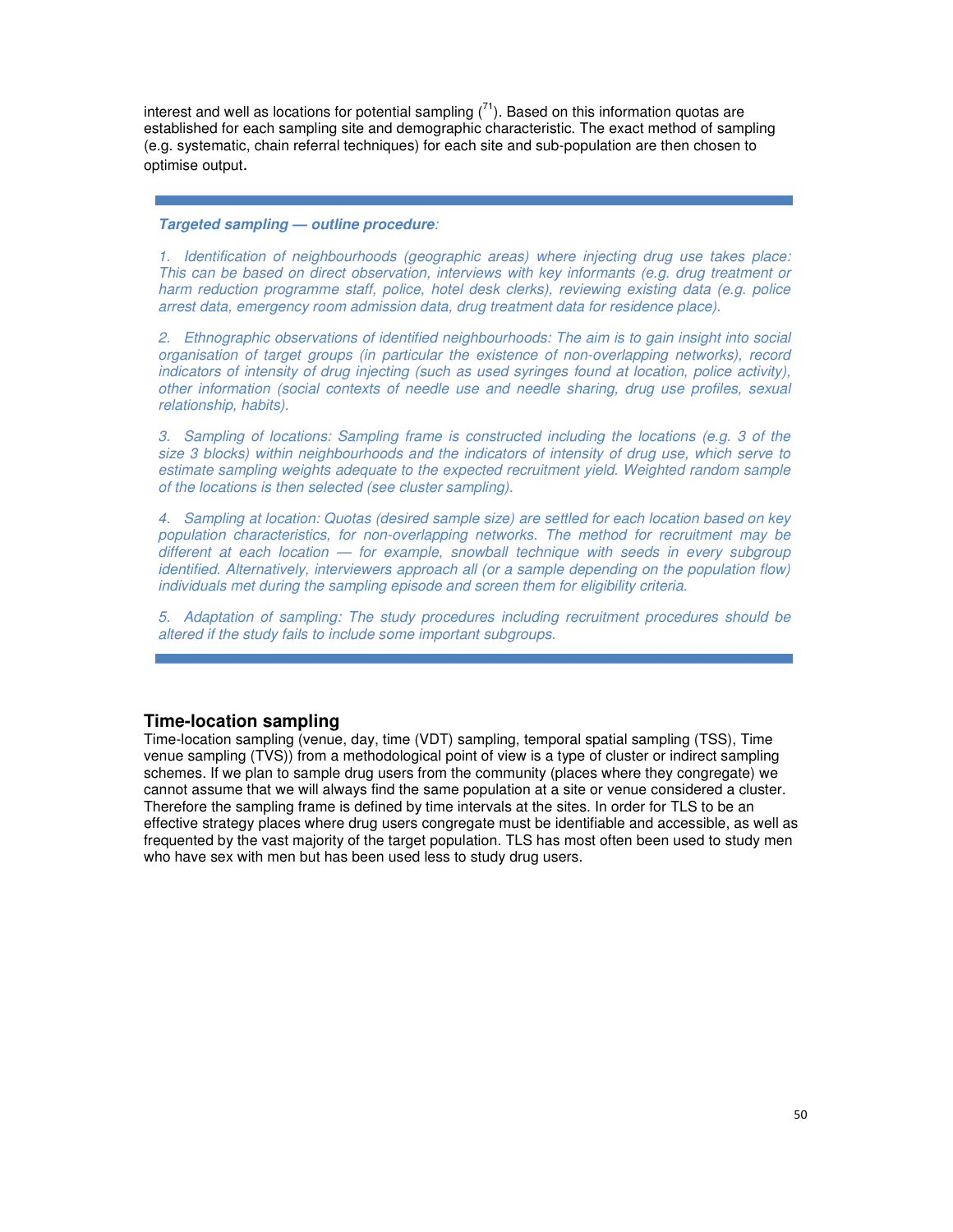#### **Time-location sampling — outline procedure:**

1. Identification of possible venues and sites: As opposed to cluster sampling of clients of services and treatment centres, the places associated with community activities are included. This may be shooting galleries, bars, needle exchange and outreach, parks, areas outside methadone clinics, accommodation services.

2. Formative research: Characterisation of sites and estimating weights. The sites have to be at minimum described in terms of the number of drug users reachable during the selected time unit and the hours when the target population can be found in large enough numbers to make the sampling effort efficient (some initially identified sites will be excluded at this stage). Seasonality in the number of the target population reachable or the structure of population should also be noted (e.g. weekday/weekend, pay days). Weights are developed based on the population size estimated at a given time unit at a given location.

3. Construction of sampling frame ('calendar') and sampling: Sampling frame includes site– time interval units (e.g. day xxx street xxx at 20.00–22.00 and day xxx street xxx at 22.00– 24.00 are two different sampling units) in the form of a calendar for the planned study duration. Random, weighted sampling from this 'calendar' is then performed. If different types of locations appear in the sampling frame a stratification procedure might be considered.

4. Sampling at venue/site: The number of respondents sampled at the given time-location unit will either be fixed or dependent on the number of target group members encountered at the site (take-all or take a fixed fraction). Sampling may be systematic, random or convenience.

### Design issues

- The choice of time interval for sampling depends on the turnover of population at the identified location. Once the sampling time interval is selected it is the same for all sites in the study. Typically intervals range between 1 and 4 hours. For services a daytime period was also used.
- The same target group member may be encountered by the interviewers at multiple locations. Usually these duplicates are just excluded at the data collection stage (not inviting the person into the study). This could be done by asking a series of non-identifying questions (e.g. sex, birth year, age, race/ethnicity, state of birth, and first two letters of mother's maiden name  $(^{72})$ ).
- Differences in the probability of being included in the sample (i.e. the more places a person attends the more likely he or she is to be recruited into the study). In order to correct for overrepresentation of the most 'active' members of the target population the TLS survey may necessitate weighting at the analysis stage (see Analysis section) and thus the questionnaire should include questions on the frequency of attendance at different services  $(20)$ .

A detailed description of designing TLS surveys, with examples, is provided in (54).

### **Chain referral sampling schemes**

Chain referral techniques (link tracing methodologies, network sampling) rely on the notion that injecting drug users form social networks that might be used to recruit their members into the study. The general idea is that a community member who participates in the study provides information about or recruits his or her network members belonging to the target group and the study follows social 'links' in the target population.

### **Snowball technique**

The snowball technique was developed in the 1950s and 1960s, primarily to study the network structure  $(^{73, 74})$ . In the snowball technique we select seeds who agree to participate in the study. Then we ask them to nominate several people/everyone from their contact network who they think might be interested in taking part in the study and ask for details of how to contact them. The nomination can be provided by giving the names or other identifying information and indicate where this person can be contacted. The study team then randomly selects a pre-specified number or all of the potential participants who are contacted and agree to participate. This procedure continues until the planned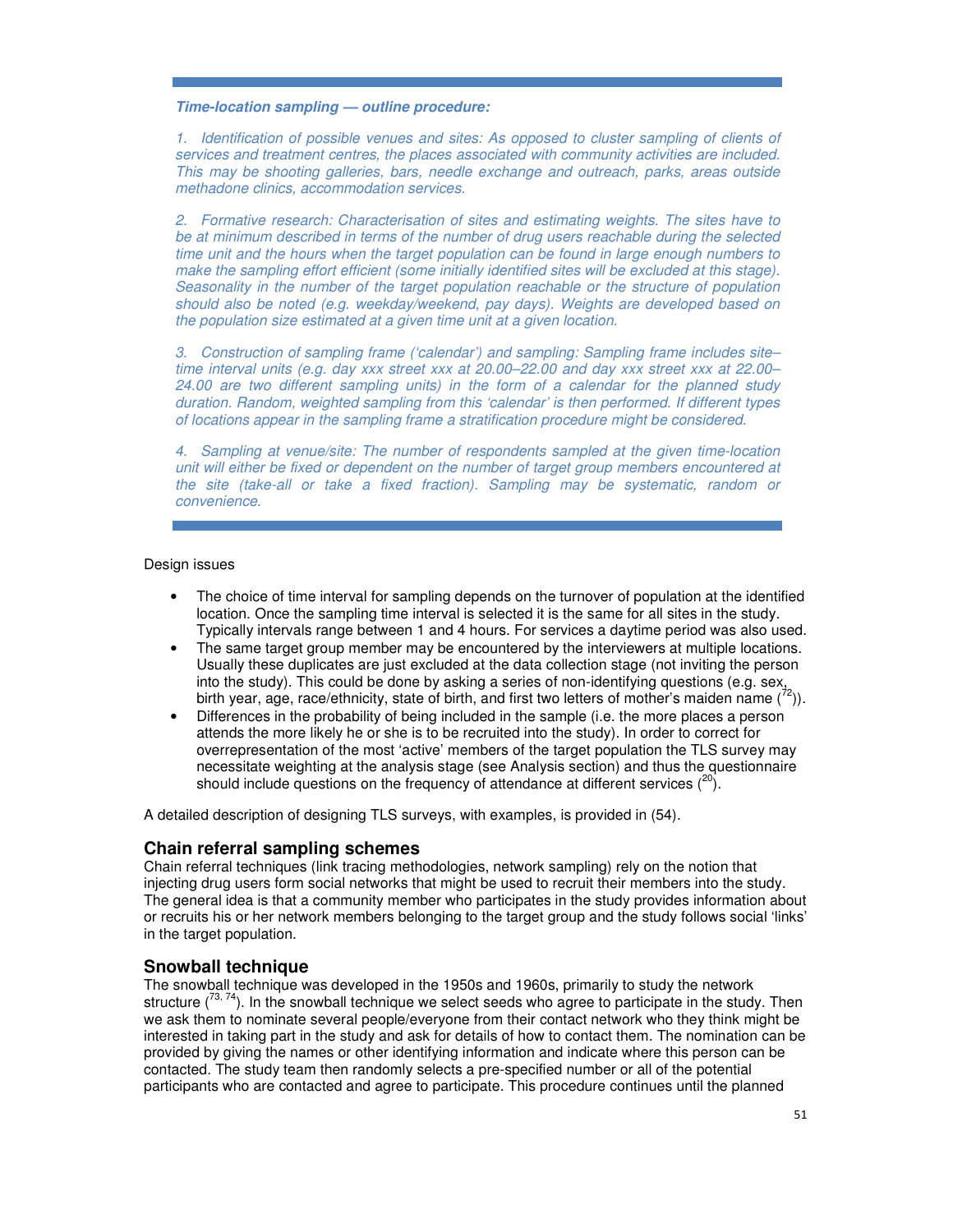sample size is reached or the population is saturated (newly identified contacts already participated in the study). The drawbacks are uncontrollable non-randomness of the process with oversampling of the 'less hidden' part of the population and unwillingness of the study participants to provide contact details without consent of their peers  $(^{68, 16, 75})$ .

### **Respondent-driven sampling**

The respondent-driven sampling is a modification of snowball sampling, and also relies on the social links in the population (<sup>16, 17</sup>). In respondent-driven sampling the respondents have the additional role of recruiting participants, who are then asked visit the study site.

### **Respondent-driven sampling — outline procedure:**

1. Selection of seeds: Seeds are initial participants of the study. They are non-randomly selected from members of the target population known to the study teams, based on keyinformant referrals or through outreach. The number of seeds is variable; many studies use 6–12 seeds.

2. Coupon distribution and peer recruitment: Seeds complete interview and are provided with a defined number of coupons, most commonly 3. They are asked to recruit members of their personal networks who are also members of the target population and to give them one of the coupons. Coupons are typically valid for some defined time period to enter the study. Coupons are numbered in a way that allows recruitment chains to be reconstructed at the time of analysis.

3. Subsequent waves of respondents: Persons who are present at the study site with a valid coupon and meet the eligibility criteria are invited into the study. At the end of the study procedure they are also given the coupons to recruit members of personal network. The respondents recruited by the seeds form the first wave. The respondents recruited by the first wave respondent form the second wave and so on until the desired sample size is reached.

4. Incentives: The respondents are given an incentive for participating in the study at the end of study procedure and also for each recruited person at the end of the time period for which their coupons were valid.

5. Phasing-out: The number of valid coupons distributed to potential respondents has to be carefully monitored. Towards the end of the study, when the total number of respondents is close to the desired sample size the number of coupons distributed to the respondents has to decrease and finally no coupons are distributed.

The participation bias is reduced through a system of dual incentives given as a reward for being interviewed and for recruiting peers to be interviewed, if they show up. Importantly, the possible bias due to different personal network sizes is corrected for at the time of analysis. However, the theoretical assumptions for the RDS sample to be representative of the population might be difficult to meet  $(^{6})$ .

Although extensive formative research is not required, it may be of value to gain understanding of the community structure, including the existence of disconnected subgroups of subgroups in which participation may be hampered, for example, by cultural or logistical reasons  $(^{72})$ .

Detailed instructions how to prepare and conduct RDS study can be found in (25).

Design issues

Seed selection

In the theoretical framework independent of initial seed selection, a representative sample is drawn after the number of waves sufficient to reach so-called equilibrium on pre-specified variables, i.e. the number of waves after which the distribution of those features change by less than 2 % ( $^{77}$ ). There are ways to increase efficiency of reaching equilibrium. First, selection of diverse seeds depending on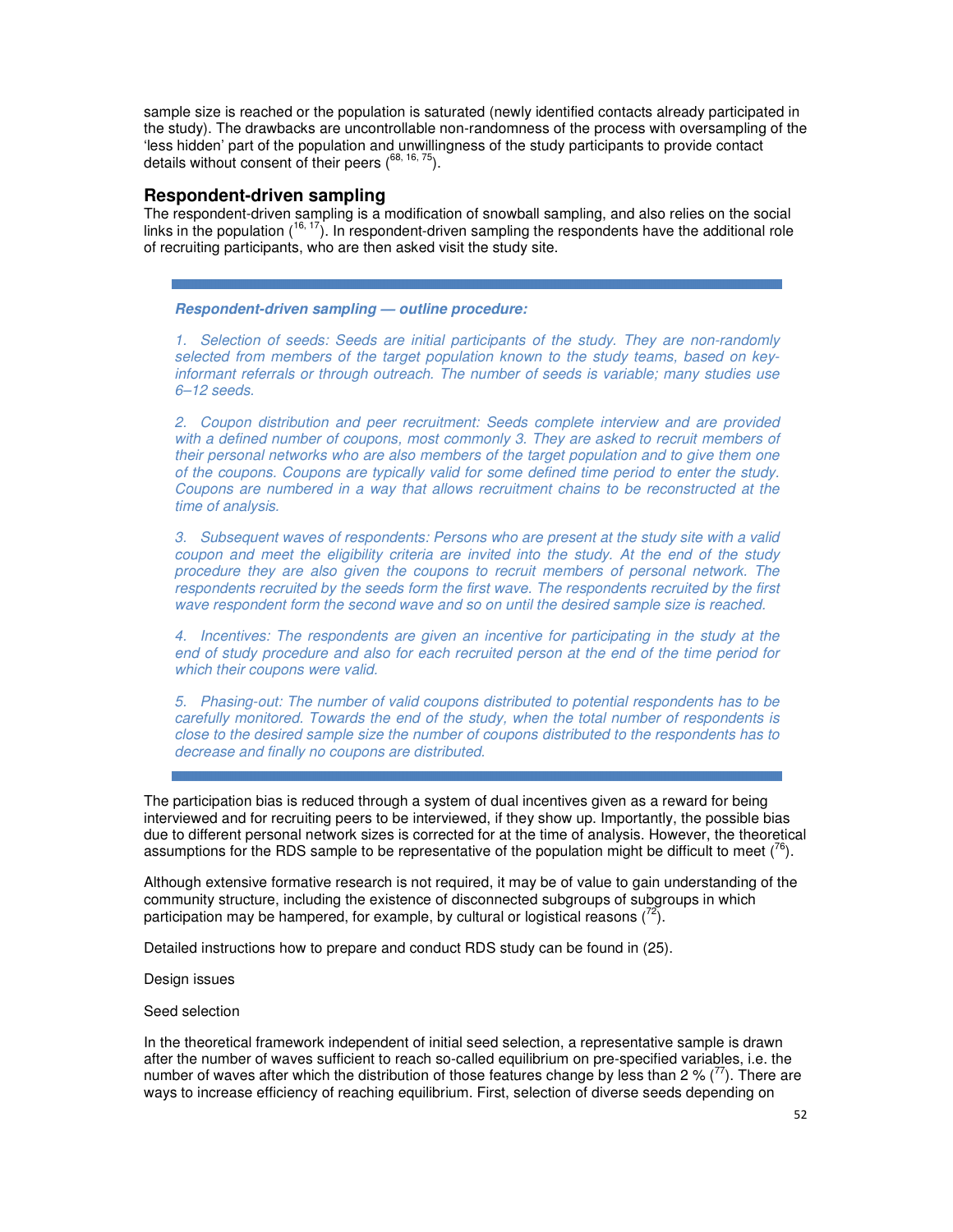factors associated with social ties formation  $(^{78})$ : race/ethnicity/migration, gender/age, drug use/service use — this is likely to be different in individual settings and should be discussed during the formative research phase  $(79, 80, 81, 82)$ . Additionally, we are looking for seeds that have some experience in recruiting others, to be able to convince their peer to participate in the study — in this respect active members of the community should be invited as seeds (e.g. from community-based organisations). Other studies suggest that the effectiveness of the seeds (and the subsequent recruitment) can be increased by training each participant (individual or group sessions)  $(^{83, 78})$ . Apart from the seeds selection, some suggest using additional incentive for recruiting members of particularly hard-to-reach subgroups (to be defined during the formative research)  $(17, 84)$ .

#### Coupon systems

The coupons' numbering system should allow data analysis to take into account the recruitment structure. The simplest way of numbering the coupons given to a responder is to begin with the number of the coupon of the responder and add an extra digit indicating the consecutive number of the coupon. At first consecutive numbers are assigned to the seeds. Then, for example, the three coupons given to seed number 2 will be numbered 21, 22, 23; and the coupons given to the respondent 21 will have numbers 211, 212, 213 and so on. Specific software has been also developed to manage the coupons (RDS Coupon Manager, UCSF Global Health Sciences, San Francisco, USA).

#### The value of incentive

The incentive has the role of motivating the study participation. The incentives are structures in such a way as to involve peer pressure in the recruitment process (incentive for the recruiter). The value should be high enough to be attractive for the members of target population but not high enough to induce undesirable behaviours, such as selling the coupons to strangers. Studies in developed countries used the value of approximately USD 20–40 and studies in developing countries used USD 2–4 for primary incentive and commonly half of the value for secondary incentive  $(^{85})$ . The value of the incentive should be discussed during the formative research. Due to legal constraints it is often not possible to distribute monetary incentives, so food coupons, other shopping vouchers, phone cards or other gifts can be used instead.

#### Study efficiency

When the drug using population is well connected the RDS technique is very efficient in producing the desired sample size. The problems arise when the mean number of network members is small (<20) and when there are strong tendencies for intra-group recruitment  $(86)$ .

Additionally, a study from New York City suggests that the recruitment might not be as efficient in areas with negative attitude towards injecting drug use, although this could be counteracted through RDS training sessions  $(^{83})$ .

It was usually possible to recruit the desired sample size of 200–400 in 4 to 12 weeks  $(^{85})$ .

#### Barriers to recruitment

Barriers in network penetration may be examined by the recruitment probabilities across different population subgroups and comparison with other data sources (e.g. service data, imprisonment data, infectious disease notifications). Barriers have been identified across geographic area, races and injection drugs  $(^{87})$ .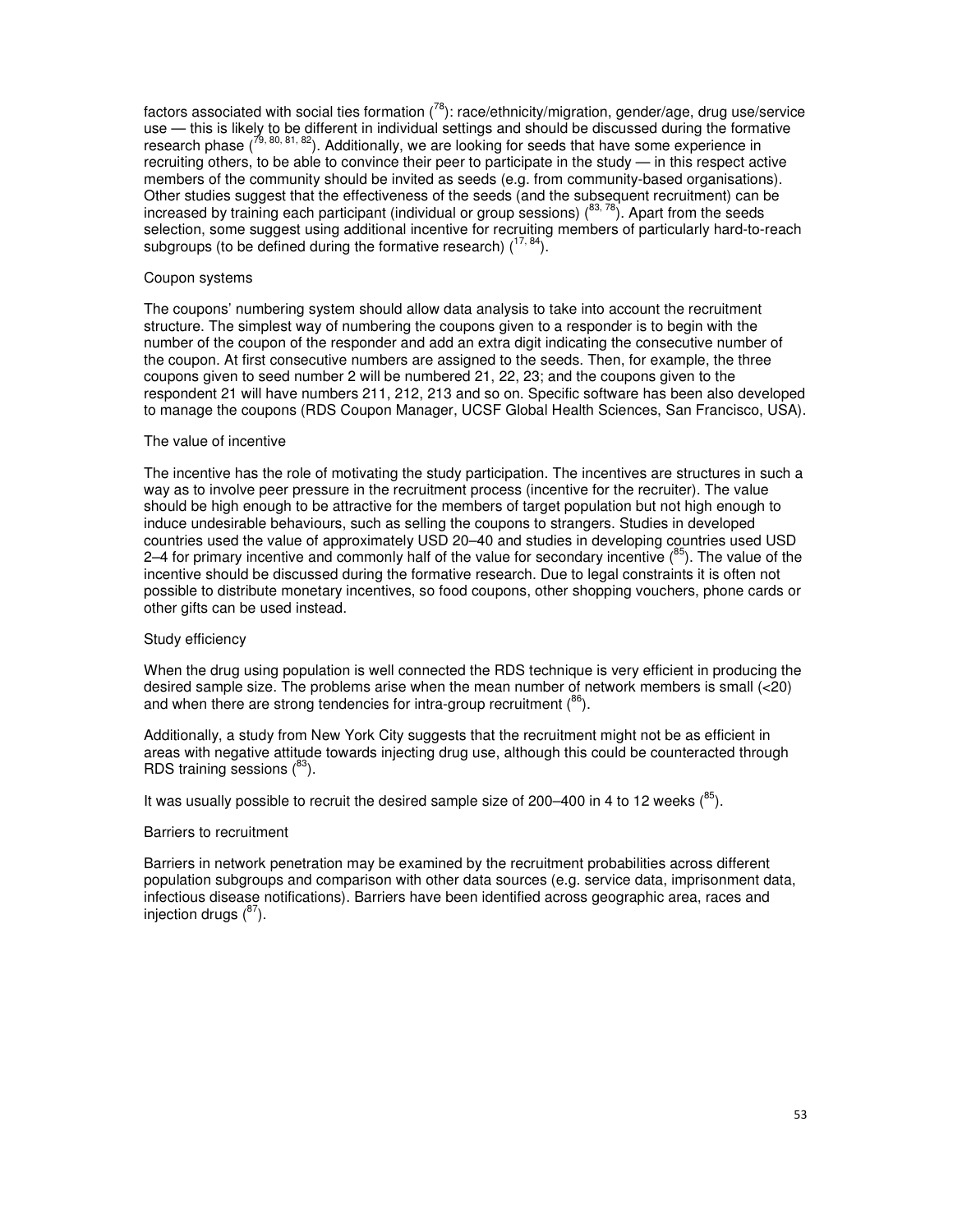# **Annex 2. Available biological samples and laboratory tests**

### Possible biological samples

HIV, HCV and HBV tests are best performed on serum/plasma samples that require venepuncture, collection of a blood sample and preliminary processing (e.g. centrifugation). An alternative to venous blood sampling is the collection of capillary blood (dried blood spots, DBS) and tests performed on eluted DBS are as accurate as on venous blood samples ( $88, 89, 90$ ). Screening assays are also available from oral fluid and urine samples  $(91, 92, 93)$ . The accuracy of non-blood assays, particularly urine assays, is less than the blood assays. Oral fluid testing is established in epidemiological studies of HIV. Less evidence is available for validity of oral samples testing for hepatitis  $(^{94})$ . Results for HCV antibodies have been inconsistent, sometimes showing decreased sensitivity, although this may depend on sampling collection methods and type of laboratory test, and one rapid test has been demonstrated to have good accuracy  $(^{92, 32})$ .

Collection of blood samples, especially through venepuncture, usually requires specific training and is often subject to regulations. This may for example require contracting a trained nurse in the study to take blood samples. This requirement may not be there for DBS or oral fluid but this may differ per country. Information about different samples available is provided in Table 8.

#### Laboratory based and rapid tests

The standard diagnosis requires transportation of samples to a collaborating laboratory, where the tests are performed. Laboratory test results are usually reported within one to several days. Rapid (point of care) tests are performed directly at the collection site. These are usually immunochromatographic tests and their result can be read visually (discoloured line) in 10–20 minutes from providing a sample for HIV and 20–40 minutes for HCV  $(95)$ . Rapid tests may be more expensive than regular laboratory tests. Later on they require confirmation with laboratory test.

The choice of rapid or laboratory based testing will depend on a number of factors including testing settings, available staff (including medically trained staff), available infrastructure (at the testing site, transport arrangements), costs and if the participants are likely to collect the test results  $\binom{29}{3}$ . Attention must also be paid to storage conditions of the kits  $(96)$ . National rules and requirements are relevant with regard to rapid tests since they can limit their use to specific situations, settings, professionals or their use can be the subject of specific approval, etc.

In addition to commercially available assays, laboratories may work out other methods or modify commercially available tests that could be used in surveillance studies.

Characteristics of available assays are published by WHO on their Diagnostics and Laboratory Technology website (www.who.int/diagnostics\_laboratory/publications/evaluations/en/index.html)  $(^{95})$ .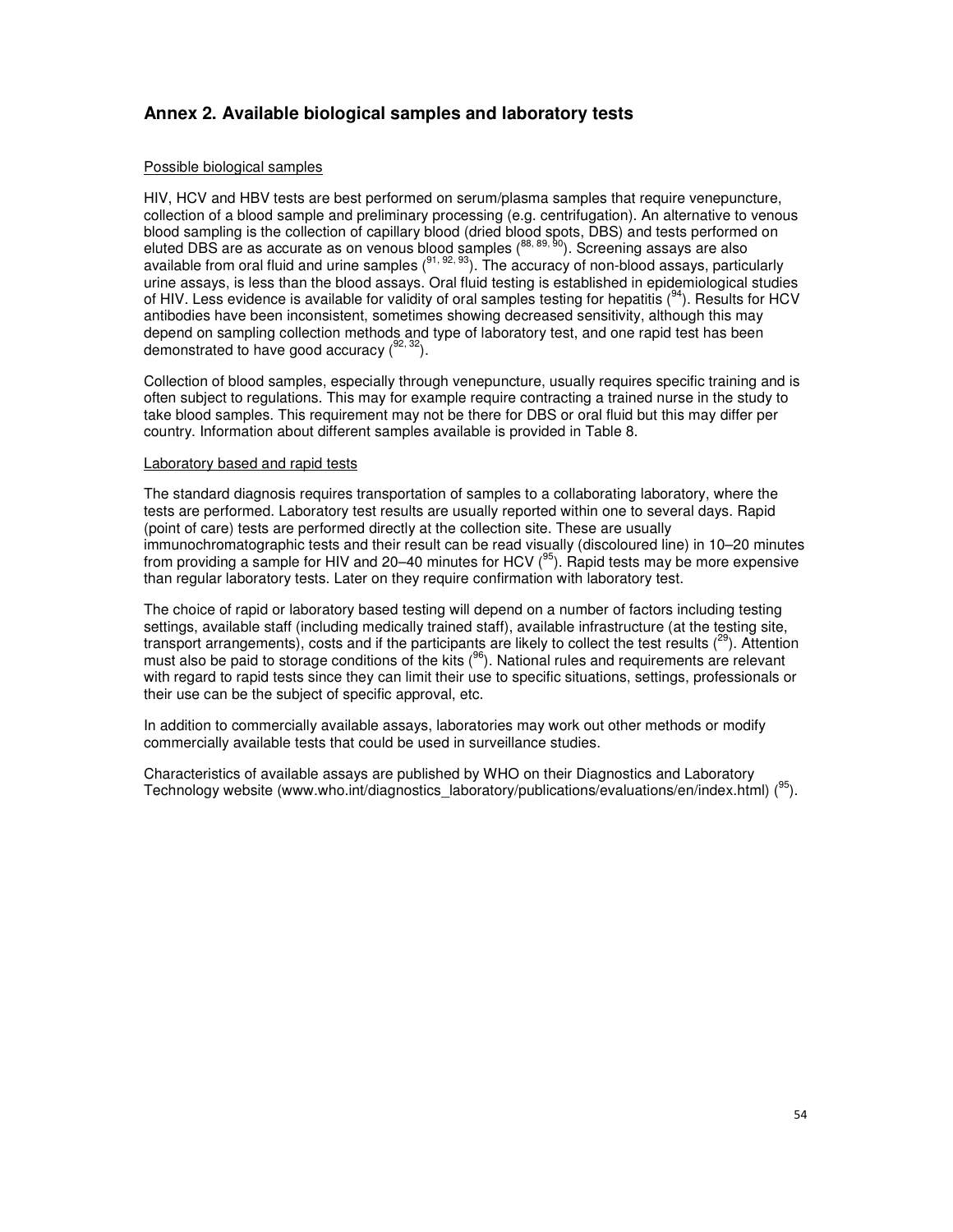| <b>Biological</b><br>material          | <b>Collection procedure</b>                                                                                                                                                                    | <b>Storage conditions</b>                                                                                                                                                                                                                                                                                                                | <b>Transport</b><br>requirements                |
|----------------------------------------|------------------------------------------------------------------------------------------------------------------------------------------------------------------------------------------------|------------------------------------------------------------------------------------------------------------------------------------------------------------------------------------------------------------------------------------------------------------------------------------------------------------------------------------------|-------------------------------------------------|
| Whole blood                            | Venepuncture and collection<br>of 2-5 ml blood into EDTA<br>solution; usually health care<br>worker                                                                                            | Has to be processed to serum<br>samples; <24h in $4^{\circ}$ C, 4 weeks at -<br>20 $^{\circ}$ C, if longer storage period $-70^{\circ}$ C;<br>specimens should be partitioned into<br>small aliquots prior to freezing in<br>order to avoid multiple freeze-thaw<br>cycles.                                                              | Dry ice; safe pack                              |
| Dried blood spots<br>(capillary blood) | Finger prick (sterile lancet)<br>blood is collected on filter<br>paper and allowed to air dry                                                                                                  | Dries in 3 hours at room<br>temperature, dried blood spots may<br>be stored refrigerated $(2-8\degree C)$ , or at<br>room temperature (15–30 ℃) for 90<br>days as long as they are not exposed<br>to elevated humidity $(>50\%)$ . For<br>long-term storage, dried blood spots<br>may be frozen at -20 ℃ or colder at<br><50 % humidity. | Plastic bag with<br>desiccant and<br>envelope   |
| Oral fluid                             | Collected on special device<br>(following manufacturer's<br>instructions); some devices<br>may have limitations with<br>respect to eating, drinking<br>and smoking before sample<br>collection | Usually placed in tube with buffer<br>and may be stored at 2-37 °C for a<br>maximum of 21 days from the time of<br>collection, or frozen (-20℃ or lower)<br>for 6 weeks. Storage times may vary<br>for different devices.                                                                                                                | May be transported<br>in ambient<br>temperature |
| Urine                                  | Regular collection, any time<br>of day                                                                                                                                                         | $4^{\circ}$ C (must not be frozen) or at room<br>temperature. Should be tested on the<br>same day.                                                                                                                                                                                                                                       | May be transported<br>in ambient<br>temperature |

# Table 8 — Biological samples for testing for the infectious disease markers.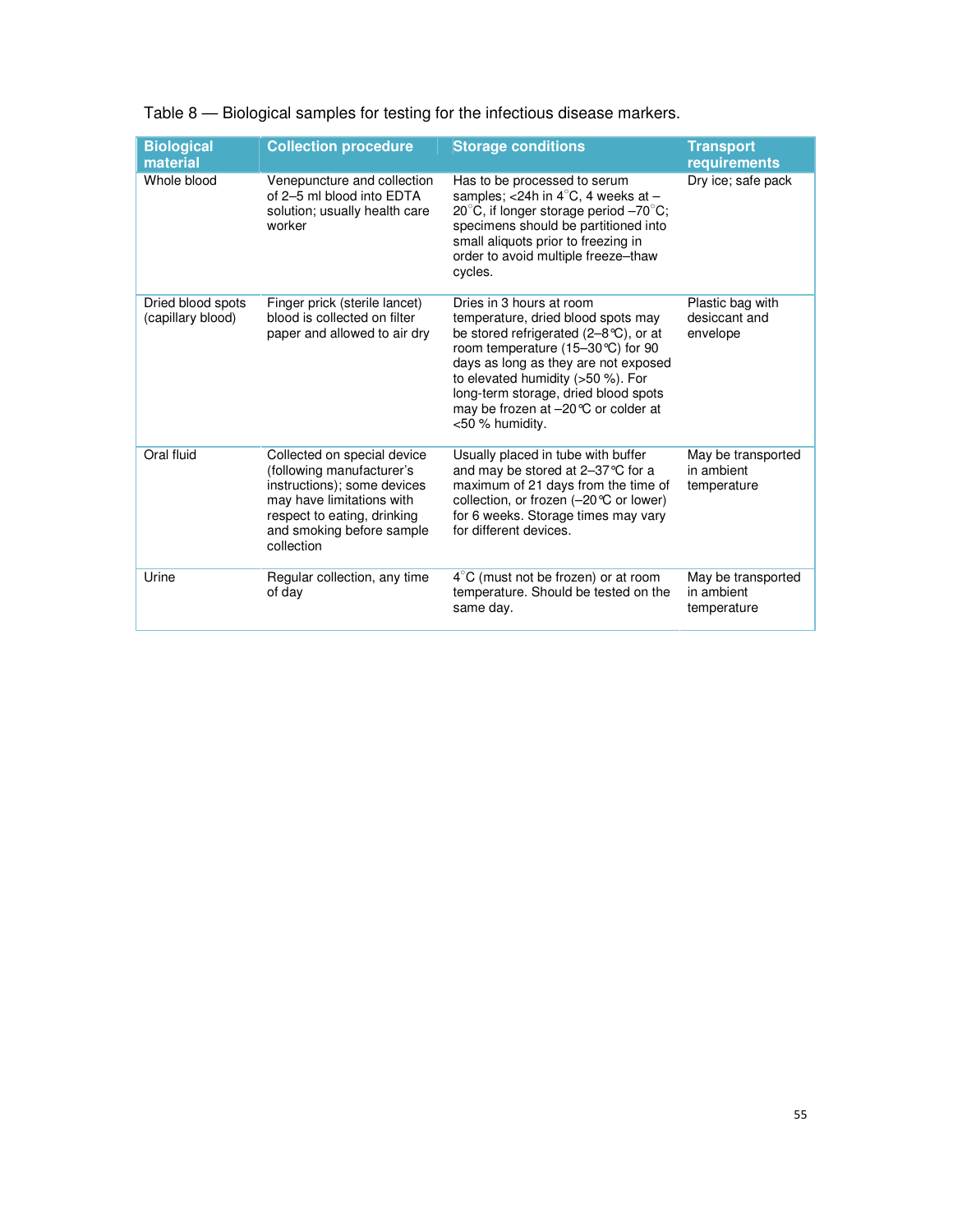# **Annex 3. List of indicator sets used internationally**

- 1. EMCDDA, DRID Guidance Module: Behavioural indicators for injecting drug users
- 2. ECDC, Behavioural Surveillance Toolkit www.ecdc.europa.eu/en/activities/diseaseprogrammes/hash/hiv\_behavior\_toolkit/Pages/introd uction.aspx
- 3. Global AIDS Response Progress Report www.unaids.org/en/dataanalysis/knowyourresponse/globalaidsprogressreporting/
- 4. Dublin Declaration www.indicatorregistry.org/taxonomy/term/2538
- 5. PAHO/WHO [OPS/OMS] (Pan American Health Organization/World Health Organization) (2008a), 'Encuestas de Comportamiento en Consumidores de Drogas con Alto Riesgo (CODAR). Cuaderno1: Diseño del studio, adaptación del cuestionario e indicadores' [Behavioural surveys among problem drug users: Questionnaire study design, adaptation of questionnaire and indicators], PAHO/WHO, Washington (new.paho.org/hq/index.php?option=com\_content&view=article&id=689%3aencuestasdecomportamiento-en-consumidores-de-drogas-con-alto-riesgo-codar&catid=1090%3afchhivpcodar&lang=en).
- 6. PAHO/WHO [OPS/OMS] (2008b), 'Encuestas de Comportamiento en Consumidores de Drogas con Alto Riesgo (CODAR). Cuaderno2: Manual de entrevista y aplicación del cuestionario'[Behavioural surveys among problem drug users: Questionnaires — interviewer manual], PAHO/WHO, Washington (new.paho.org/hq/index.php?option=com\_content&view=article&id=689%3aencuestasde47comportamiento-en-consumidores-de-drogas-con-alto-riesgo
	- codar&catid=1090%3afchhiv-pcodar&lang=en).
- 7. PAHO/WHO [OPS/OMS] (2008c), 'Encuestas de Comportamiento en Consumidores de Drogas con Alto Riesgo (CODAR). Cuaderno3: Cuestionario C-CODAR' [Behavioural surveys among problem drug users: Questionnaires — Questionnaire C-CODAR], PAHO/WHO, Washington

(new.paho.org/hq/index.php?option=com\_content&view=article&id=689%3aencuestasdecomportamiento-en-consumidores-de-drogas-con-alto-riesgo-codar&catid=1090%3afchhivpcodar&lang=en).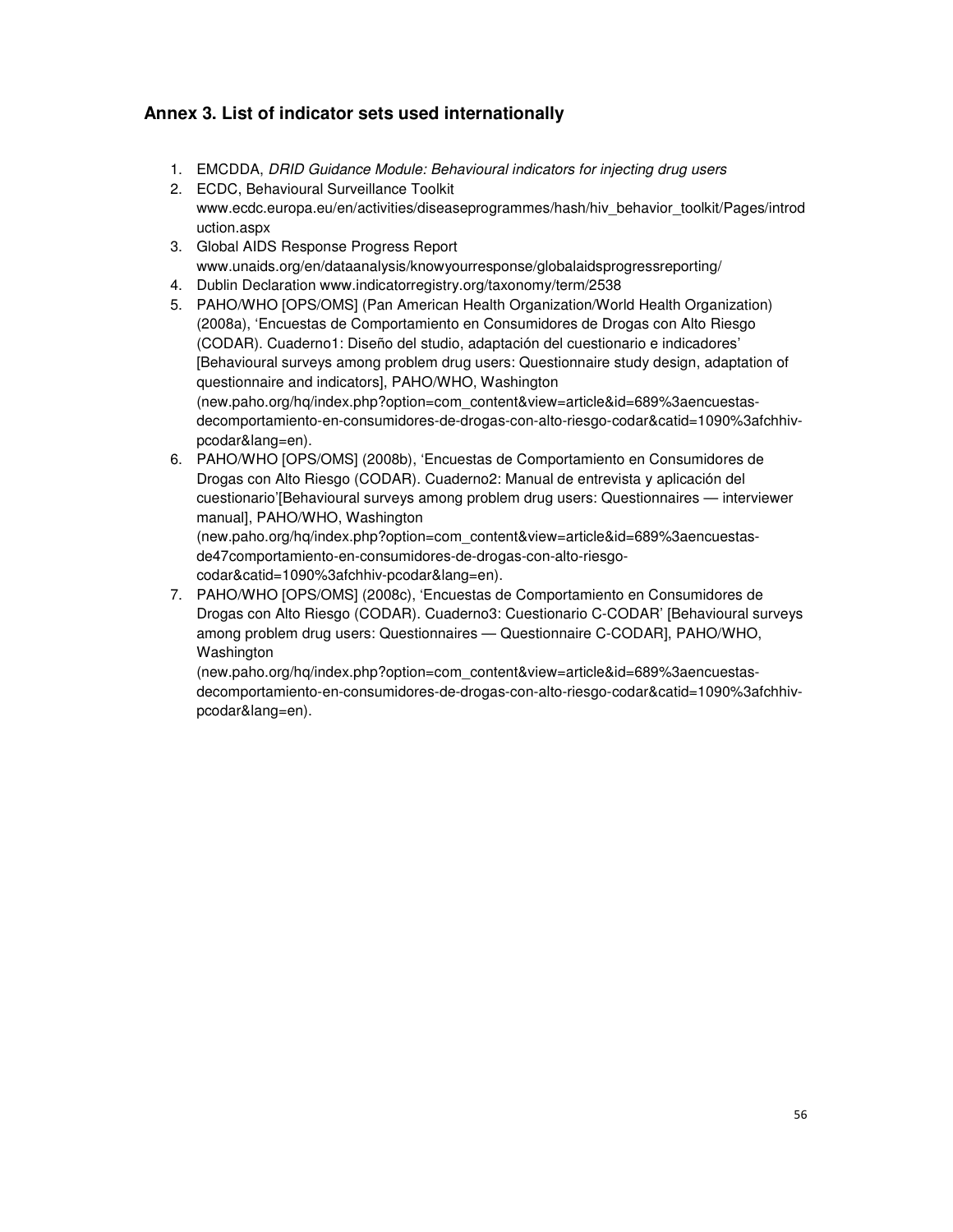# **Annex 4. Protocol development**

A protocol is the document describing all aspects of the study, including the background and rationale, design, study methodology and management as well as statistical considerations for planning and analysis of the data.

- It is developed by the team representing those who will implement the study, which could include those working directly with drug users, epidemiologists/biostatisticians, sociologists, infectious disease clinicians/virologists, representatives of the target group.
- The aim of the protocol is to systematise the study plans, assess feasibility and if the plan (including information to be collected) is consistent with the objectives, assign roles of partners.
- The protocol usually has to be submitted for ethical review.

### Protocol outline:

- 1. Study summary:
	- a. Title, timeframe, funding source, contact details of investigators, list of study sites.
- 2. Background information and significance:
	- a. Information on existing knowledge based on literature review.
	- b. Description of population to be studied, problems (diseases, behaviours) to be studied, outcomes of prior biological and behavioural studies, any other information useful to understand the problem or choice of study settings.
	- c. Information on compliance with existing regulations, local authorities requirements, partnerships with stakeholders.
- 3. Objectives and rationale, research question:
	- a. Overriding aims of the study, how important is the problem, what data gaps the study will be addressed, what is the public health significance of the prospective results.
	- b. Detailed description of measureable primary and secondary objectives.
	- c. Discussion of feasibility of achieving the primary objective.
- 4. Design of the study and methods:
	- a. Study population (target/sampling population definition, inclusion/exclusion criteria, enrolment procedure).
	- b. Study design including the choice of sampling method, main indicators.
	- c. Study instruments (questionnaire, laboratory tests).
	- d. Exact study procedures with description of roles, data collection and storing procedures, biological samples collection, transport and storing procedures, coding, providing laboratory results to respondents.
	- e. Alternative procedures in case of respondent's withdrawal, irregular behaviours etc.
	- f. Procedures for personnel safety, unexpected events procedures.
- 5. Statistical methods, analysis plan:
	- a. Sample size calculation.
	- b. Detail statistical methods planned for data management and analysis, dummy tables for the main outcomes planned.
	- c. Plan for accounting for missing data, potential biases, sensitivity analysis.
- 6. Publication and presentation plan:
	- a. Target audience.
	- b. Relevance to the objectives.
- 7. Ethical considerations.